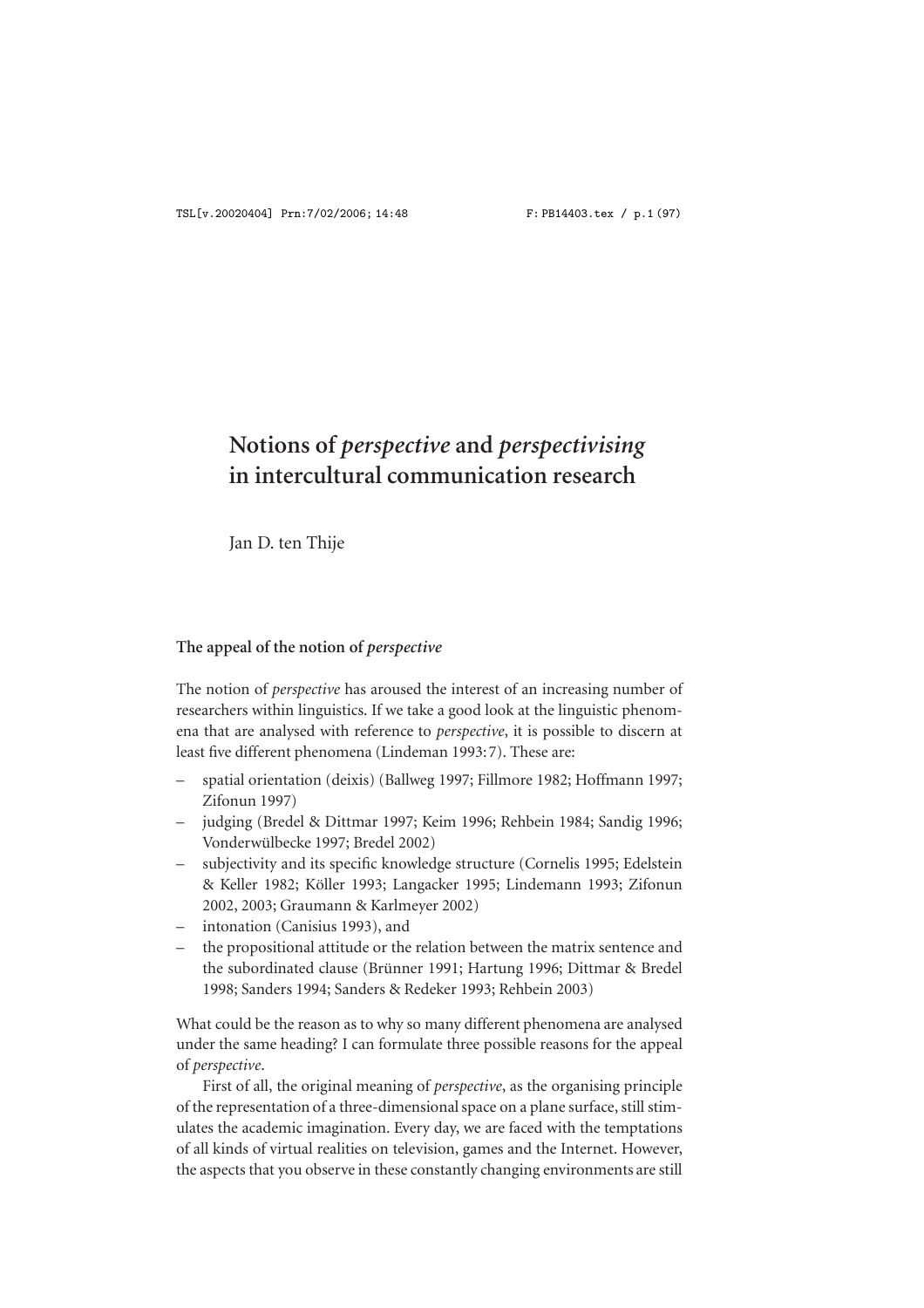determined by one vanishing point. This brilliant discovery from the sixteenth century is easily understood as a metaphor and, as a consequence, *perspectivity* is transposed as an organising principle to other cognitive domains and mental activities.

However, the appeal of *perspective* may also have another reason. To shift *perspective* from the author to the character to the reader, from the speaker to the hearer to the audience and vice versa is fundamental to any interpretation process. As soon as the reconstruction of meaning goes beyond introspection, the shifting of perspectives comes into sight. Could it be that this methodical principle has simply been elevated to a theory? That a technical notion has become a theoretical one?

Finally, the notion of *perspective* has a particular attraction for linguists today. It is apparent that the notion of *perspective* covers a range of phenomena that have been on the periphery of structural linguistics for a long time. A common feature of elements of these phenomena is that they go beyond the boundaries of the clause – that clause in its 'splendid' isolation. Other disciplines like Psychology or Sociology have taken the lead in the analysis of these *perspective* phenomena and linguists are trying to integrate their findings. Could *perspective* be one of the notions that signal compensation for the object reduction of linguistics (Ehlich 1996)?

In this book we ask the question as to whether analyses of intercultural communication have determined and enriched linguistic methodology and theory. In this chapter, I will try to answer this question with respect to the use of the notion of *perspective*. It is clear that *perspective* and *perspectivity* were not invented within the field of intercultural communication, as I will illustrate in the next section. Subsequently in Section 3, the application of the notion of *perspective* within various studies of intercultural discourse will be discussed. Section 4 contains an example of an analysis of intercultural discourse beyond misunderstanding that illustrates my conception of perspectivising intercultural discourse. In Section 5, conclusions are drawn with respect to the effect of intercultural studies on linguistics.

### **A short historical survey**

König (1989) provides us with a very informative historical survey of the notion of *perspective*. This notion was already used in the Middle Ages to denote a special branch of applied science, namely the optics. The term is derived from the Latin verb *perspicere*, which means 'to observe accurately'. As Köller (1993)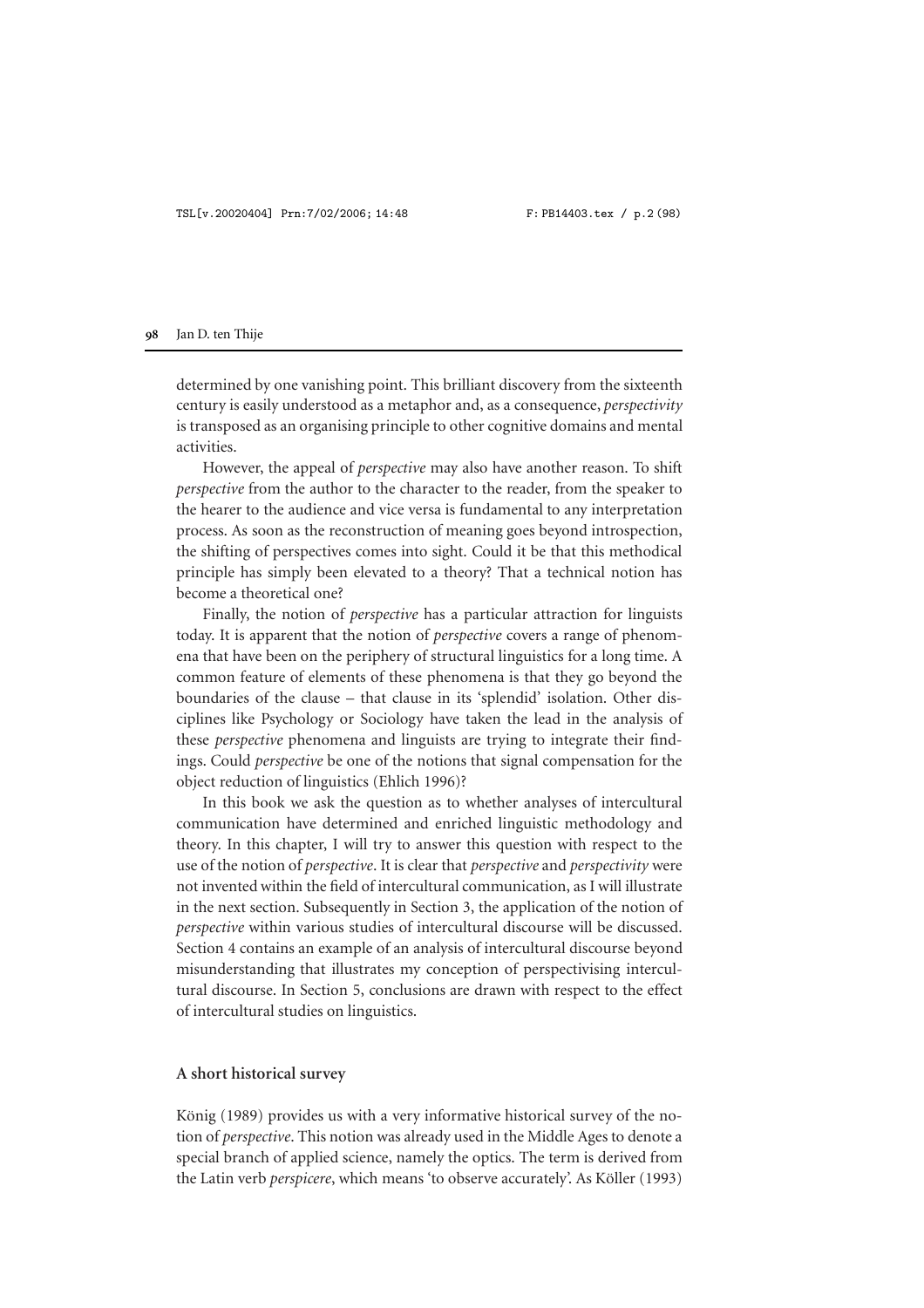points out, *perspective* was understood as the 'doctrine of accurately observing' until the Renaissance. The discovery at that time of the technique of the vanishing point to create depth in painting set a new standard for representing reality. Only 'paintings in perspective' could reach the standard of a realistic representation.

Leibniz (1646–1716) was the scholar who introduced the notion of *perspective* in Philosophy. He formulated the idea that every representation depends on the point of view of its observer:

> II est vray que la même chose peut etre representée differemment; mais il doit tousjours y avoir un rapport exact entre la representation et la chose, et par consequent entre les differentes representations d'une même chose.

> > (Leibniz, cit. in König 1989)

It is true that the same object can be represented in different ways, but there should always be a clear connection between the representation and the object, and consequently between the different representations of the same object. (my translation)

From Philosophy, the notion found its way into other disciplines within the Humanities. In History, the notion became important with respect to epistemological discussions on the value of historical knowledge. In Sociology, *perspective* was adopted by Herbert Mead ([1927] 1983) in his well-known theory on sociality that we will discuss later more extensively. In Psychology, Graumann (1960) formulated his phenomenological theory on observation and in Literary Studies, the notion of *perspective* has stimulated the novel theory that differentiates between the author's and the character's *perspective* (Bakhtin 1973). Finally, mention should be made of Panovky's (1992) report on the debate within the History of Art referring to the question as to whether the use of the central perspective should be regarded as the visual truth or solely as a convention.

It is striking that König (1989) does not pay any attention to the linguistic developments of *perspective* in his survey. We can conclude that the use of the notion within linguistics is relatively recent. For instance, Köller (1993) states that the notion of *perspective* is not used in discussions on language and culture (e.g. Sapir-Whorf Hypothesis). The first real terminological use of *perspective* may be the theory on 'functional sentence perspective' (Mathesius 1929). It would appear that recent linguistic use of *perspective* has mainly been influenced by the developments in Sociology, Psychology and Literary Studies that form the basis of this survey.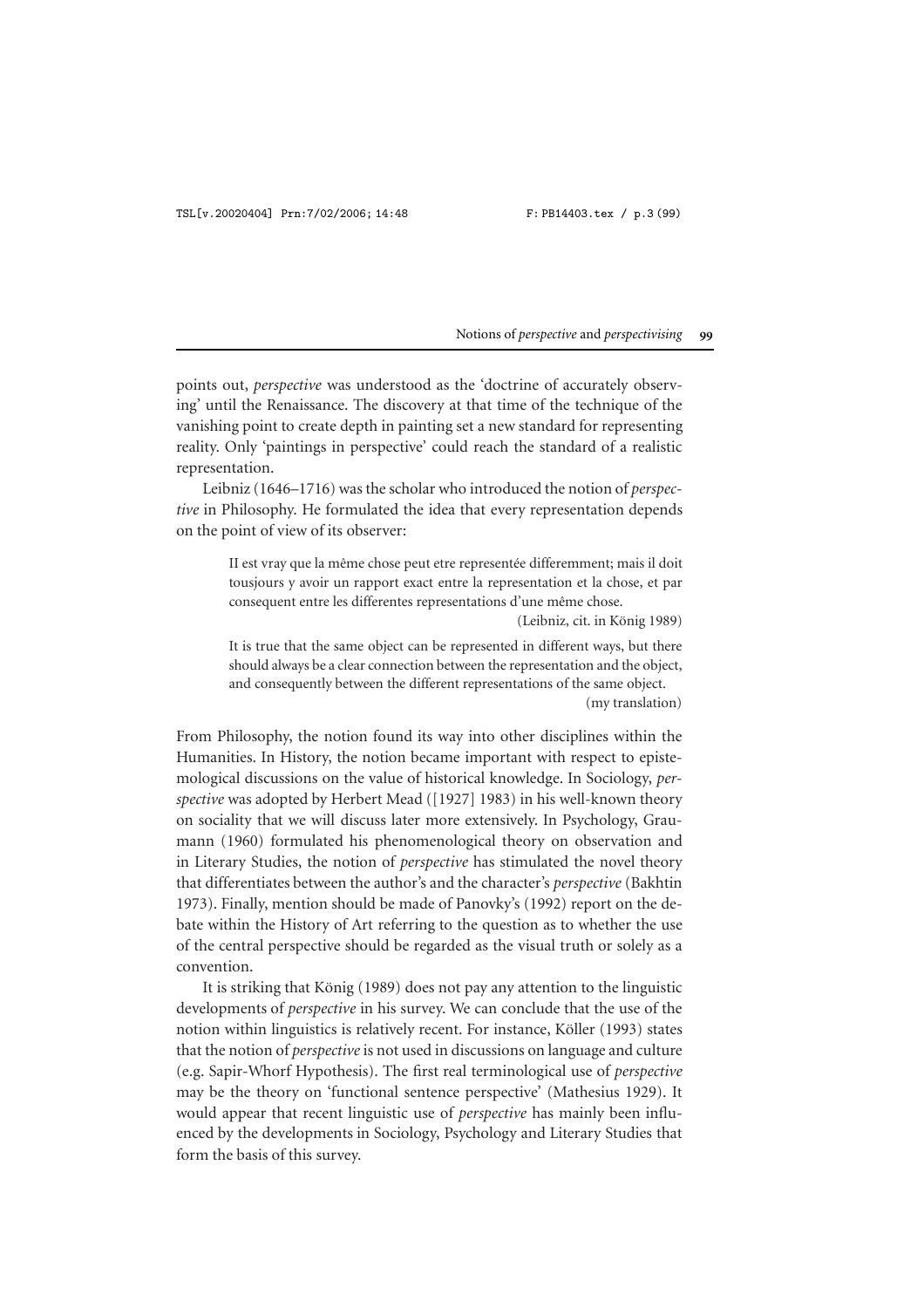It is beyond the scope of this chapter to reconstruct the complete development of the notion of *perspective* within Linguistics, but we cannot ignore the way Ferdinand De Saussure used the notion. In order to distinguish between his synchronic and diachronic approach to language, he states:

> La synchrony ne connait qu'une perspective, celle des sujets parlants, et toute sa méthode consiste à recueillir leur témoignage; pour savoir dans quelle mesure une chose est une réalité, il faudra et il suffira de rechercher dans quelle mesure elle existe pour la conscience des sujets. La linguistique diachronique, au contraire, doit distinguer deux perspectives, l'une *prospective*, qui suit le cours du temps 'l áutre *rétrospective*, qui le remonte.

### (De Saussure [1916] 1972:128)

Synchrony only has one perspective, that of the speaking subjects, and its entire method consists of gathering their accounts; in order to find out to what extent an object is real, it is sufficient to investigate to what extent it exists in the consciousness of the subjects. Diachronic linguistics, on the other hand, distinguishes between two perspectives, one being long-term following the path of time, and the one retrospective, going back in time. (my translation)

This fragment shows that the notion of *perspective* is a technical one and was already part of everyday scientific language at the beginning of the last century.

With respect to the study of language and discourse in recent decades, Graumann and Kallmeyer (2002:2) observe the development of two concepts of *perspectivity* side by side. On the one hand, they observe the tradition of Leibniz, Nietzsche and Husserl that resulted in an epistemological concept of *perspectivity* as a general characteristic of human consciousness and knowledge, and on the other hand they observe the tradition of Herbert Mead and Alfred Schultz that resulted in a social-interactional concept. The latter states that *perspective setting and taking* and, consequently, the mutuality of *perspectivity* is a prerequisite of human communication (ibid.).

As an example of a very specific linguistic application within the epistemological concept of *perspective*, we should mention Functional Grammar. In Functional Grammar the notion of *perspective* is reserved for the active-passive distinction alone. The perspective depends on the subject-object assignment. The first perspective is claimed to depict the perspective of the subject. The second perspective depends on the object (Siewierska 1993). Another application within this tradition more related to text linguistics can be found in studies on text perspective. For instance, Sanders and Redeker (1993:69) define textual perspective as "the introduction of a subjective viewpoint that restricts the validity of the presented information to a particular person in discourse." Finally,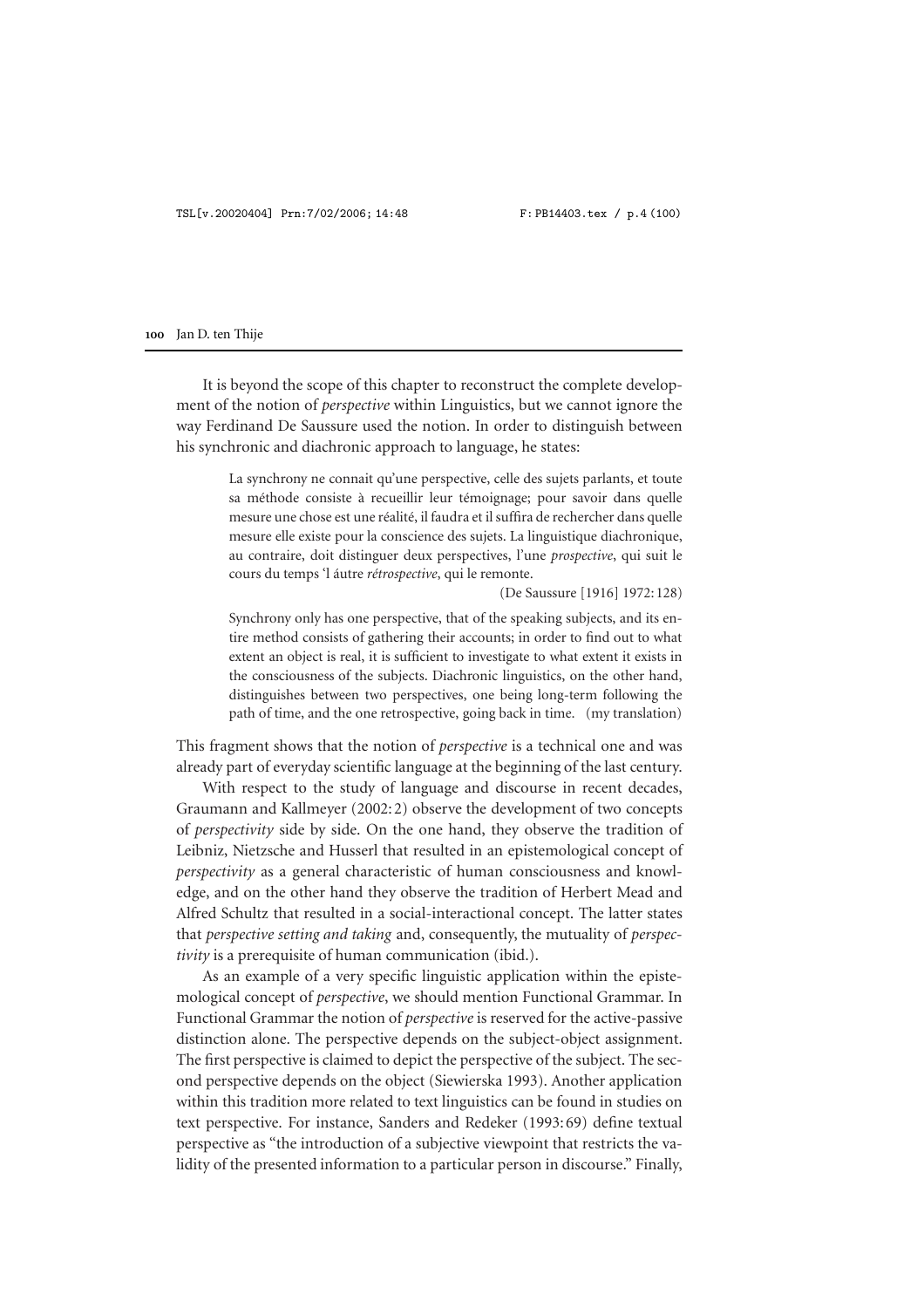the psychologist Graumann should be mentioned as representative of this tradition, as his concept of *perspectivity* has also inspired many discourse analyses on perspectivity. Keim (2002: 144–145) provides us with a clear summary of his concept in which original mathematical notions are related to the notions of the conversational rhetoric approach. She clarifies the correspondence between mathematics and conversation analysis as follows:

> According to Graumann (1993) "perspectivity" is a cognitive concept that denotes the interrelationship and mutual definition of the elements "viewpoint"  $($  = the position of the observer), "aspect"  $($  = what can be seen of an object from a given viewpoint), and "horizon" (= whole context of reference for the experience for that object). The perception of certain aspects of an object (in relation to one's position) is always combined with the anticipation of further aspects of this object in relation to its horizon. Perspectivity has a dynamic quality that is characterized by a permanent transition from experience to the potentiality of further experience. Setting or adopting a perspective means structuring and framing the perceived object in relation to a given viewpoint. Therefore, the perception and categorization of objects as much as the solutions of problems differ in relation to the perceiver's or actor's point of view.

> > (Keim 2002:144–145)

This summary clearly illustrates the epistemological concept of perspectivity. Section 3.3 will review the conversational rhetoric studies on perspectivity in intercultural discourse.

The social-interactional conception of *perspective* goes back to sociology and is determined via Goffmann and Garfinkel by Herbert Mead's philosophy of sociality. It was Herbert Mead who transposed the notion of *perspective* as a means for spacial orientation to the domain of social orientation. Each individual has the opportunity to develop a relationship with others by shifting to their perspectives. He even states:

> Die Grenzen sozialer Organisation sind in der Unfähigkeit von Individuum zu suchen, die Perspektive von anderen zu übernehmen, sich an ihre Stelle zu versetzen. ([1927] 1983:215)

> The boundaries of social organisation are to be found in the inability of individuals to adopt the perspective of others, to empathize with their situation.

> > (my translation)

Mead notes that the individual has two possible perspectives towards himself, which he calls 'I' and 'me', where the latter represents the 'generalised others'. The opportunity and the ability to anticipate different perspectives are summarised in this notion of 'the generalised others'. Attitudes, which the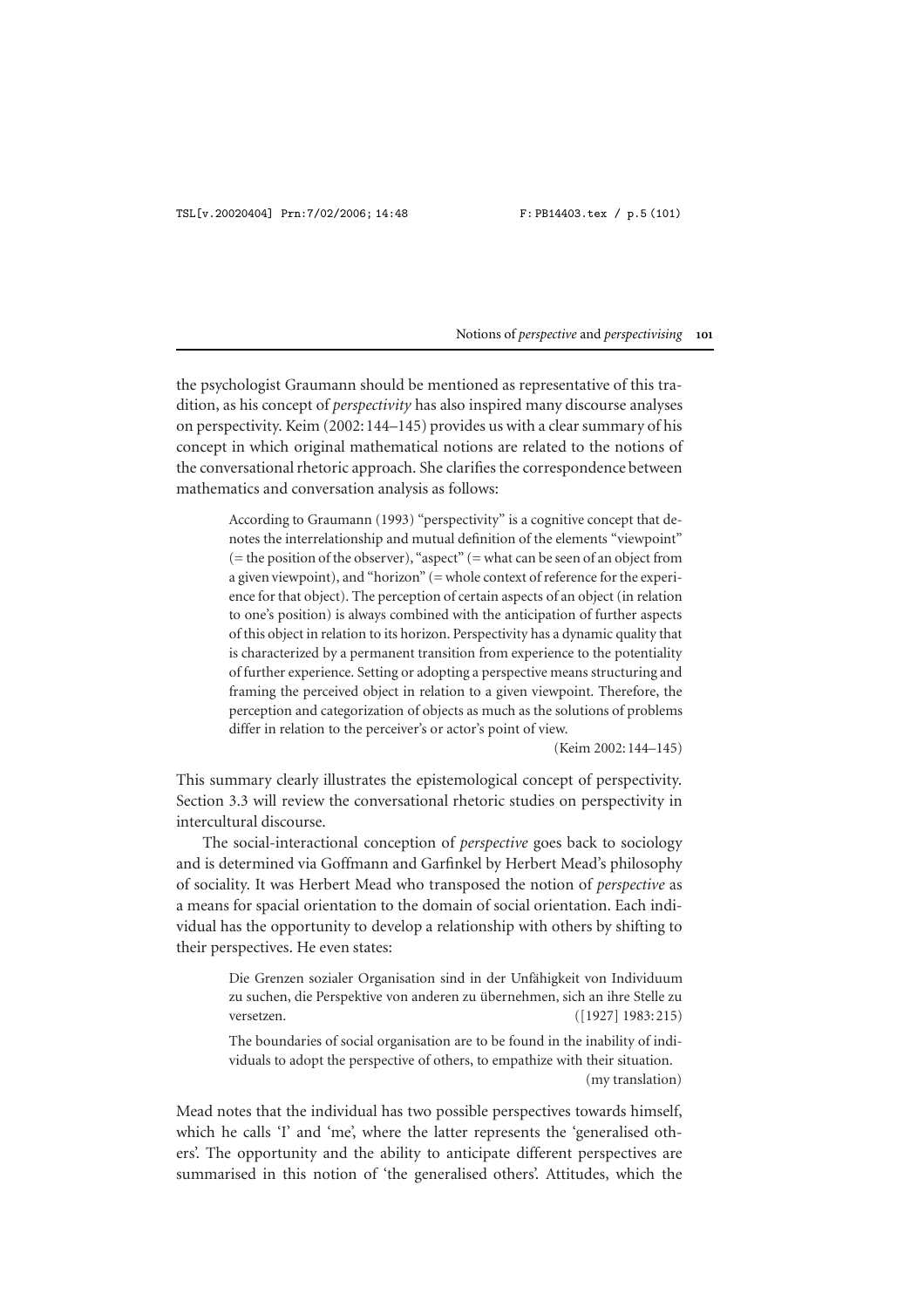individual presupposes others have, are deeply rooted in his experience; the reaction, however, to the attitudes may also have new unexpected elements.

The discussion of subsequent analyses of perspective in intercultural discourse will illustrate that the two concepts of *perspectivity* are not as distinctive as Graumann and Kallmeyer (2002) claim. In actual fact, studies on intercultural discourse integrate the epistemological and the social-interactional concepts of perspectivity in order to comprehend the interculturality of intercultural discourse.

### **Studies on perspectivity in intercultural discourse**

Research in the field of intercultural communication has developed into interdisciplinary cooperation. Motivated by the social needs in a globalising world with hybrid identities and constantly changing ethnic boundaries, the field has been a meeting place for theories and methods from various disciplines. This means that different concepts of *perspectivity* can be traced back to one another. In the following sections we discuss various concepts.

Shift of perspective as an empathy strategy

In the 1970s, we find early references to the notion of *perspective* in the work of the American communication researcher Milton Bennett on intercultural communication (Bennett 1979). He states that, in contrast to the assumption that people are basically similar, we should assume that each human being is essentially unique and, therefore, differences between people occur. The socalled 'Golden Rule' from the Bible, 'Do unto others as you would have done unto you', can be traced back to this misplaced assumption of similarity. As a consequence many misunderstandings occur in intercultural communication (Bennett 1979:418). He therefore proposes that intercultural misunderstandings could be solved with the help of an *empathy strategy*. In his definition of empathy he refers to the notion of *perspective*, or in actual fact to the notion of *shifting of perspective*. He states that empathy concerns "a shift of perspective away from our own to an acknowledgment of the other person's different experience. This shift in perspective is often accompanied by a willingness to participate in the other person's experience, at least to the extent of behaving in ways appropriate to that experience" (Bennett 1979: 419).

According to Bennett the empathy strategy consists of seven steps based upon Goffmann's Self Concept. The steps that develop empathy skills are: As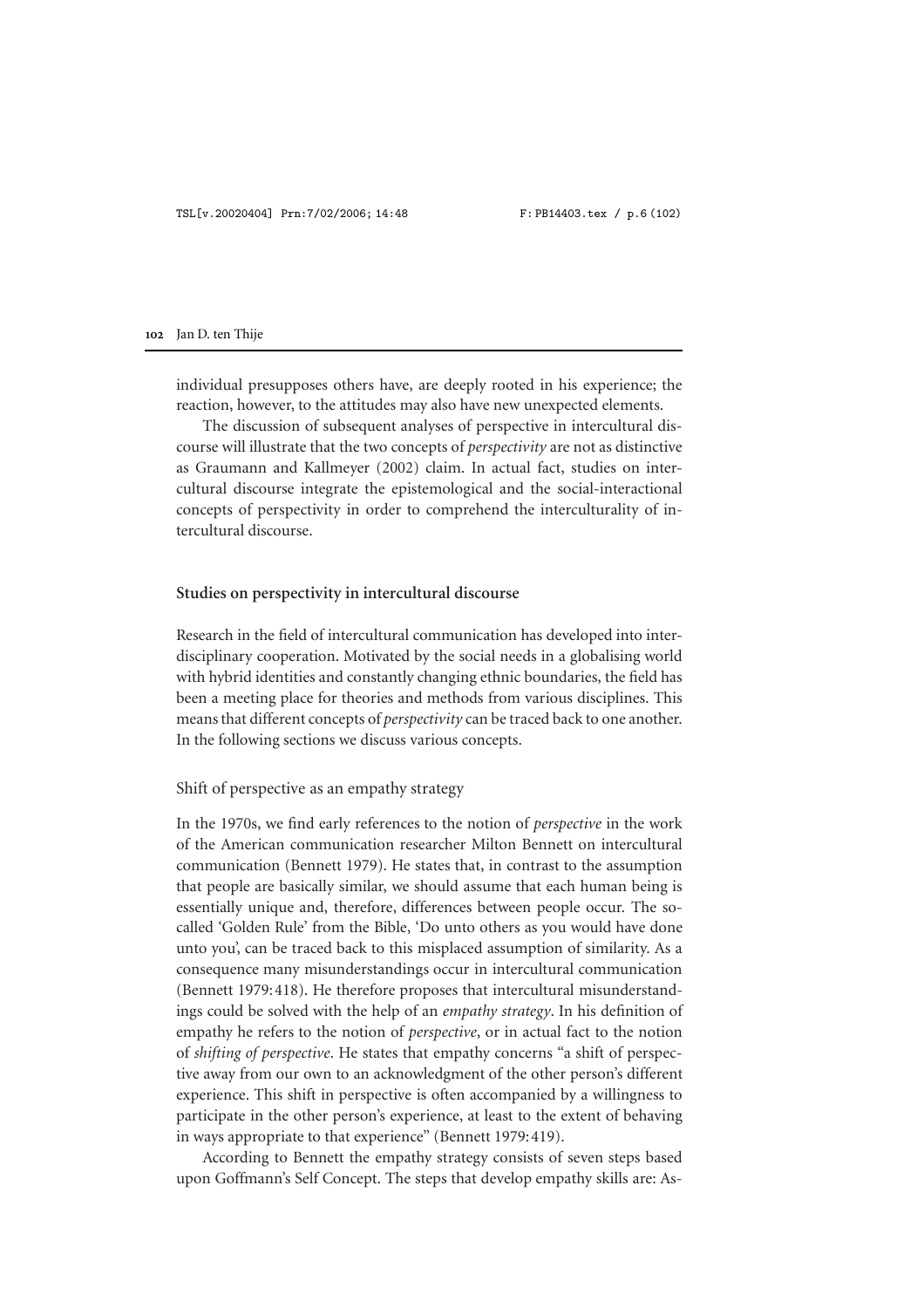suming Difference, Knowing Self, Suspending Self, Allowing Guided Imagination, Allowing Emphatic Experience, Re-establishing Self, and Implementing Empathy. In conclusion he notes: "With empathy, we might indeed be able to overcome the Golden Rule putting in its place the "Platinum Rule": 'Do unto others as they themselves would have done unto them"' (ibid.:422).

This empathy strategy has been widely professionalised in the field of (multicultural and intercultural) counselling. For instance, Ridley and Lingle (1996) developed the notion of *cultural empathy* in order to deal with complaints about intercultural misunderstanding and increasing racism in various settings. They define cultural empathy as "the learned ability of counsellors to accurately gain an understanding of the self-experience of clients from other cultures – an understanding informed by counsellors' interpretation of cultural data" (Ridley & Ingle 1996: 32).

The notion of *perspective* becomes one of the central cognitive activities in these counselling processes. In fact, *taking perspective* is the cognitive process at the heart of *cultural empathic responsiveness*, which Ridley and Ingle describe as follows:

> Counsellors should attempt to understand clients from an external frame of reference. Using a perceptual schema as previously described, counsellors can move beyond naïveté to a more informed understanding of clients. This shift in perspective is a way of understanding clients from "the outside in," and it stands in contrast to the adage that empathy equals 'walking in another's shoes'. (Ridley & Lingle 1996:37)

Note that this description disputes Bennett's aforementioned concept of empathy (1979), since 'walking in another's shoes' corresponds to Bennett's Platinum Rule 'Do unto others as they themselves would have done unto them'. According to Ridley and Lingle, the counsellor has to develop an external frame of reference for the interpretation of clients' experiences from other cultures. In fact, they elaborated Mead's concept of 'the generalised others' into a specific interpretation method. Consequently, the notion of *taking perspective* becomes three-fold since it presupposes three frames of reference: first of all, the perceptual schema of the client itself; subsequently, the counsellor's own cultural frames; and, thirdly, the external frame of reference about the client's culture that the counsellor gains on the basis of his interpretation of cultural data. However, what both empathy strategies have in common is their focus on the cognitive processes of *taking perspective* without considering the discourse structures that are also involved. In this respect, these approaches are examples of the epistemological tradition of perspectivity.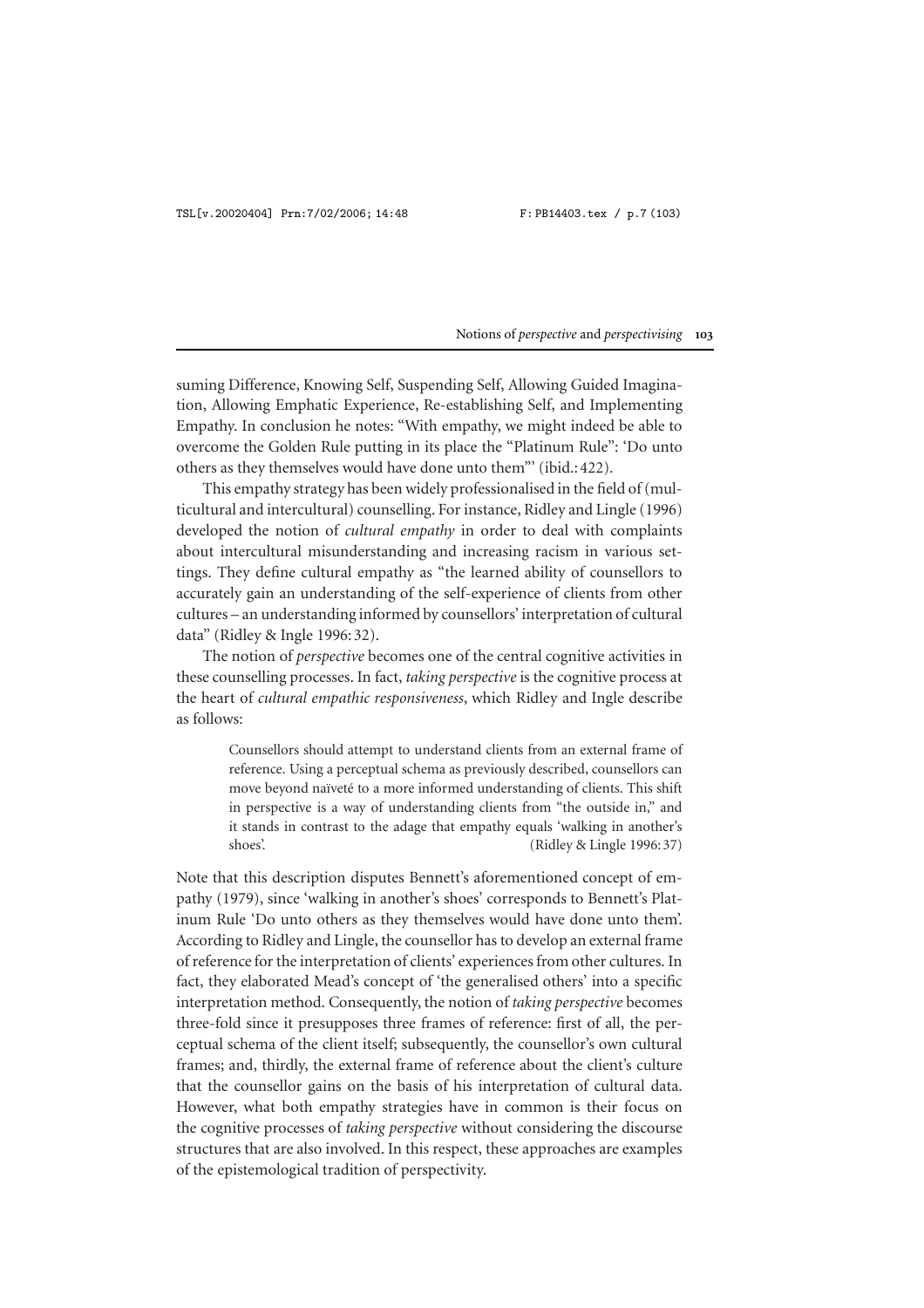The most recent development in the professional field of intercultural counselling concerns *intercultural mediation*. This approach interests us here because of its special emphasis on the communicative structure of counselling. Mediation concerns a conflict solving procedure, in which a third person "without power of decision" supports two parties towards a common settlement (Altman et al. 1999). This constellation with a third person "opens up a *perspective* for the conflict partners to refocus their orientation" (Haumersen & Liebe 1998: 154, my translation and stress). Instead of arguing with each other, the participants aim to convince this third person that they are right and the other is wrong. The main task of the mediator, therefore, consists of the organisation and control of *decent* communication between the conflict partners. However, with respect to *intercultural* mediation, Herlyn (2001) stresses the fact that different expectations with regard to the essence of decent communication essentially determine the conflict. The intercultural mediator cannot assume agreement on common communicative rules and expectations. In actual fact, new interculturally acceptable discourse structures have to be developed within the framework of the intercultural mediation. Haumersen and Liebe (1998: 156) conclude that a successful mediation process may result in an interculture.

In sum, within the framework of intercultural mediation, the notion of *perspective* does not primarily concern cognitive activities, but focuses on a specific discourse constellation. More discourse analyses would reveal the discursive structures of this third-person-interaction in intercultural mediation. They could thus profit from other analyses within the social-interactional concept of *perspectivity*. Discourse strategies of third-person-interaction will be discussed in Section 3.4 with respect to the language mediator. For instance, Lambertini and ten Thije (2004) analyse third-person-interaction in intercultural training by reconstructing the reflections of the participants on successful intercultural understanding.

#### Taking the Other's Perspective as a motor for the analysis

In the work of John Gumperz (1992), we find an example as to how Mead's framework of taking the other's perspective constitutes the basis of his argumentation with respect to the analysis of intercultural communication. I take as an example his paper on 'Contextualisation and Understanding' (1992). It is surprising to note that the collection of all the text fragments that contain the notion of *perspective* – nine in total – resulted in a very accurate summary of his complete argument. I would like to emphasize that *perspective* is neither a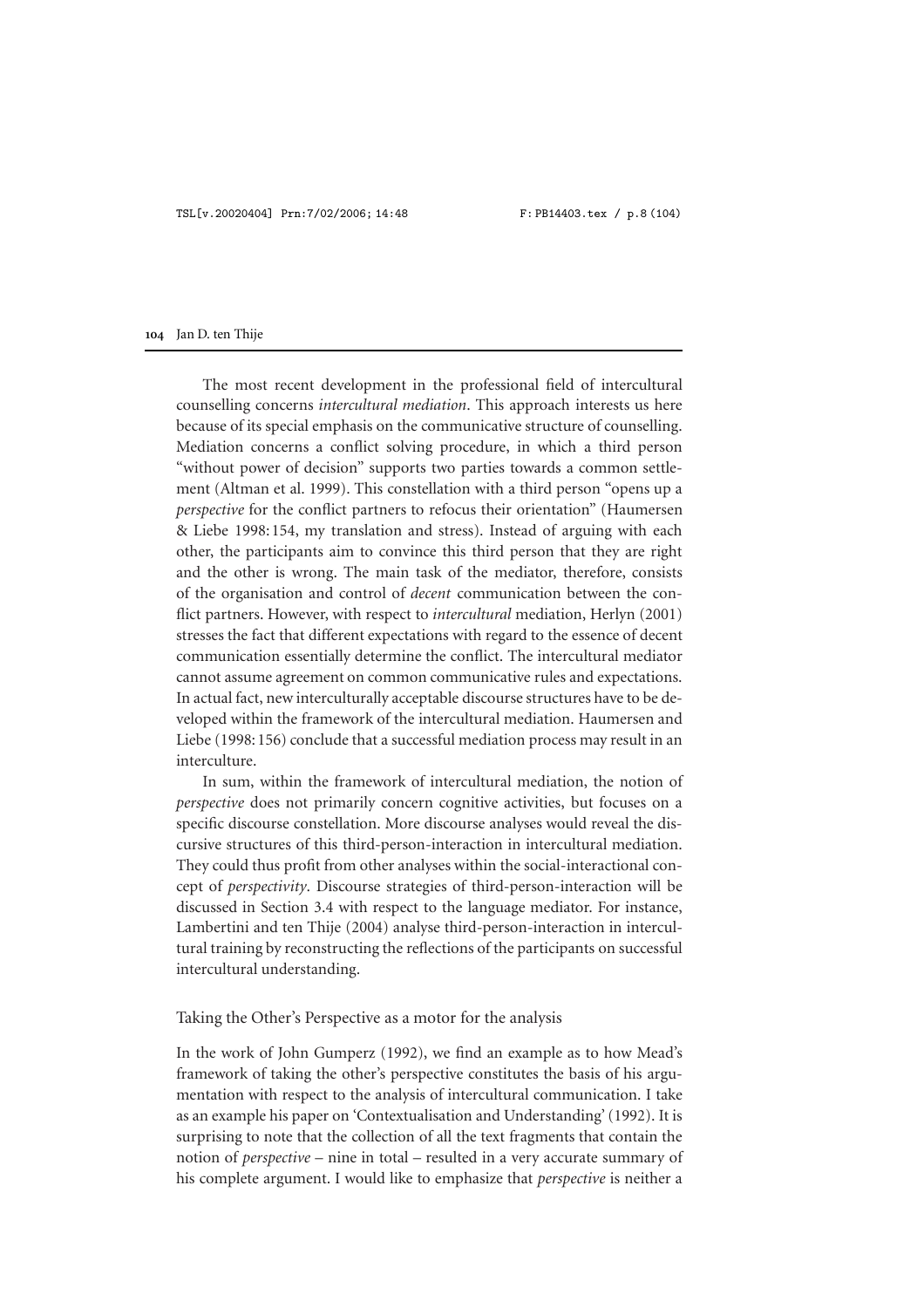theoretical notion in Gumperz's interactional sociolinguistics nor in his theory on contextualisation, but is used as a technical term.

The analysis in Gumperz (1992) concerns interethnic communication between an English instructor, Lee, and an adult student, Don, from India, who has applied for admission to a newly created language course. The student blames the instructor for not giving him the application forms, although she promised to do so. Moreover, the student states that the instructor is able to decide who can participate in the course, which the instructor denies. The Indian sticks to his statement, with a resulting escalation in the argument.

Gumperz analyses the different levels of contextualisation with which the participants exchange their views and concludes that a misunderstanding occurs. In fact, he states that the Indian is not claiming that the instructor is in a position to decide on the application; on the contrary, he realises a culturally specific Indian speech action that is a sort of a plea, by means of which he asks her to favour his application. She does not recognize this intention and reacts as if he is accusing her of being a liar. I will discuss nine excerpts.

The first excerpt contains the theoretical framework of the analysis. Note that perspective is used in its everyday scientific meaning. The emphasis of the notion perspective is added to the quoted excerpts.

(1) The second level [where contextualisation cues enter into the inferential process, jtt] is that of local assessments of what conversational analysts call 'sequencing' and what from a pragmatics' PERSPECTIVE one might refer to as 'speech act level implicatures'. Inferences at this level yield situated interpretations (Cook-Gumperz 1977) of what I have called 'communicative intent' (Gumperz et al. 1982, 1984). (1991:232)

In the next excerpt we find the description of his analytical strategy:

(2) In my analysis of the transcript, I will adopt the strategy of examining the same data successively from several distinct **PERSPECTIVES**. (ibid.:234)

In the following, he paraphrases the instructor's point of view:

(3) Line (2L3) is followed by a brief, seemingly rhetorical pause, which introduces Lee's exposition of her own **PERSPECTIVE**. (ibid.:237)

In (4) he paraphrases the way the instructor perceives the student.

(4) Beginning with line (2L6) the **PERSPECTIVE** shifts from what Lee had said, to the present and to what Don might want to do. (ibid.:237)

In (5) and (6) Gumperz concludes that no understanding is reached.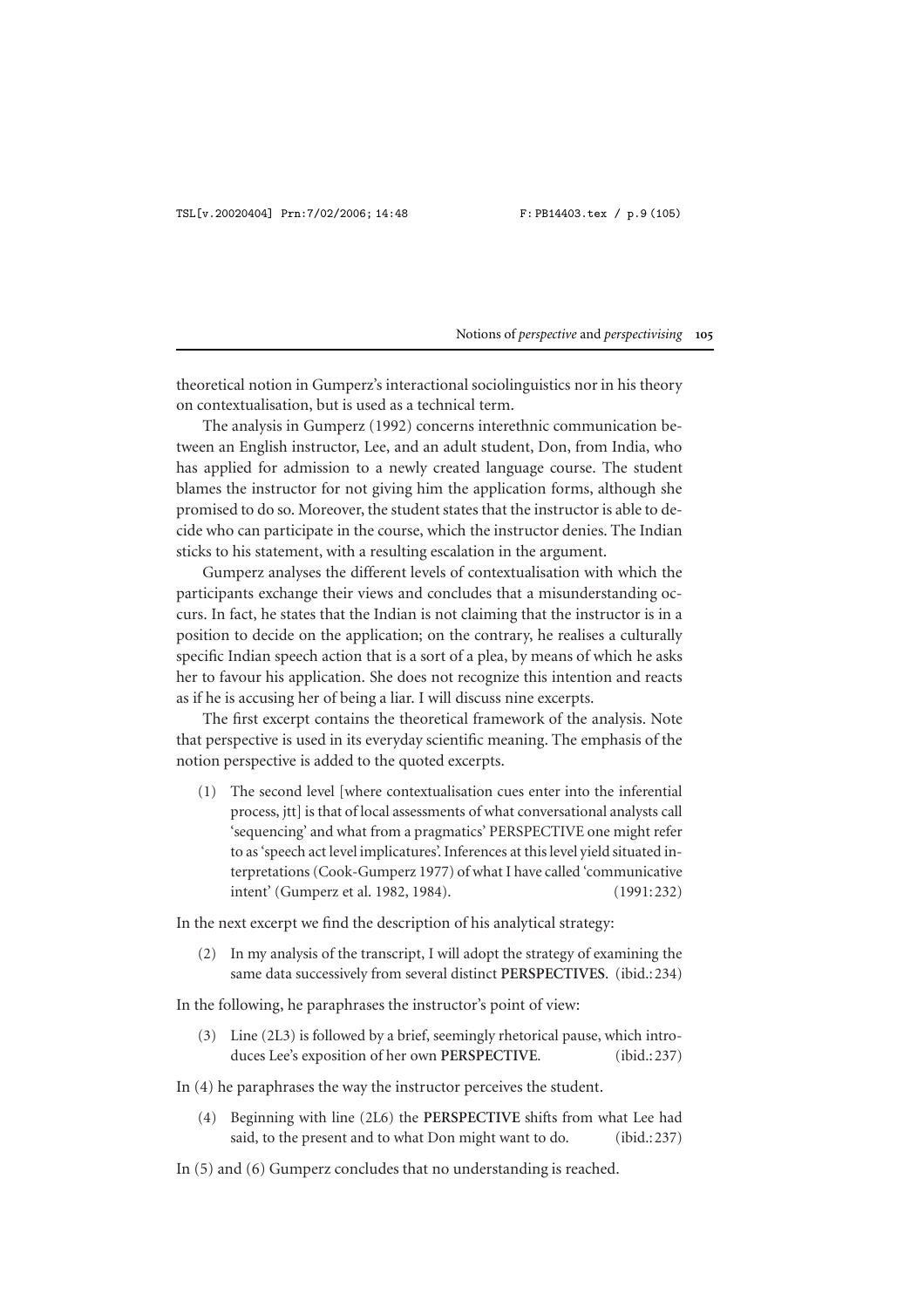- (5) Although on the surface it would seem that both speakers are talking about the same general issues, they clearly approach these issues from different **PERSPECTIVES**. (ibid.:242)
- (6) In spite of several attempts, they are unable to undo what both seem to sense are, in part, misunderstandings and to negotiate a shared **PERSPEC-TIVE**. (ibid.:242)

In (7) he compares the results so far with the point of view of what Mead called the 'generalised other':

(7) If we look at the content of Don's responses, they seem – on the surface at least and from a native English speaking **PERSPECTIVE** strangely inconsistent. (ibid.:242)

From the point of view of 'the generalised other' he reanalyses the excerpt which results in a more appropriate formulation of the student's intentions. The result is in (11):

(8) He is asking her to take his, Don's, **PERSPECTIVE** and support him in making a good case for admission to the course. (ibid.:245)

Excerpt (9) contains Gumperz's conclusions

(9) Such differences are not rare and not confined to interethnic situations. But what makes this kind of situation special is that the differences in the contextualisation conventions, the inferences made at the first and sequential levels, and the resulting misunderstandings keep each conversationalist from recognizing the other's **PERSPECTIVE** at the third level of activity. As a result, attempts at repair misfire and miscommunication is compounded rather than resolved by further talk. (1992:246)

I have not quoted Gumperz's analysis to discuss the concept of contextualisation cues, but to show how the notion of *perspective* directly determines his way of analysing intercultural communication. It shapes the framework in which the contextualisation theory is justified.

Hinnenkamp (1989) discusses the interactional sociolinguistics method in his study of intercultural communication extensively and states that *taking perspective* should be considered as a consequence of hermeneutical methodology. He notes:

> 'Hermeneutik' soll hier keine spezialisierten "Wissenschemata" dazu in Gang setzen, sondern versteht sich einfach als von außen, aus *Analysandenperspektive* (stress added, jtt), an einen Text angelegte Leseweise, wobei ich natürlich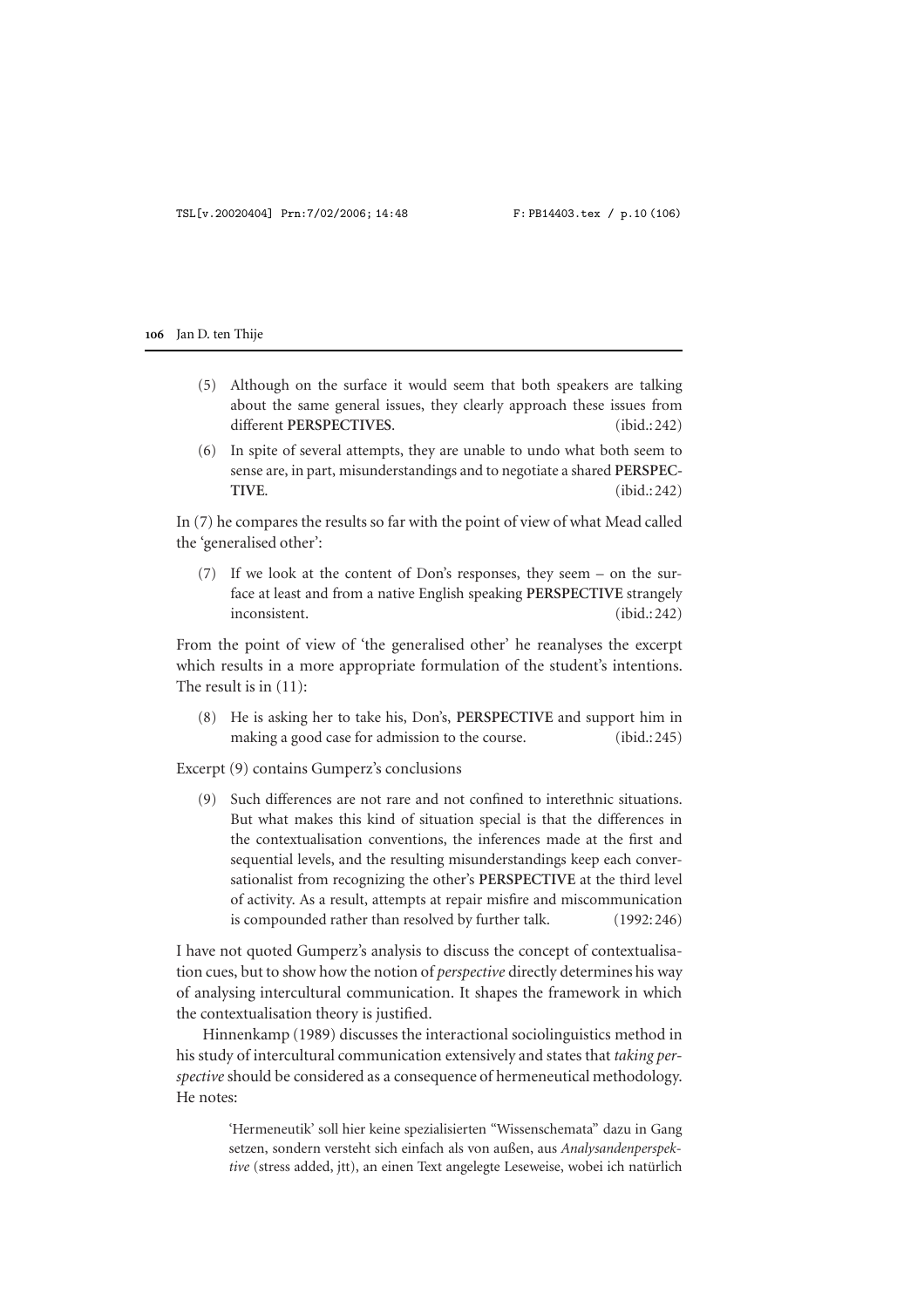ganz bestimmte vorgängige Fragen und Hypothesen im Kopf habe. (Hinnenkamp 1989:47)

Here, hermeneutics should not create specialised 'knowledge schemas' for this, but can be considered simply as methods of reading a text from the outside, from an *analytical perspective*, whereby I have, of course, very specific questions and hypotheses in mind beforehand. (my translation)

A chord is struck between the hermeneutical *analytical perspective* and the *perspective shift* of the counsellor *moving beyond naïveté*(Ridley & Lingle 1996: 37) that we discussed in Section 3.1. Both approaches use the notion of *perspective* primarily to analyse the processes of meaning construction of the participants themselves and, subsequently, overcome this 'walking in the participants' shoes' by analysing from the perspective of a generalized other. In fact, one could raise the question as to whether the analysis of intercultural discourse should presuppose at least 'two generalized others' depending on the number of cultures involved in the intercultural discourse.

# Perspectivation as a rhetoric device

Gumperz's studies from the 1980s have inspired many other studies (Bilmes 1992; Bremer et al. 1996; Günthner 1993; Kotthoff 1994). At first, Gumperz's studies focused particularly on intercultural interactions in gate keeping situations in which the ethnic distinctions corresponded to the institutional dichotomy. In most cases the functionary originated from the ethnic majority group and the clients from ethnic minority groups.

The system change in Eastern Europe and the unification process in Europe have created many intercultural situations in which the institutional dichotomy no longer corresponds to clear-cut ethnic and cultural distinctions. Intercultural situations are becoming more and more complex and multiple identities have to be expressed in various institutional interactions. Participants therefore need strong rhetorical skills in order to achieve their goals in intercultural discourse. Conversational Rhetoric is a discourse analytical approach that has elaborated on the notions of *perspectivity* in a more theoretical sense in order to analyse this complexity.

Conversational Rhetoric is a discourse analytical approach that is closely related to interactional sociolinguistics. The analyses focus on specific European intercultural situations, for instance on German-German interactions in various – not only gate keeping – settings, like radio interviews, biographical interviews and talk shows (see Keim 1996, 2002; Shethar & Hartung 1998;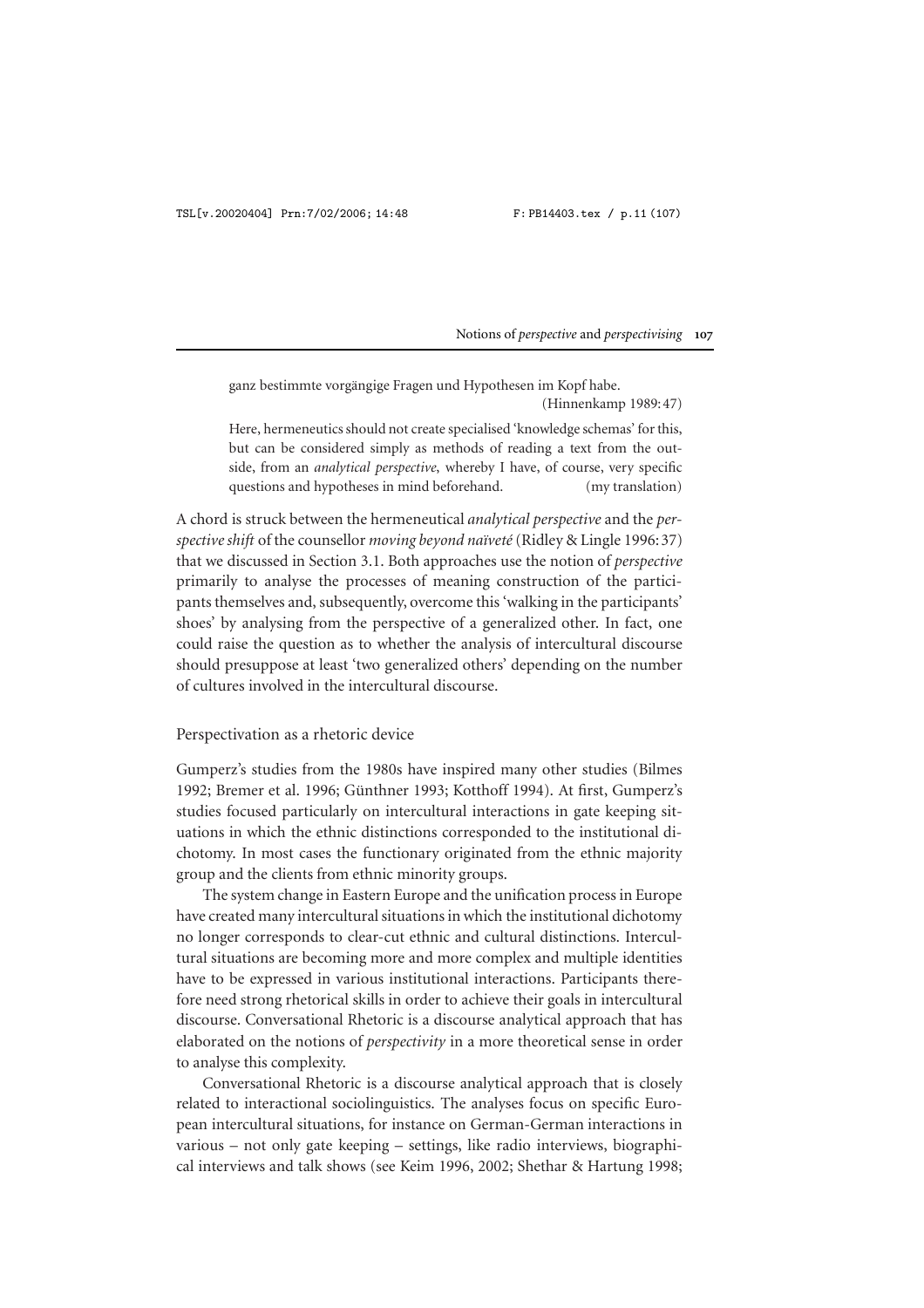Pache 1998; Graumann & Kallmeyer 2002; Liebscher this volume). In these analyses, the notion of *perspective* is applied as an analytical tool, much like John Gumperz uses it. However, the notion is also elaborated into a theoretical notion in order to explain the complexity of coincidence of institutional and intercultural structures. This can be illustrated by the many compositions in which the notion of *perspective* is proposed, like *Perspektivenabschottung* (hedging of perspectives) (Keim 1996), *kontrastive Perspektivenwechsel* (contrastive shifts of perspective) (Shethar & Hartung 1998), or *framerelevante Perspektivenübernahme* (frame relevant perspective takeover) Adelswärds (1988).

Moreover, the notion of *perspective* is defined not only as a cognitive but also as a pragmatic concept. This elaboration is documented by Keim's (1996) definition, as follows:

> Von Perspektivik als übergeordnetem Begriff unterscheiden wir Perspektive als die Realisierung einer konkreten, an eine bestimmte soziale Zuständigkeit eines Akteurs gebundene Sichtweise auf einen Sachverhalt. Eine Perspektive bezieht sich auf eine nicht lokal an eine Äußerungseinheit gebundene Eigenschaft des sprachlichen Handelns; in diesem Sinne ist sie eine Einzelaktivität überspannende Handlungsorientierung und Handlungsstrukturierung.

> > (Keim 1996:194)

To distinguish from perspective as a generic term, we define perspective as the realisation of a concrete view of facts linked to a specific social competence of an actor. A perspective relates to a characteristic of speech acts that is not linked locally to an individual comment; in this sense it is a single activity of the overall orientation and structure of action. (my translation)

In a more recent paper Keim (2002) adds: "In most cases, a specific perspective is not directly visible or explicitly expressed in a single utterance, but has to be reconstructed. The relation between an overarching perspective and a locally produced verbal activity is established by contextualisation" (Keim 2002:145).

It is apparent that the notion of *perspective* is being used to depict not only a cognitive schema, but also concrete interactive structures.

For instance, Keim and Schmidt (1995) analyse an interaction in an Austrian village on the Slovakian border in which, among others, two Slovakian linguists talk to the local mayor, who has Slovakian family roots. In the analysis, Keim and Schmidt focus on the mayor's unprompted and detailed biographical account of his ethnic and national identity at the very beginning of the meeting. They state that this perspective secures the mayor's right to speak for a long time. In fact, the notion of *perspective* is used as an explanation for the outcome of their sequential analysis of turn taking.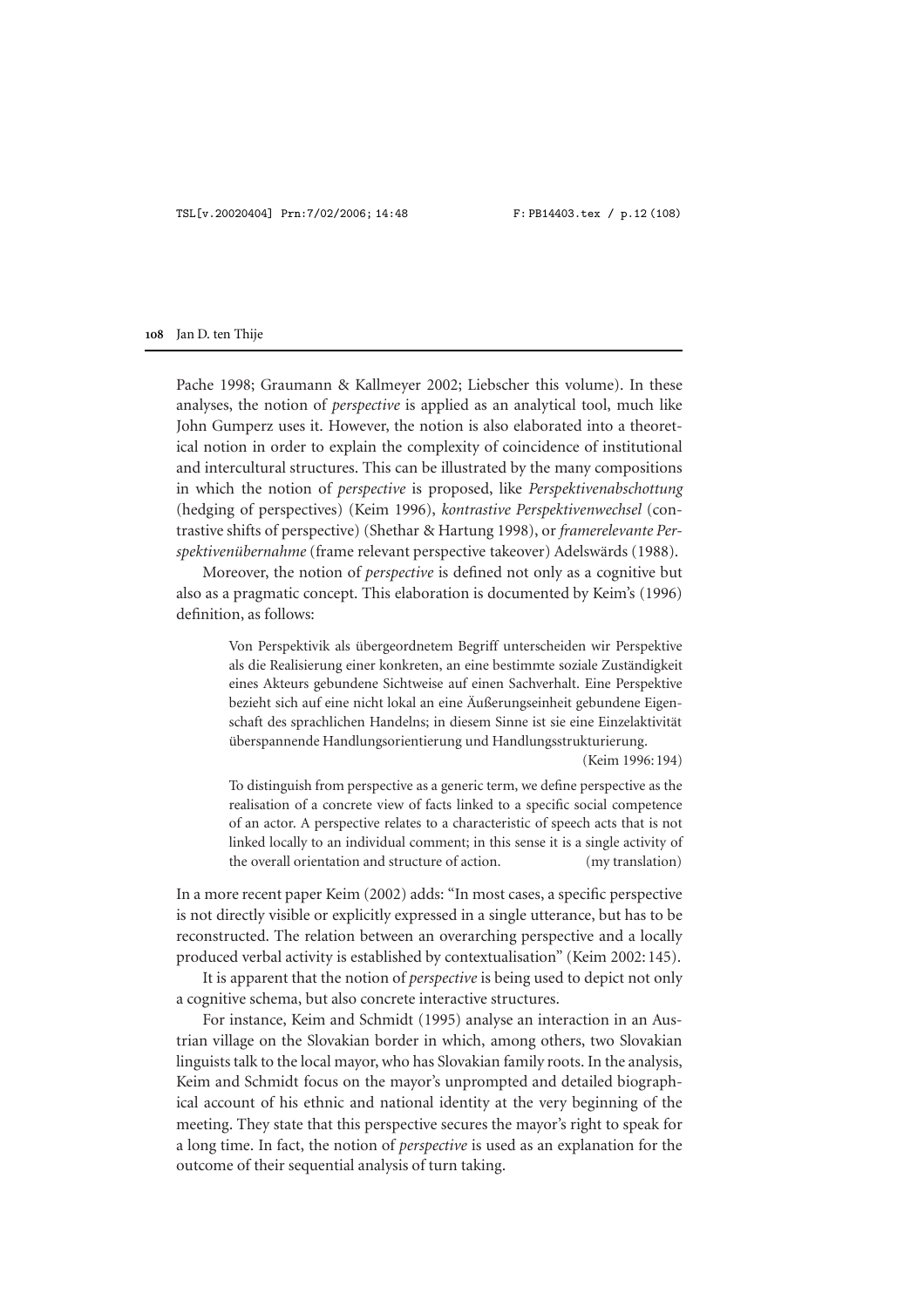Shethar and Hartung (1998) analyse interactions between East and West Germans and focus on the radio discourse about so-called *Ostjammer* ('Eastern misery'). Interestingly, they introduce the notions of *position* and *positioning* alongside the notions of *perspective* and *perspectivation*. Whereas the former terms express the speaker's membership of a cultural group, the latter indicate thematic relevancies and specific judgements in the verbalization of states of affairs. With the help of compound notions like *personal perspective, critical perspective, contrastive perspective, shift of perspectives,* and *overall German perspective,* they reconstruct the rhetoric devices of former East German argumentation. They conclude that although the latter make use of these sophisticated rhetorical structures, they are excluded from hegemonic media discourse (Shethar & Hartung 1998: 55).

Finally, I refer to Pache's analysis of German-German discourse during an interview as an example of intercultural analysis beyond misunderstanding (Pache 1998). Pache uses the notion of *perspective*from conversational rhetoric. In fact, she states that perspectivation in discourse is determined by the contextualisation of ethnic-cultural membership (ibid.: 201). Her analysis concerns an interview of an Eastern German female applicant by a Western German female committee. She focuses on the applicant's rhetoric strategies in reaction to the following question: "Wir sind alles deutsche weisse Frauen, wie wärn das für dich als einzige Migrantin denn in so einem Team" (We all are German white women; how would you cope as the only migrant in such a team?). I will not discuss the details of her analysis as to how the applicant copes with this very complex intercultural situation. Pache reconstructs the way she crosses fixed ethnic-cultural identities and, thereby creates the possibility of reciprocal perspectives (Pache 1998:215). She concludes with the statement:

> Der hier analysierte Vorfall ist ein Beispiel dafür, wie der bipolare Gebrauch symbolisch aufgeladener Kategorien notwendige Reziprozität gefährden kann. Es ist aber auch ein Beispiel dafür, dass lähmende Effekte aufgelöst werden können, wenn fixierte Perspektivendivergenzen durch flexibele Perspektivierungen ersetzt werden. (Pache 1998:216)

> The incident analysed here exemplifies how the bipolar use of symbolically laden categories can endanger necessary reciprocity. However, it also illustrates how this paralysing effect can be neutralised if fixed differences in perspectives are replaced by flexible perspectivations. (my translation)

In actual fact, Pache illustrates how the use of the notions of *perspective* and *perspectivation* facilitate an analysis of intercultural communication beyond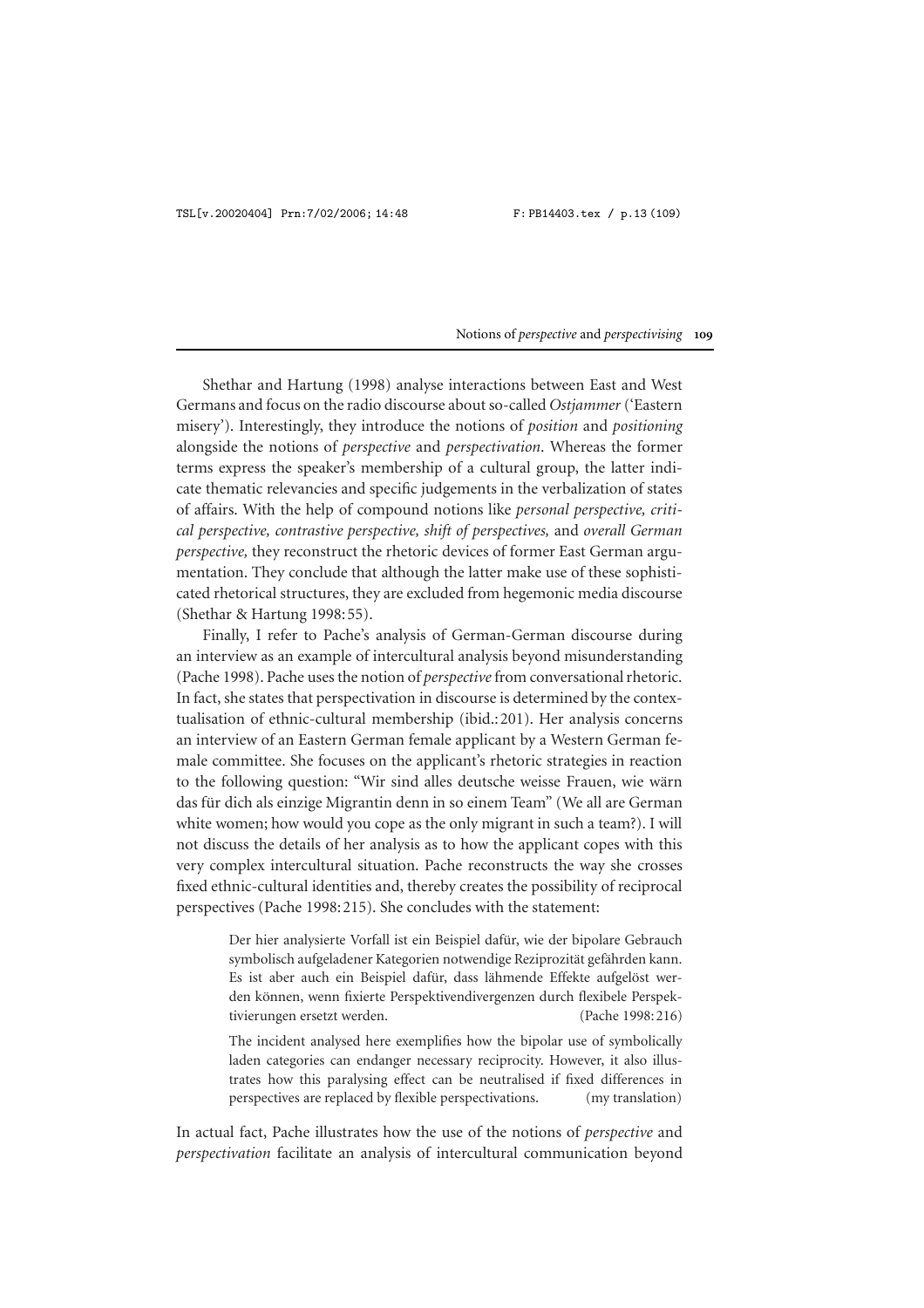misunderstanding. She considers the notion of *perspectivation* as a rhetorical device to overcome intercultural misunderstanding.

Resuming these conversational rhetoric analyses it is apparent that the notions of *perspective* and *perspectivation* help to overcome the restrictions of a strictly sequential analysis that is traditionally carried out in conversational analysis (Sacks, Schegloff, & Jefferson 1974). Conversational Rhetoric, however, does not restrict itself to the communicative surface, but considers the mental activities of participants as well as the verbal ones. As a matter of fact, the notion of *perspectivation* refers to cognitive as well as interactive structures; it concerns the overall action potential of the participants during a sequence of discourse that is related to their social position and cultural group membership. It would be interesting to reanalyse the stretches of discourse from a functional pragmatic theoretical framework and reflect upon the question as to which notions would be used to denote the interrelationship between the social, mental and interactive determinations. One could detect, for instance, a correspondence between the function of *perspectivation* and of the *cultural apparatus* (Rehbein this volume; Hartog this volume).

Perspectivation as a strategy for the language mediator

In the following example, we find the notion of *perspective* or *perspectivation* in a far more restricted meaning. Actually, we see how the *taking of perspective* is expressed in intercultural communication itself and is used to denote specific discourse strategies. The example originates from the work of Knapp and Knapp-Potthoff (1985) on the differences between the position of the *interpreter* and that of the *language mediator*. The authors note that the language mediator not only has the task of translating but also of interfering in the ongoing interaction if necessary, to explain possible cultural or linguistic differences. Therefore, the language mediator (M) has to *perspectivate* his talk in order to make clear who should be understood to be the original speaker. Knapp and Knapp-Potthoff define *perspectivation* as follows:

> Unter Perspektivierung verstehen wir solche Verfahren, mit denen M für den angesprochenen S anzeigt, ob M zu einem gegebenen Zeitpunkt *als M selbst* spricht oder *im Auftrag* des jeweils anderen S; m.a.W.: solcher Verfahren, mit denen M ausdrückt, wer der Urheber einer Mitteilungsintention ist.

> > (Knapp & Knapp-Potthoff 1985:455)

By perspectivation we refer to those strategies, by means of which M indicates to the addressee S, whether, at a specific point in time, M speaks on his own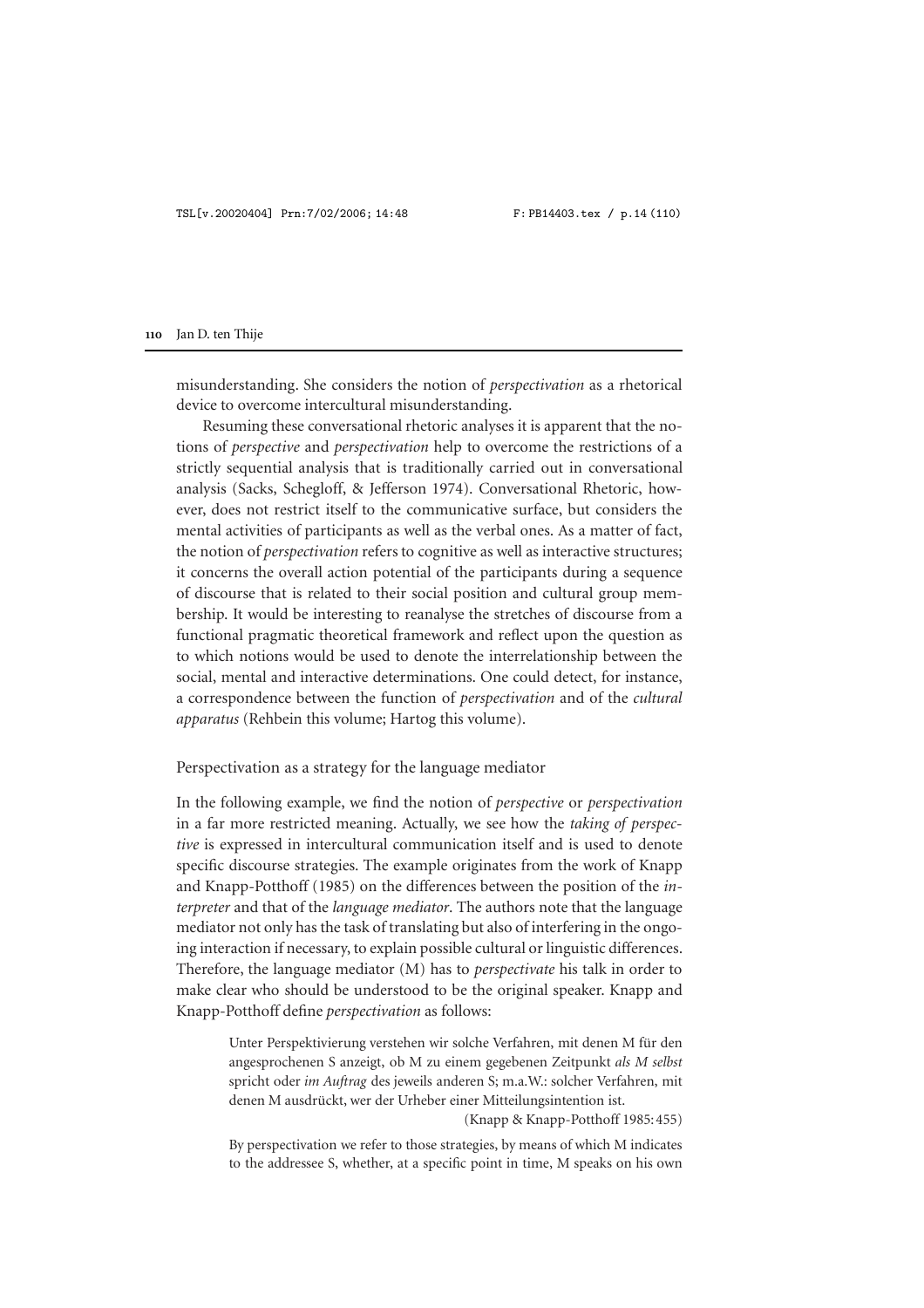behalf or on the behalf of someone else; in other words, those strategies by means of which M indicates who is to be considered as the instigator of the communicative act. (my translation)

Knapp and Knapp-Potthoff (1985) have elaborated three perspectivation strategies. These are:

- 1. the transformation of the personal deixis in order to guarantee referential identity;
- 2. the use of 'mediator-performative-formels', to indicate the original speaker of the speech action, e.g. the use of reported speech;
- 3. the verbal characterisation of emphatic intonation.

Obviously, the language mediator has an important task in achieving understanding in intercultural communication and *perspectivation* strategies will help him to fulfil his task. However, these strategies are not limited to his position, as we have seen in the previous sections. Other participants may make use of perspectivation strategies in order to improve their intercultural understanding as well.

Perspective as a heuristic axis to analyse intersubjectivity

Shea (1994) proposes a model to analyse intercultural communication that challenges Gumperz's notion of mismatching contextualisation. He demonstrates that NS-NNS conversation is not simply characterized by cultural differences and communicative styles, and claims that "differences are taken up and acted upon within the social character of the activity" (ibid.:383). In his model he takes *perspective* and *production* as the two constituting axes. He defines these axes as follows:

> On the axis of perspective, interactants position themselves referentially, defining the relative distance between their focus of attention and whether it acknowledges the other's perspective of the world, or indexes distinct orientations and different commitments. On the axis of production, speakers reciprocally position themselves with reference to the interactional authority and control over the talk, defined in terms of such indices as access to the floor, patterns of assertion and solicitation, and the quality of uptake and extending engagement with the other speaker's talk. (Shea 1994:375)

The work of Shea shows us the notion of *perspective* in a complete different light, used as a substitute for the referential function of language. Each utterance indicates to what extent participants share the same commitment to the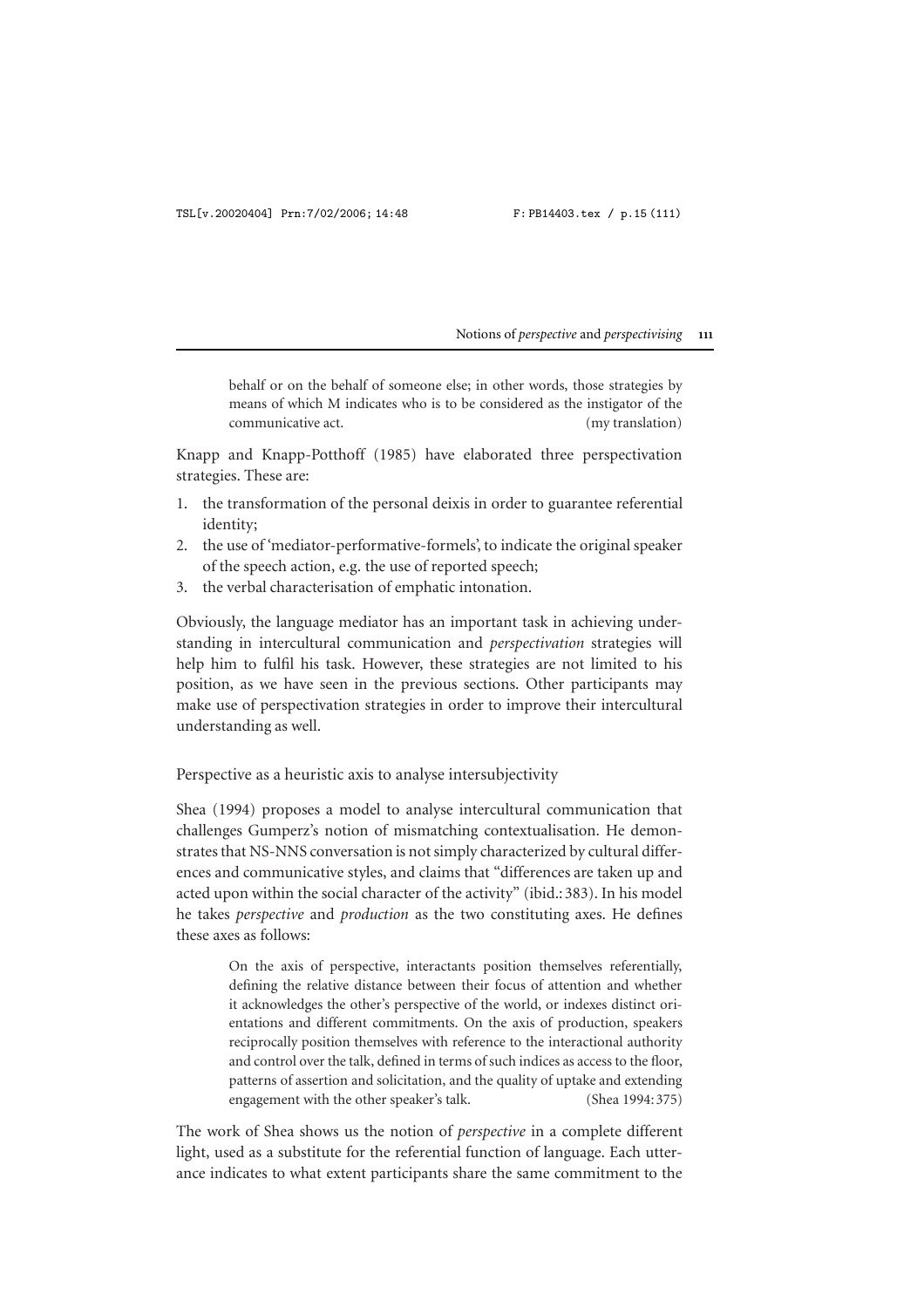world. In my opinion, Shea's analysis shows how a metaphor can substitute real analysis. In actual fact, too many different discursive features are taken together, so that in the end no new insight into discourse is revealed.

### Perspectivising as a communicative apparatus

Koole and ten Thije (1994) analysed the speech action pattern of reporting in intercultural communication and detected different versions of this pattern depending on the chosen perspective. The notion of *perspective* is defined as "the indication of the linguistic means that make the hearers interpret the report from a certain point of view" (Koole & ten Thije 1994:105). Apart from deictic procedures there are also appellative procedures necessary to shape a perspective such as co-referential nouns, verbs, and adjectives.

Koole and ten Thije distinguish between the reporter's report that originates (see for this notion: Bühler 1934) in the actual speech situation and the messenger's report that has its origo in an imagination space (Ehlich 1979). The third option is called *switching of perspective* and may be characterized mainly as a report that does not have a fixed origo. In this option, the origo switches between the reporting situation, the actual speech situation and the reported situation (see also Brünner 1981; Tannen 1989; ten Thije to appear with respect to the discourse function of different forms of reported speech).

The different options for reporting are not intercultural discourse structures, although they can be functionalised for intercultural purposes. Koole and ten Thije (1994) conclude from their analyses that the different *perspectives* provide team members with a discursive means to express their identification with different cultural groups. In this way, the use of *perspectives* is a linguistic means that may contribute to the neutralization of the oppositions with which participants in intercultural communication are confronted. In actual fact, their analysis exemplifies a study of intercultural discourse beyond misunderstanding.

Ten Thije (2003) elaborates on the analysis of *perspective* in a study on biographical narratives, in which people from former East and West Germany tell biographical anecdotes about the famous East German car, 'der Trabi'. From a corpus of biographical interviews, I collected the names and nicknames storytellers use to refer to this peculiar car. Interestingly, these names often presuppose much culturally specific knowledge, like for instance *Asphaltblase* (Asphalt-Bubble) or *Pappe* (Pasteboard). Depending on the intercultural constellation of the interview, storytellers indicate whether an East German speaker presupposes less common cultural knowledge on the part of the West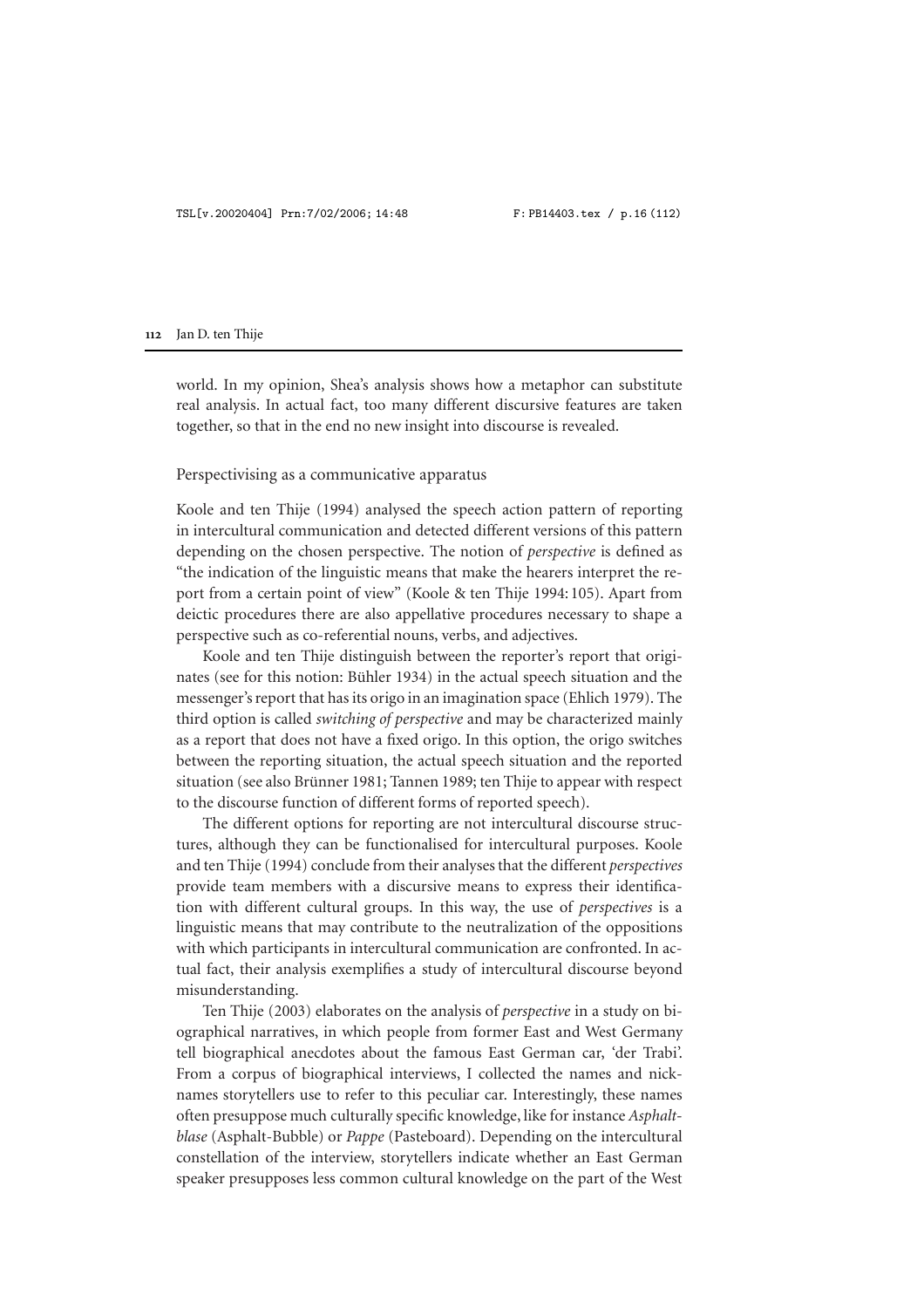German hearer. When the speaker presupposes that the hearer lacks important knowledge to interpret the story properly, the speaker changes his speaker plan and inserts extra explanations or introduces reformulations. In actual fact, ten Thije (2003) lists various discourse structures, such as attributive apposition, repair, reformulation, quotation introducers, reported speech, prosodic structure and speech accompanying laughter that have the same function. These discourse structures have in common that they are the result of changes in the speaker's plan. Furthermore, these discourse structures do not primarily concern the propositional content, but indicate the personal attitude of the speaker towards the verbalized state of affairs. In functional pragmatics speaker and hearer are both be denoted as interactants.

Within the functional pragmatic approach to discourse the notion of communicative apparatus has been proposed to refer to linguistic structures that differ from either speech actions or linguistic procedures (Rehbein 2002). Apparatus concern fixed configurations that realise purposes and may have a different discourse extension (Diskurserstreckung, Rehbein 2001). Communicative apparatus may change the realisation of linguistic procedures. They may also change the pass through an action pattern, or change the discourse structure itself by initiating a new speech action pattern. Communicative apparatus work locally; they function in an ad hoc manner, like for instance, turn taking apparatus and repair apparatus (Rehbein 2001).

On the basis of analyses of biographical interviews, ten Thije (2003) proposes the *communicative apparatus of perspectivising*. This apparatus is the prerequisite for the verbalization of propositional content of an utterance. My definition of *perspectivising* elaborates the definition of Koole and ten Thije (1994:105) in which *perspective* is determined as the "indication of the linguistic means that *make* the hearers interpret the report from a certain point of view" (stress added). The communicative apparatus modifies the knowledge that is verbalized in the propositional content in two different directions. It modifies the relationship between the knowledge of the speaker and reality or it modifies the relationship between the speaker's knowledge and the propositional content. By referring to the functional pragmatic knowledge model (Ehlich & Rehbein 1986), it is possible to clarify the relation between reality (P), knowledge of the interactants  $(\pi)$  and the propositional content (p) with the acronym 'P-π-p', in which 'P' indicates the social reality, 'π' the knowledge of the interactants, and 'p' the propositional content. The communicative apparatus of perspectivising operates on the relationship between 'P-π', for instance, by taking into account the social position or the membership of the interactants. Furthermore, the apparatus operates upon the relationship be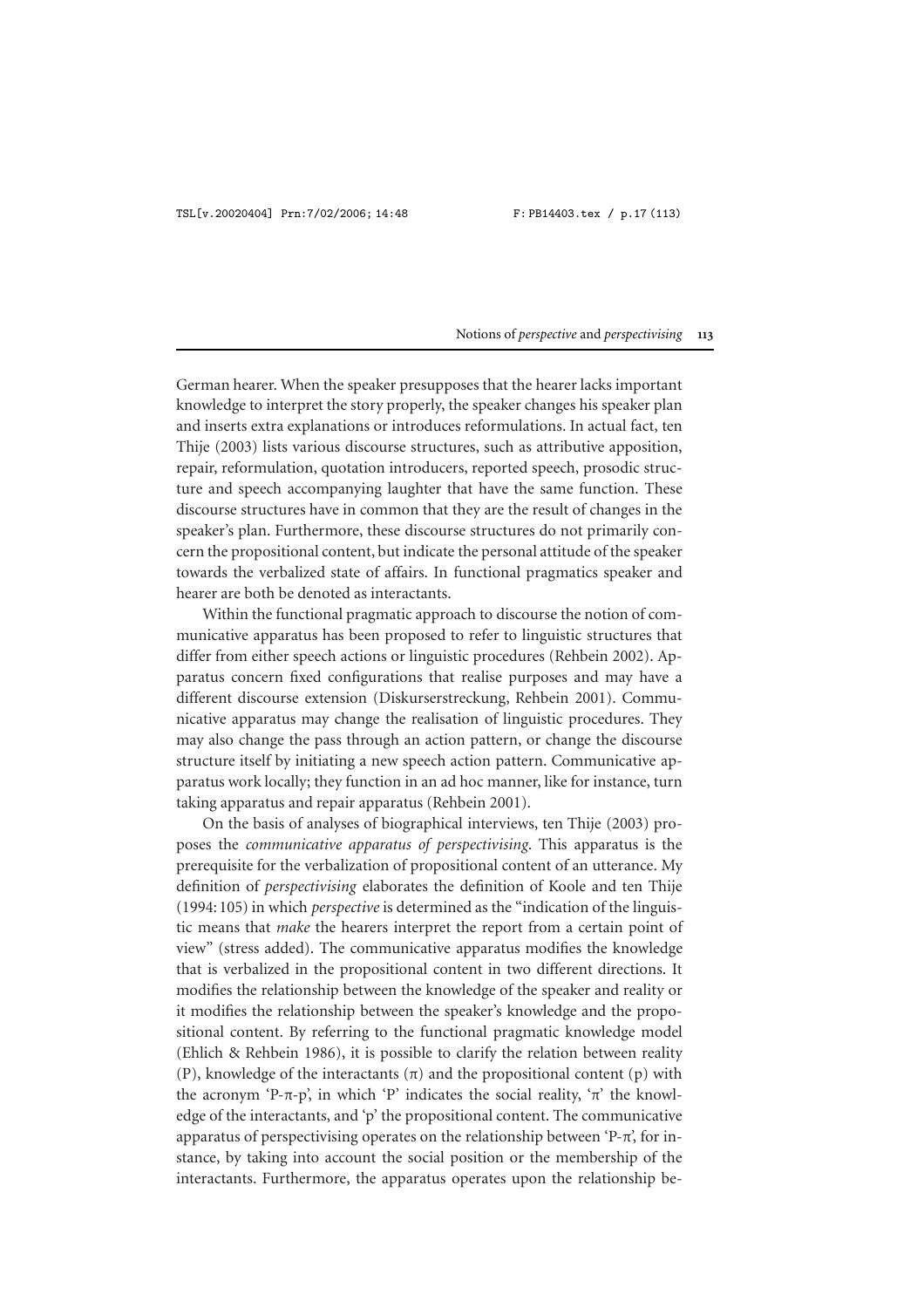tween 'π-p', for instance, by taking into account missing cultural knowledge of the hearer.

The communicative apparatus of perspectivising is part of the execution of the speaker's control plan. The apparatus works as a result of the speaker monitoring the hearer's reactions in discourse. In particular, perspectivising concerns the conditions for verbalizing the propositional content in a sequence of utterances. Whenever a speaker spots (re)actions from the hearer that show that his verbalizations of knowledge about social reality are not being understood, because the hearer does not take up the expected hearer side of speech actions, the speaker can adapt his speaker plan. In Section 4 I will discuss the communicative apparatus of perspectivising in more detail.

The contribution of the different notions of perspectivity to intercultural understanding

As a starting point for a comparison of the different notions of *perspectivity*, Rehbein's definition of intercultural understanding from twenty years ago (Rehbein 1985) is quoted. On the basis of Rehbein's description, subsequent studies can be classified according to their contribution to the insight into the process of intercultural misunderstanding and even beyond misunderstanding. Rehbein states:

> Interkulturelle Verständigung ist an das Verstehen des sprachlichen Handelns des anderen gebunden. Dieses setzt an am sprachlichen und nonverbalen Ausdruck als der *Inskription* des zugrundeliegenden sprachlichen Musters und dessen Handlungsdimensionen. Daraus entsteht das Problem interkultureller Verständigung, denn die Inskription lässt sich nur verstehen, wenn ein gemeinsames Wissen zugrundeliegt; andernfalls wird das (normalerweise automatisch ablaufende) Verstehen zu einem kommunikativen Entziffern bzw. zu einem Projizieren eigenen Wissens in den anderen, zu einem tastenden Etablieren ein *gemeinsames* Wissens im Diskurs.

> > (Rehbein 1985:10; stress as in the original text)

Intercultural understanding (Verständigung) is linked to the mutual understanding of the other's speech actions. This estimates the verbal and nonverbal expression to be the *inscription* of the underlying speech action patterns and its dimensions for action. This results in the problem of intercultural understanding, since the inscription can only be understood when there is a basis of common knowledge; otherwise the process (which normally develops automatically) becomes a communicative deciphering process (Entziffern) or leads to the projection (Projektion) of one's own knowledge onto the other, lead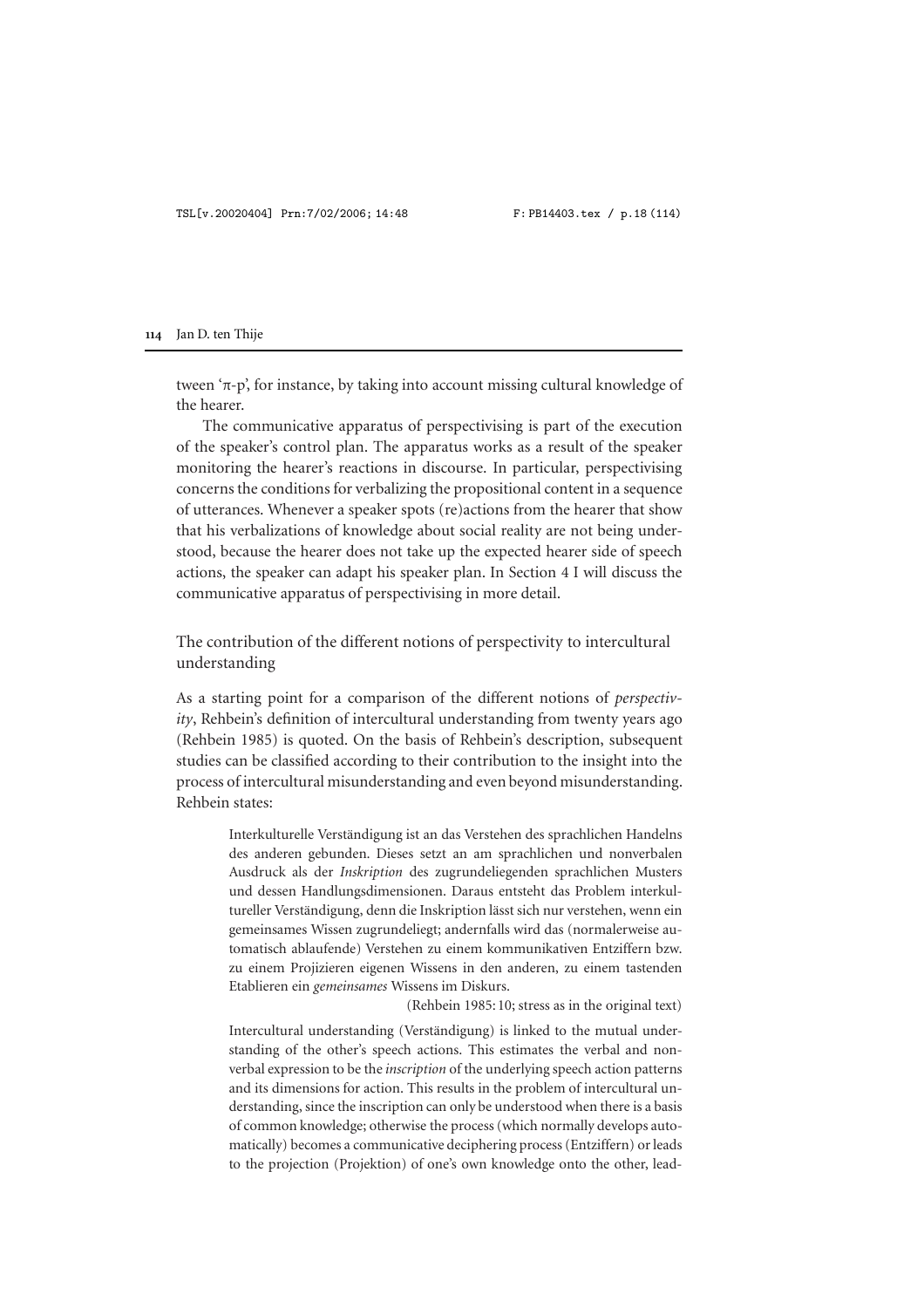ing to a feeling for the establishment (Etablieren) of common knowledge in discourse. (my translation)

The central notion in this definition concerns inscription. Rehbein (1979:351) derives the notion of inscription from Kasher (1971). The latter relates this notion to the type-token relation, but acknowledges these two notions within Peirce's tradition as a three-position relation: type refers to the necessary sign, token to the actual sign and tone to the possible sign (mode of being). Inscription represents the third position, namely the possible mode of being.

Consequently Rehbein's definition of understanding can be represented as the connection between a verbal or non-verbal expression with an underlying action that is labelled (inscribed) in its possible position within an overall pattern. On the basis of common knowledge interactants automatically know*which* expression inscribes *which* action in *which* overall pattern. Rehbein (1977:88) notes that inscriptions are indicated by specific linguistic means, but does not mention them directly. With respect to his definition of intercultural communication this means that common knowledge is often lacking and, therefore, the linking of an *expression* to *action* cannot automatically be completed. The speakers have to *decipher* the communication sequence or *project* their expectations upon the hearer side or have to *establish* common knowledge in discourse, since inscription is basically multi-directional.

When we take this definition of intercultural understanding as a starting point, we can relate the distinctive conceptions of *perspectivity* to specific elements of intercultural understanding.

First of all, the basic idea of Herbert Mead, that communication is based on *mutuality of perspectives* and that understanding is accomplished by *taking up the other's perspective* (Section 2), can be related to the principle of the multidimensionality of inscription and its function of labelling and linking up an expression with an underlying action. Only on the basis of common knowledge can an accurate labelling understanding be accomplished. Gumperz's *taking up the hearer's perspective* (Section 3.2) can be considered as the methodical extrapolation of this basic insight.

Secondly, the notion of perspectivation as an *empathy strategy* (Section 3.1) refers to the *projection* of common knowledge in the case of a lack of common knowledge. Analyses of intercultural mediation illustrate how the process of *establishing common knowledge in discourse* can be described in more detail.

Thirdly, the notion of perspectivation as a *rhetoric device* (Section 3.3) refers, first of all, to a communicative practice in which the *inscription of expression to action* is automatically less self-evidential than Rehbein (1985)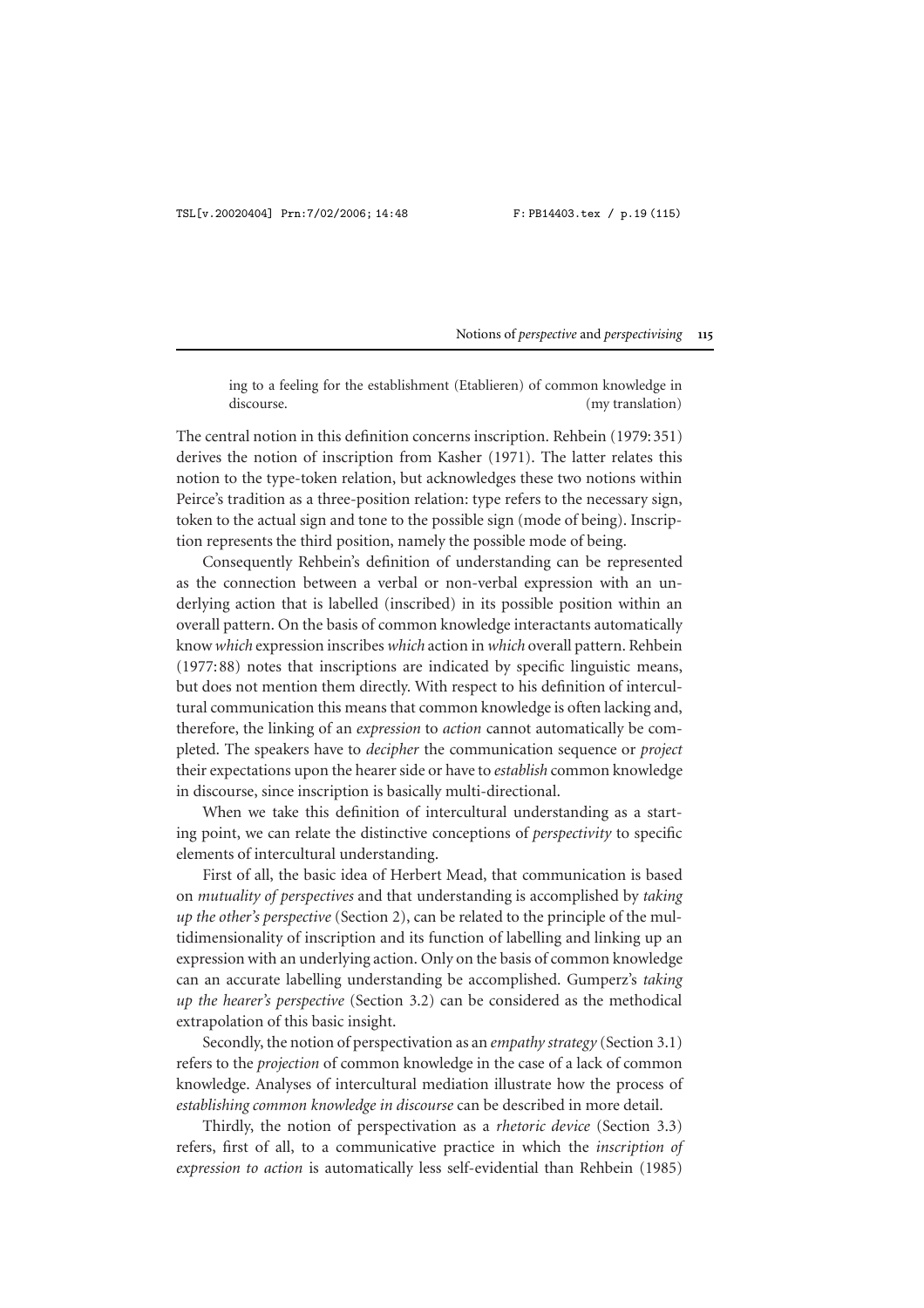presupposed. The rhetoric devices that conversational rhetoric have identified can be considered as detailed designations of the process of *establishment of common knowledge in discourse*.

Fourthly, the *perspectivation strategies of language mediator* (Section 3.4) illustrate a discourse in which the inscription is structurally de-automatised. Perspectivation strategies can be considered as *indicators of inscription*, since these strategies help the original speaker and hearer to complete the inscription even when common knowledge is absent*.*

Fifthly, the conceptualisation of perspectivation as a communication apparatus is also an elaboration of the process of *indicating the inscription.*

Finally, one could state that the conception of *perspective* as the heuristic axis to *analyse intersubjectivity* does not refer to the inscription of understanding, but to *expression* itself.

### **An analysis beyond misunderstanding**

### Introduction of the analysis

The following stretches of discourse are selected for this analysis because they are not characterized by intercultural *mis*understanding. The interactants attain their interactive goals and intercultural understanding is accomplished. Therefore, the analysis focuses particularly on those discourse structures that facilitate this intercultural understanding. In fact, the analysis can be considered as illustrative for intercultural discourse *beyond misunderstanding*. Moreover, it illustrates the previous argument on perspectivising intercultural discourse.

As stated before, I consider perspectivising of discourse to be an outcome of a communicative apparatus (see Rehbein 2001). This apparatus modifies knowledge during the verbalizing process in ongoing discourse. These modifications take place as a consequence of the speaker monitoring the hearer's reactions in discourse. In particular, perspectivising concerns the conditions for verbalizing the propositional content in a sequence of utterances. In the stretches of discourse below we find modifications that are especially interesting with respect to verbalising knowledge in intercultural discourse. The reconstruction detects discourse structures as to how speakers anticipate cultural differences or potential intercultural ignorance and ensure intercultural understanding. Michael Clyne gives an appropriate description of successful intercultural discourse with the following maxim: "*Successful inter-cultural*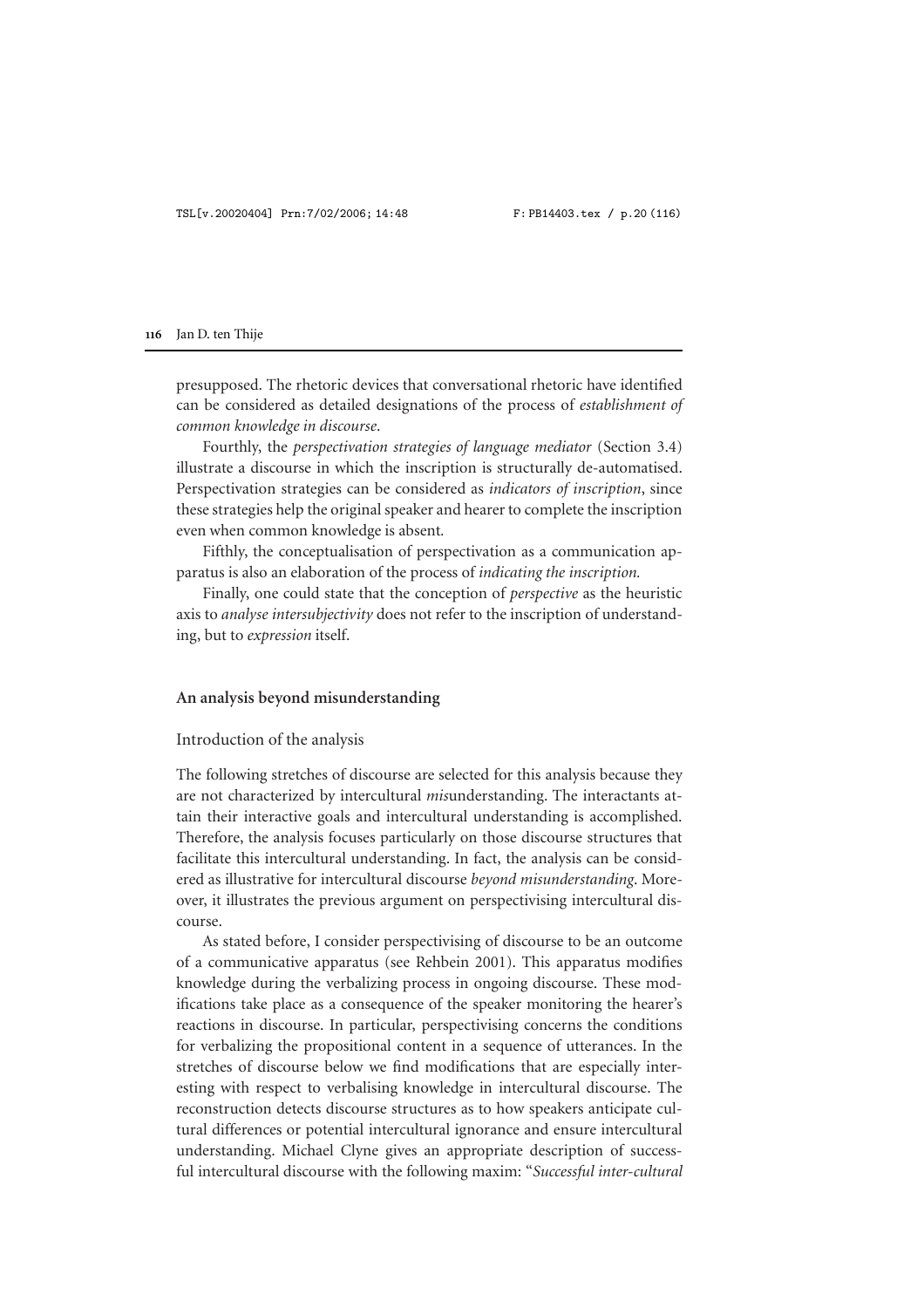*communication is achieved by making the communicative intent very clear and, where possible, being aware of the interlocutor's cultural expectations"* (Clyne 1994:195).

Ten Thije (2003) proposes that this process of taking into account the communicative expectations in intercultural discourse can be considered to be structured by three steps in the verbalizing process: *generalising*, *perspectivising* and *contrasting cultures*. As we see, *perspectivising* is connected to the other two steps in verbalization. I will give a short outline in advance of what will be illustrated in detail in the analysis below. The three steps of verbalising propositional content can be determined as follows: by *generalising,* an interactant verbalizes the propositional content as a cultural standard solution; by *perspectivising,* he locates the propositional content in the actual speech situation, taking into account cultural standards of *the other*. By *contrasting cultures,* the speaker enables the hearer to compare the speaker's cultural standards with his own and, subsequently, attain an adequate interpretation of the discourse.

These three steps of verbalizing propositional content are based on a pragmatic conceptualisation of culture (Sarangi 1995; Redder & Rehbein 1987; Koole & ten Thije 1994). According to ten Thije (2002, 2003), culture is considered to be potential standard solutions to recurrent collective standard problems. Human groups construct structures of action that enable them to deal with problems that the collective or group often experiences and can, therefore, be called cultural structures of action. Members of cultural groups share common knowledge of these standard solutions and transfer these solutions within the group and on to the next generation. In intercultural discourse, two systems of standard problems and solutions are in contact.

When people have to be aware of cultural expectations of interactants in intercultural discourse, Clyne's (1994) maxim could be rephrased as follows: participants should verbalize their own expectations as realizations of standard solutions of their own cultural group and anticipate possible differences with the standard problems and solutions of other cultural groups. Subsequently, they should enable the other to compare the different cultural standards, and, finally, attain intercultural understanding. The analysis reconstructs this interactive process in detail, and illustrates how interactants generalize, perspectivize and compare their cultural standards in interaction.

The constellation of the fragment

The following fragments originate from a data corpus collected in one of the many international European Tempus projects that have been developed over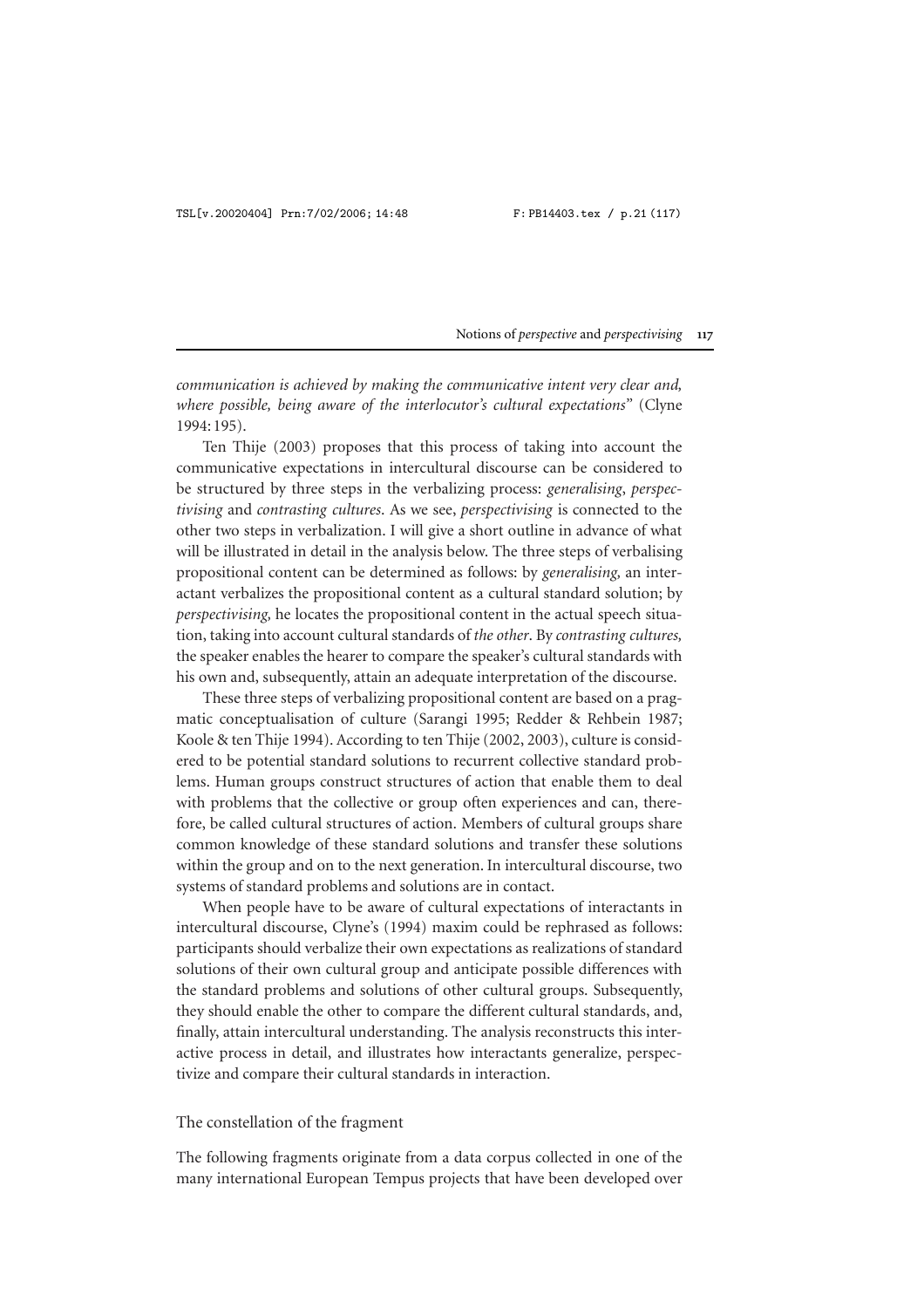the last decades. These projects have the purpose of facilitating the development of academic curricula in Eastern Europe. They are often faced with organizational and communications difficulties as a consequence of bureaucratic procedures and cultural differences. These problems often result in many personnel changes or even dissolution of the project. In the project in which the data were collected, German, Dutch and Danish academics cooperated with a russian university in X (see also ten Thije 2002). The Dutch university had initiated the project. The officials at the German University situated in the former East Germany were also very positive about the importance of this Tempus project because it would support the university mission statement to bridge East and West Europe. However, when the project began, the German university officials could not find a native representative to participate in the project. Therefore, a Dutch lecturer who recently received a job at the German university was invited to represent his university in this international project.

The conversation that will be analysed below concerns the first encounter between the Dutchman and a local German university official about the background and purposes of the project. She tries to convince him to participate in the project. Since this project follows other cooperation projects between the German and Russian university even prior to the system change in 1989, she is involved in promoting cooperation and has a need to justify this project. In the excerpts below they discuss the problem of the reluctance of current German students to visit and study at the Russian university. Subsequently, they discuss the problem as to whether the project makes sense at all, if the purpose of student exchange cannot be achieved. The German official, however, argues that curriculum development is the main goal and, therefore, the project is still important and the Dutchman should participate.

Following ten Thije's approach to intercultural discourse (ten Thije 2002), institutional and intercultural preconditions should be considered separately in the discourse analysis of intercultural communication. In respecting the institutional constellation, one should consider that the interactants are both functonaries (e.g. agents) of the same university. The German (DF) in the excerpt is the administrative coordinator whereas the Dutchman (NT) is a lecturer. The interaction is therefore an agent-agent interaction. The discourse contains various speech action patterns that characterize the discourse type of meeting, such as interactive planning and reporting, but the patterns of explaining, clarify, illustrating and justifying form the major part. The pattern of arguing is seldom realised. The intercultural constellation is influenced by Dutch and (Eastern) German cultural standards, as well as by their distinct historical relationship with the former Soviet Union. The German official ex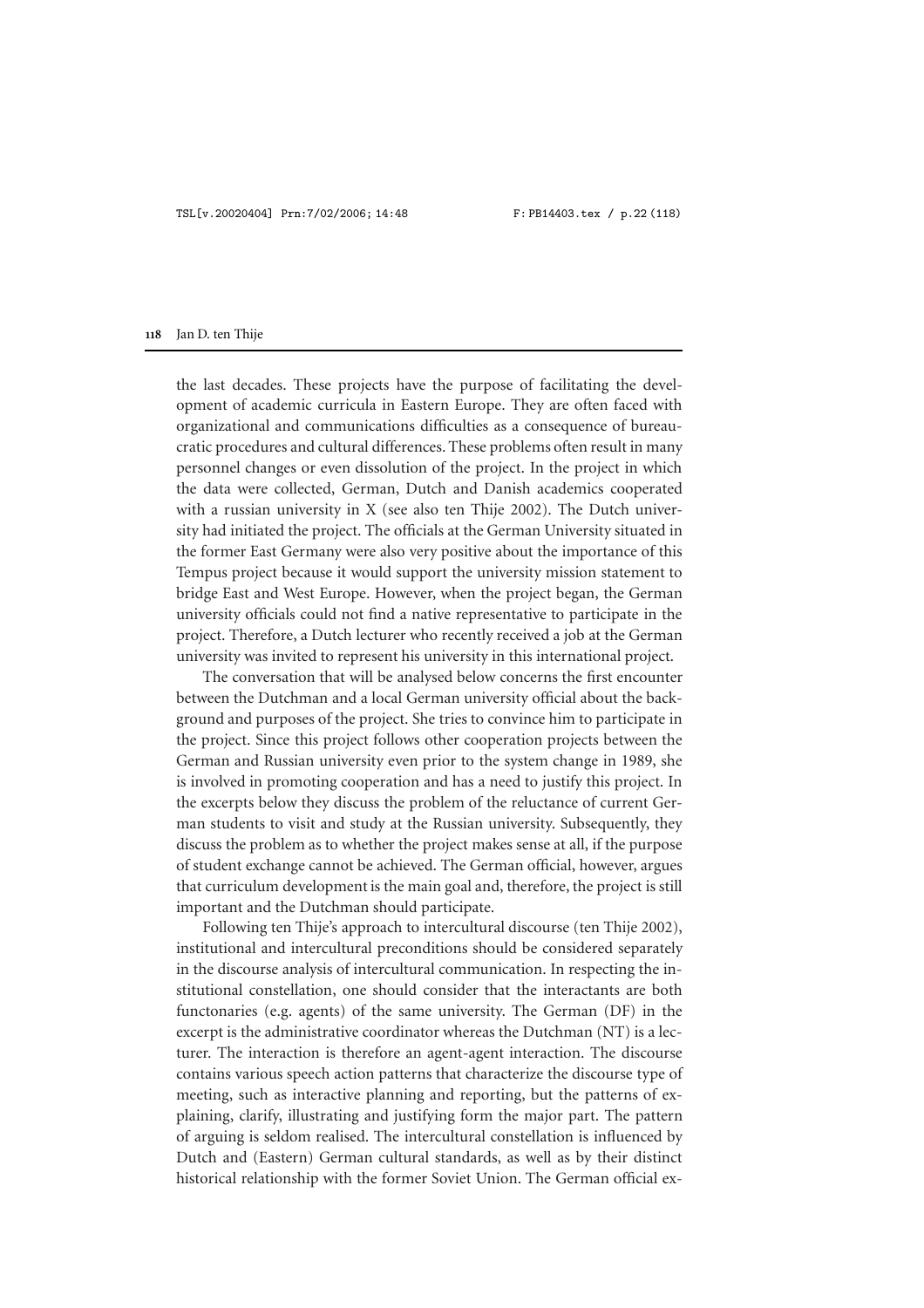perienced the structural changes in Eastern Europe in the 1990s as a citizen of the former German Democratic Republic, whereas the Dutchman was educated and worked in Netherlands before he accepted his job at the German university. They are of more or less the same age. The fact that the Russian academic partner is situated in the former Stalingrad, is also of historical significance. However, the consequences of the Second World War only affect this international German – Russian project very indirectly.

The reconstruction will show how these institutional and intercultural structures do not determine the discourse as intercultural automatically, but shows how the interculturality of the discourse has to be revealed as an interactive accomplishment.

The sequential and action structure of the discourse fragment

Before we enter into the analysis of the perspectivising excerpts, a survey of the subsequent sections of the discourse will be presented. The twelve sections in Diagram 1 give an insight into the sequential overall structure of the discourse. The segments refer to the single utterances in the transcript that can be found at the end of this chapter. This diagram shows the action structure of the speaker – hearer interaction. A short characterization of each section reveals its position in the overall argument in this fragment. The segments  $(s_1, s_2, \ldots)$  refer to subsequent utterances of the interactants in the transcript.

'Rich points' to focus on in intercultural research

One of the sections in this survey in Diagram 1 attracts special attention, namely the disagreement between the German official and the Dutch colleague in Section X. The most striking utterance in this section concerns segment 38, in which DF formulates a political statement:

> $38a$ Und ich sage immer wieder:  $38b^{\circ}$ Da wo wir nicht sind,  $38c$ als Bundesrepublik Deutschland,[38dist der Amerikaner. *But I am saying over and over again: Where we are not present, as Federal Germany Republik, there is the American.*

After an explanation of the academic and pedagogic importance of the international project, in s38 the German official not only contrasts the German nation state (FRG) with the United States of America, but also personalises this contrast by making use of the speaker deictic procedure 'we' in contrast to the symbolic procedure 'der Amerikaner'. According to Bauer (1995) and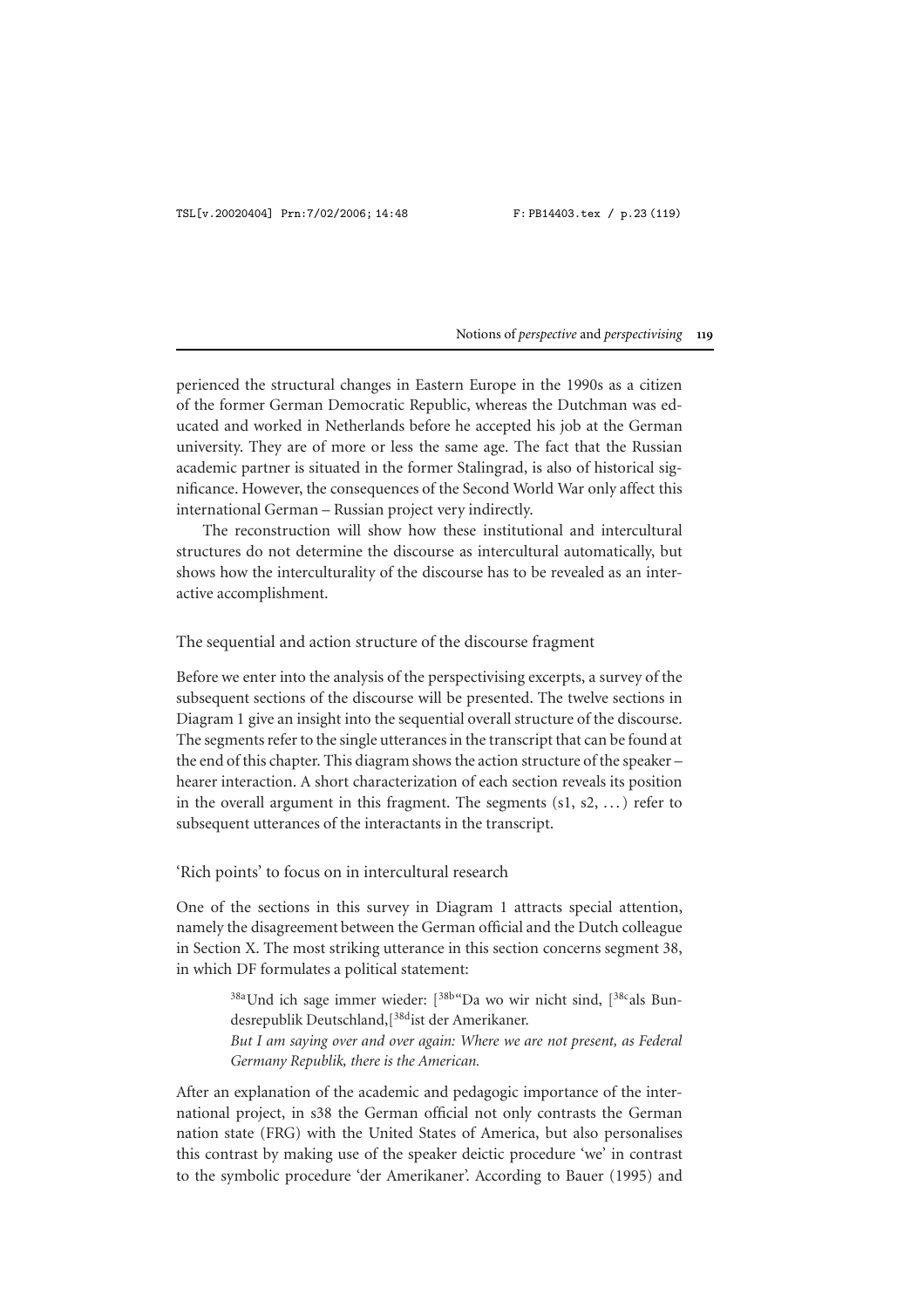|             |            |                                                                                            | Section Segments Characterization Description of the action structure of the section                                                                                                                                                                                                                                                     |
|-------------|------------|--------------------------------------------------------------------------------------------|------------------------------------------------------------------------------------------------------------------------------------------------------------------------------------------------------------------------------------------------------------------------------------------------------------------------------------------|
| L           | $s1-4$     | Introduction of<br>the 1st problem                                                         | DF introduces the problem of the unsatisfactory<br>exchange programme of German students to Russia<br>$(s1-4)$ .                                                                                                                                                                                                                         |
| $_{\rm II}$ | $s5 - 11$  | Reformulation<br>of the problem<br>and its<br>acceptance                                   | NT presupposes potential visa problems (s5). DF<br>rejects this (s6a) and reformulates the problem (s6b).<br>NT questions this (s7), and demonstrates<br>non-understanding of the problem definition (s8,<br>s10), DF acknowledges.                                                                                                      |
| Ш           | $s8 - 21$  | 1st explanation<br>and<br>understanding<br>of the problem                                  | NT asks whether students are not interested (s11).<br>DF explains that their lack of interest comes from<br>travel restrictions under Soviet regimes (s12a-c) and<br>their current preference for France (s12d-f). NT<br>demonstrates that he understands the problem (s14)<br>and accepts the explanation (s15, 16, 17, 18, 20).        |
| IV          | $s22 - 29$ | 2nd explanation<br>and<br>confirmation                                                     | DF exemplifies her explanation by quoting the<br>internal dialogue of an imaginary student (s22a-e),<br>which NT accepts (s23). DF encourages NT to switch<br>perspective to the student's mind (s24), which NT<br>confirms (s25). DF continues the student's internal<br>dialogue (s26a-e), which NT confirms (s27, 28).                |
| V           | $s29 - 30$ | 3rd explanation<br>and<br>confirmation                                                     | After a pause (s29), DF mentions political animosity<br>as possible reason (s30), which NT confirms (s31).                                                                                                                                                                                                                               |
| VI          | $s32 - 37$ | 4th explanation<br>and<br>confirmation                                                     | DF mentions the reluctancy of foreign language<br>learning of Russian by students in the GDR (s32)<br>and mentions her own reluctant language learning<br>experiences (s33), which she generalizes to more<br>students (s34a-b) and quotes (s34c) their refusal to<br>participate in the exchange (s34d-g). NT concurs<br>(s35, 36, 37). |
| VII         | $s38 - 41$ | Consensus                                                                                  | After a pause (s38) DF concludes that one should not<br>neglect these considerations (s39), which NT<br>confirms elaborately (s41a, b).                                                                                                                                                                                                  |
| <b>VIII</b> | $s42 - 44$ | Introduction of<br>2nd problem<br>and 1st<br>explanation: the<br>educational<br>importance | NT asks whether DF is still convinced that the<br>international project makes sense (s42a-d). DF<br>concurs (s43a) referring to the assistance to<br>curriculum development, which NT accepts (s44).                                                                                                                                     |

**Diagram 1.** Overview of the section and action structure of the analysed excerpt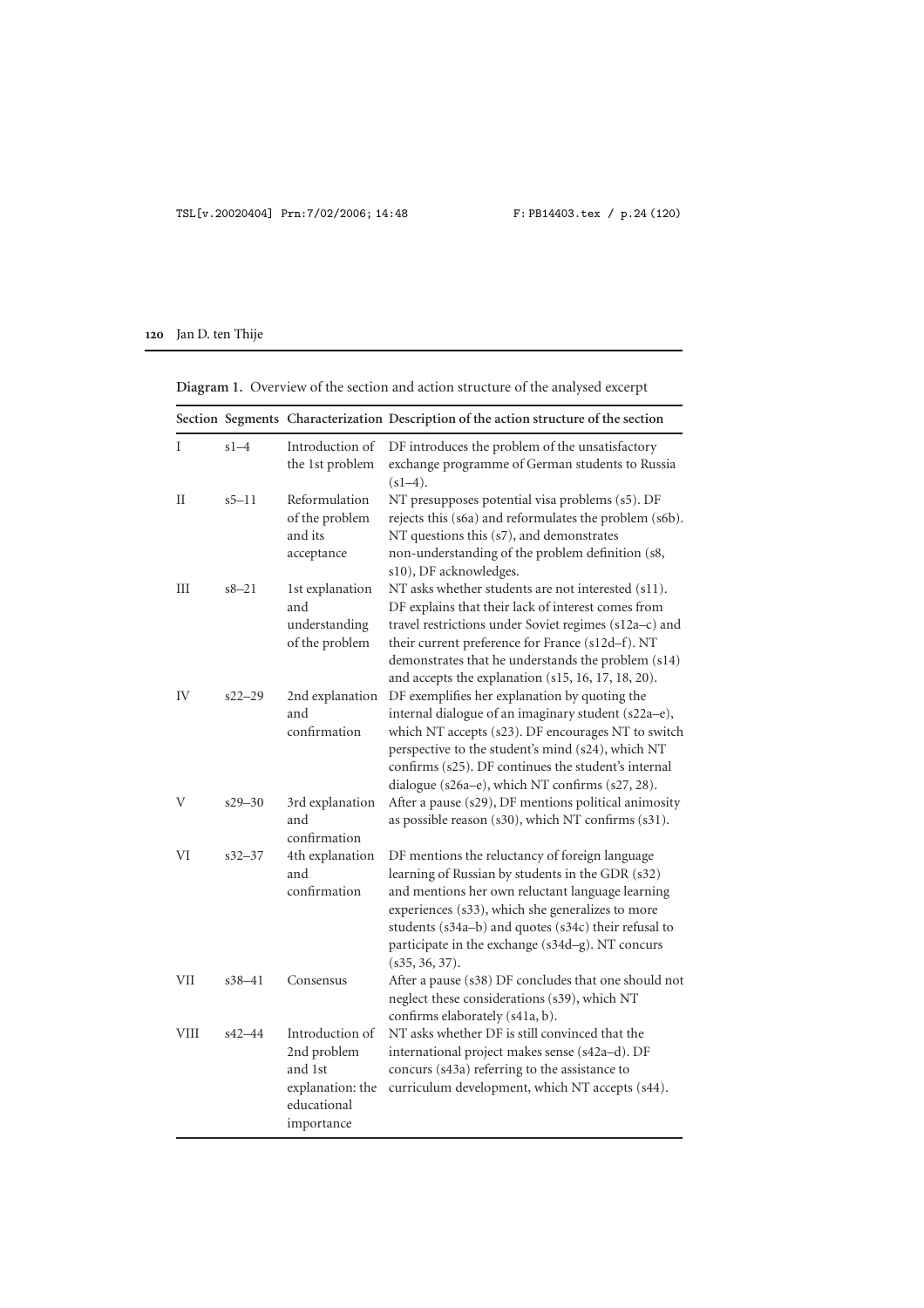|            |            |                                                                                                      | Section Segments Characterization Description of the action structure of the section                                                                                                                                                                                                                                                                                                                       |
|------------|------------|------------------------------------------------------------------------------------------------------|------------------------------------------------------------------------------------------------------------------------------------------------------------------------------------------------------------------------------------------------------------------------------------------------------------------------------------------------------------------------------------------------------------|
| IX         | $s45 - 49$ | 2 <sub>nd</sub><br>explanation: the<br>academic<br>importance of<br>the project                      | DF states her conviction (s45a) that the curriculum<br>content that was developed in the former West<br>Germany (s45b-c) and is now being practiced in the<br>former East Germany (s45d) is of good quality<br>(s45e). NT accepts this (s46, 47). DF apologises for<br>her lack of professional knowledge (s48a-b). Even so<br>she repeats her strong convictions (s48c-d). NT<br>acknowledges this (s49). |
| X          | $s50 - 56$ | Dissent about<br>the<br>international<br>political<br>importance of<br>the cooperation               | DF formulates sentential knowledge (s50a)<br>concerning potential American hegemony over<br>Germany in the world (s50b) that NT does not<br>understand (s51). DF confirms her statements<br>(s50-55). NT laughs (s52) and acknowledges with<br>slight dissent (s56).                                                                                                                                       |
| XI         | $s57 - 58$ | Reformulation<br>concerning the<br>national and<br>institutional<br>importance of<br>the cooperation | DF reformulates her statement by referring to the<br>interest of the German nation state (s57a), as well as<br>the interest of each university (s57b) to transfer<br>curriculum models (s57c) that are considered to be<br>of high quality (s57d-g). NT acknowledges with<br>slight dissent (s58).                                                                                                         |
| <b>XII</b> | $s59 - 61$ | Confirmation of<br>participation                                                                     | DF asks whether NT agrees (s59a-c) and if so why<br>one should not participate (s59d). NT confirms<br>(s60). DF reformulates her political statement as an<br>everyday saying (s61a-d).                                                                                                                                                                                                                    |
| XII        | $s62 - 72$ | Consensus                                                                                            | DF mentions other reasons for the participation, cf.<br>students exchange (s65) NT concurs (s66, 67).                                                                                                                                                                                                                                                                                                      |

**Diagram 1.** (*continued*)

Hoffman (1999) the naming of inhabitants in the singular – as is done in *der Amerikaner* – may function as a proper as well as a generic noun. The primary function of proper nouns is to identify people, whereas generic nouns have the function of characterizing people. Interestingly, the use of nouns in the singular may realise both functions at the same time and, therefore, have a strong potential for evoking self-evidential and often stereotypical knowledge (see also ten Thije to appear). Consequently, s38 DF not only identifies the inhabitants of Germany and the USA as belonging to opposing nation states, but also characterizes them as being engaged in a hegemonial world competition. This is a strong political statement. For many inhabitants in the former East Germany, the system change in Eastern Europe caused the need to reformulate international relationships of the former West and East Germany with their international partners, of which the USA and Russia are the most important. The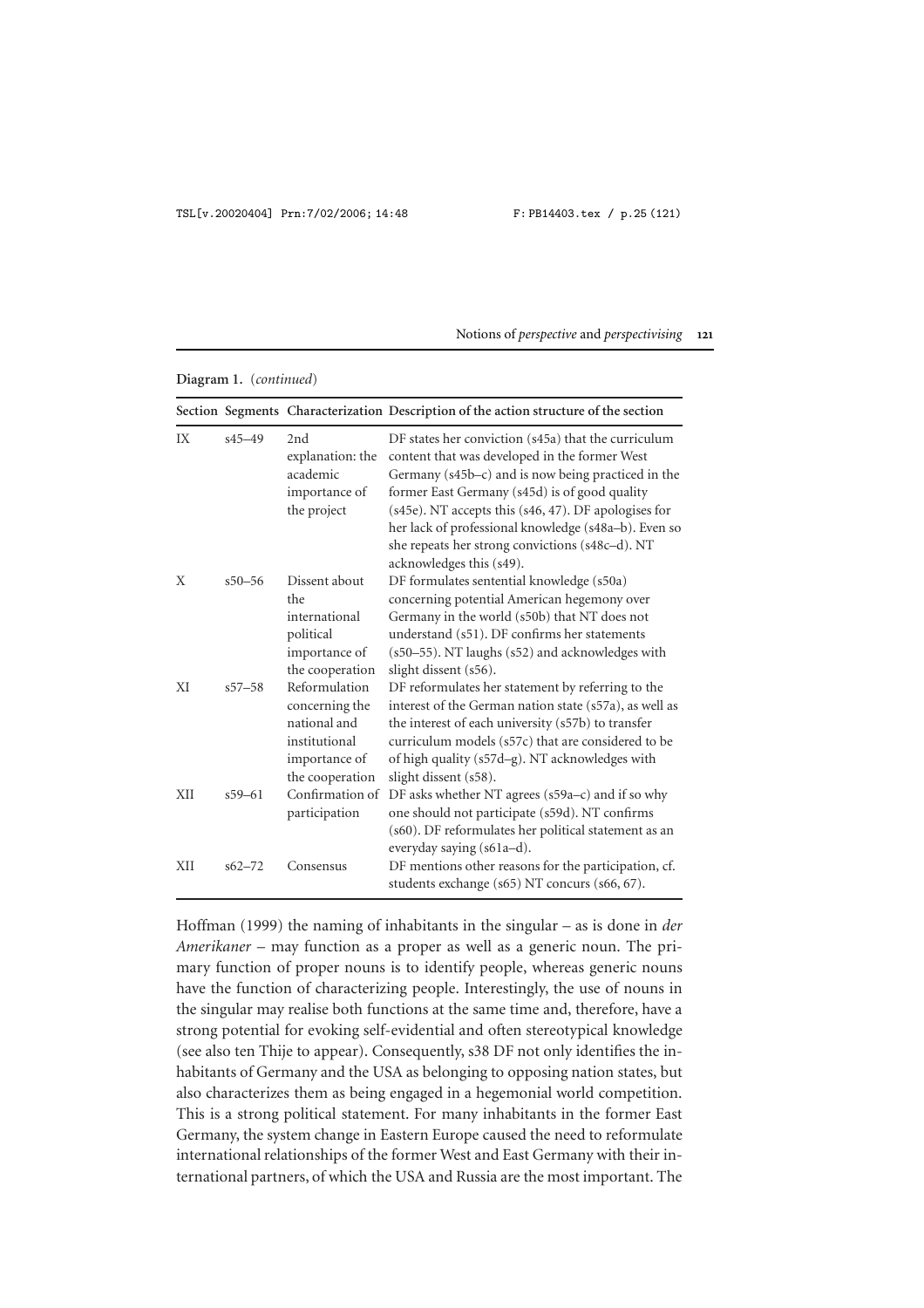political statement causes surprise. The Dutchman signals his non-acceptance with slight, ironic laughter (s52).

This peculiar political statement from the German official and the reactions of the Dutchman can be considered as a 'rich point' (Agar 1994; cit. in ten Thije 2002), since these utterances evoke astonishment about the mutual foreignness of the German and the Dutchman in the actual discourse. Their interaction cannot be interpreted from their institutional positions alone and, therefore, one may question whether the interculturality of their interaction can be reconstructed by starting from this section. In actual fact, this excerpt was presented and discussed on several international occasions<sup>1</sup> and caused heated discussions between discourse analysts from Western and Eastern Germany as well as between colleagues from various European countries on the one hand, and Americans at the other. The statement was interpreted in contrasting ways: either as a reformulation of East German Cold War rhetoric or as a formulation of new German imperialism. I do not mention these interpretations to evaluate them, but to underpin my reasons for focusing on this excerpt. The rich point in this excerpt needs detailed reconstruction by making use of all the recordings, data, interviews, presentations and discussions that has been organised in recent years. Koole and ten Thije (2001) and ten Thije (2002) contain an account of this approach of analysing intercultural discourse.

# Generalizing, perspectivising and contrasting cultural standards

On the basis of the description of the overall structure in the previous paragraph and taking the rich point of the political statement as a starting point, we focus on four stretches of discourse in which knowledge of the propositional content is generalized and, subsequently, perspectivized in order to enable the interactants to make a comparison between the differences between their cultural standards. This verbalization sequence supports intercultural understanding. In the presentation, the analysis will be structured according to these three verbalization steps:

Step 1: by *generalising,* an interactant verbalizes the knowledge of the propositional content as a cultural standard.

Step 2: by *perspectivising,* the speaker transmits the knowledge of the propositional content in the actual speech situation by taking into account cultural standards of *the other*.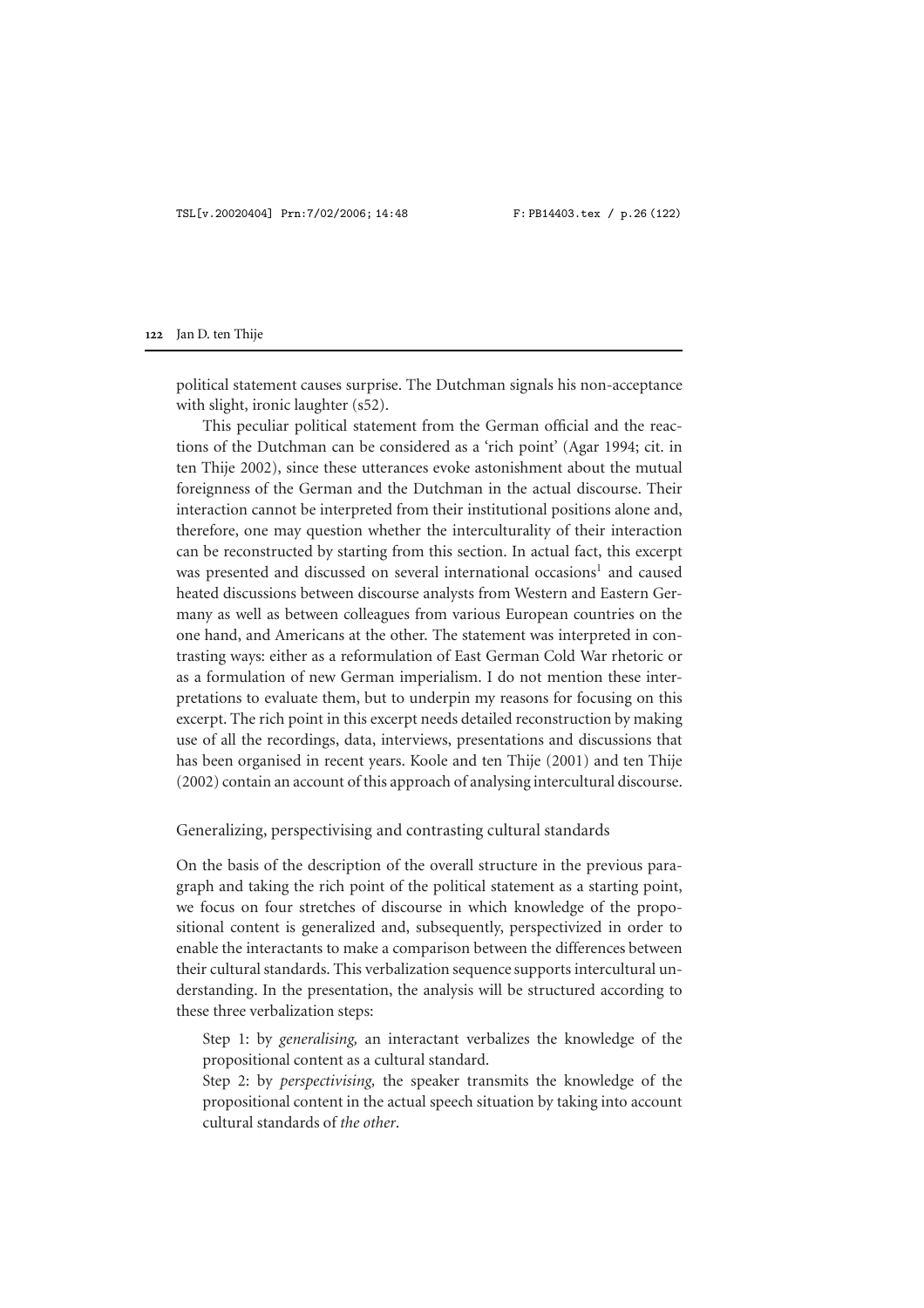Step 3: by *contrasting cultures,* the speaker enables the hearer to compare the speaker's cultural standards with his own and attain an adequate interpretation of the discourse.

As the analysis will make clear, these steps are not always distinct in the sequence of discourse, but for analytical reasons, they will be kept apart.

### *Non-understanding of unsatisfactory student exchange*

The first excerpt is located in sections I and II, in which DF introduces the problem of unsatisfactory participation in exchange programmes to Russia by German students. This is the first time in the discussion that this theme is discussed. From the verbalization of her problem it becomes clear that the German official anticipates potential cultural ignorance on the part of her Dutch colleague.

**Excerpt 11**

 $\overline{1}$ 

 $\overline{2}$ 

 $\overline{z}$ 

 $\Delta$ 

 $\sqrt{2}$ 

```
[<sup>1a</sup>Und wenn es dann um Studenten geht, [<sup>1b</sup>dann wird es sowieso
   hғ
          And with respect to students,
                                                            it won't be that
   .<br>DF, nicht ganz so einfach sein [<sup>1c</sup>Studenten/ [<sup>1d</sup>zwar n/nach /ähm in
                                            it is true to get students em
        easy anyway
                                                             [<sup>2</sup> Ja.
   VТ
                                                              Yes
  DF, die Niederlande zu bekommen, [<sup>1e</sup>das ist nicht das Problem,
     into the Netherlands.
                                               that's not the problem,
                                                                         \mathbf 1[<sup>1f</sup>aber Studenten nach Russland zu schicken [<sup>1g</sup>ist schon nicht
         but to send students to Russia
                                                 that is really not
   NT<sub>r</sub> [<sup>3</sup>Nein.
         No.
   DF<sub>r</sub> ganz so einfach. [<sup>4a</sup>Vielleicht für Sie/ [<sup>4b</sup>(hh) für die Niederlän-
     that easy.
                                                                  for the Dutch
                                Maybe for you,
   DF<sub>I</sub> der nich so problematisch wie für die Xxxxxxxxxx?
     lit's not as problematic as for the Xxxxxxxxxx?
   VТ
                                                                     [5Um ein
                                                                      To get
\kappa
```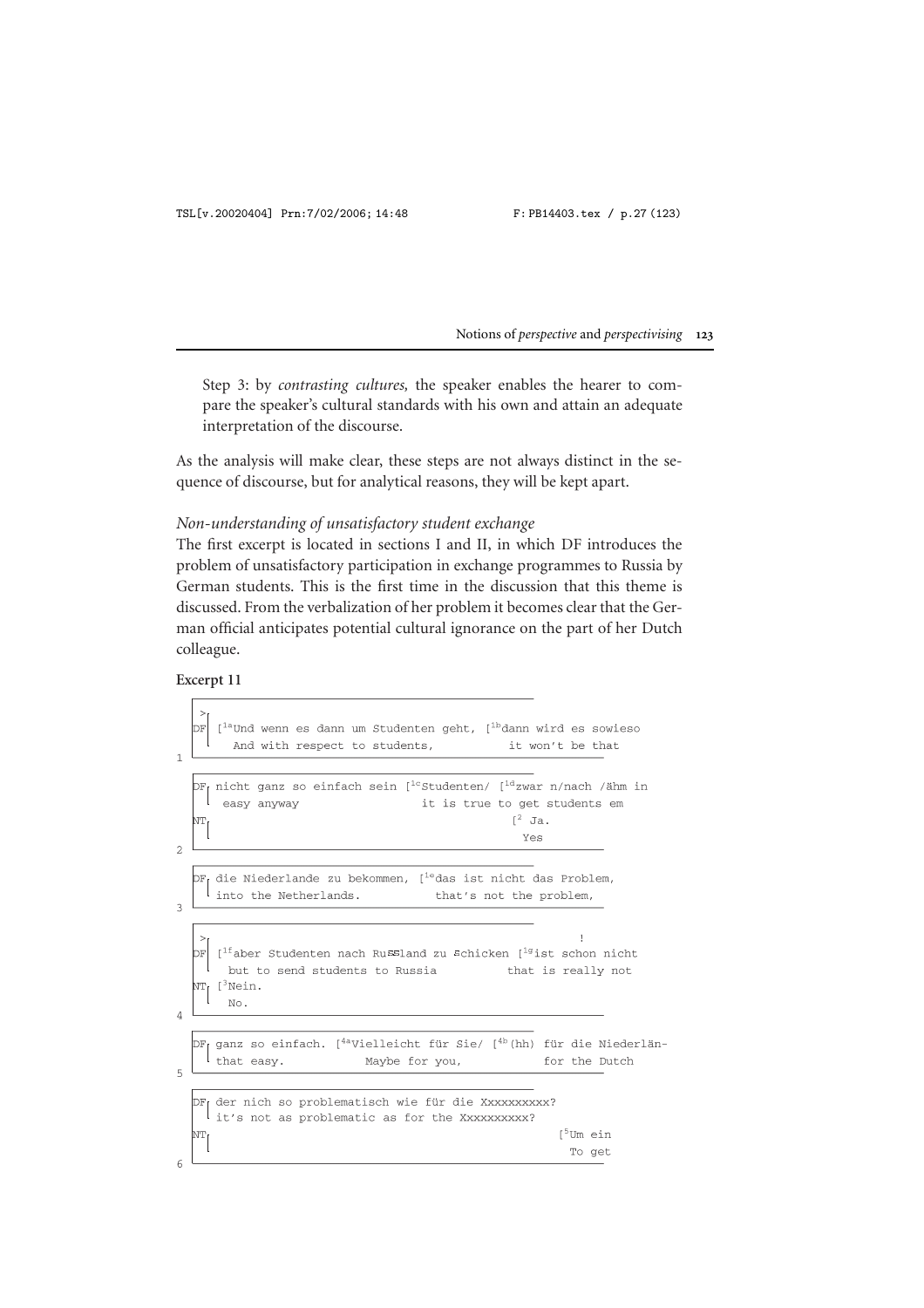According to my general description of the three steps of verbalising knowledge in a propositional content, the first phase concerns *generalizing* the knowledge as a cultural standard solution. Let us have a close look at segment 1a-b-c-f and see whether this type of verbalizing takes place:

> [1aUnd wenn es dann um Studenten geht, [1bdann wird es sowieso nich so einfach sein . . . studenten nach Russland zu schicken

> *And with respect to students, it won't be that easy anyway . . . to send students to Russia*

The knowledge that is transferred in these segments does not concern a standard solution, but a standard problem. From a feedback interview with DF, it appears that officials in former East Germany had and continue to have lots of problems with respect to students participating in exchange programmes with their former 'helper' and 'big brother' in the former Soviet Union. After the system change in Eastern Europe, German officials have had to develop a new relationship with Russian institutions. One of the domains for these new developments concerns student exchange programmes. DF states in s1 that one can no longer *send* students to Russia as was usually done in East Germany. Nowadays, students have their own responsibility and freedom and, therefore, have to be motivated to participate in exchange programmes. In sum, in s1 the German official verbalizes a recurrent problem for a specific cultural group, namely citizens – and especially officials – in the former East Germany. This construction, in which the students become the role of object, contributes to the general validity of the assertion, as does the use of the linguistic expression 'sowieso' (*in any case*).

In the second phase (perspectivising), the interactant inserts the knowledge into the actual speech situation by taking into account cultural standards of *the other.* In s1c–e we find the following example.

> [<sup>1c</sup>Studenten/ [<sup>1d</sup>zwar n/nach /ähm in die Niederlande zu bekommen, [1edas ist nicht das Problem,

*it is true to get students em into the Netherlands, that's not the problem*

Directly after formulating the general problem in s1a–b, DF interrupts herself by adapting her assertion in two ways. On the one hand she explicitly mentions the Netherlands, which is the native country of NT. On the other hand DF restarts her construction in s1c–d and changes the preposition from *nach* into *in.* The former belongs with the verb *schicken nach* (*to send to*), whereas *in* corresponds to the verb *bekommen in* (*to receive*). The verbs *schicken nach* and *bekommen in* are complementary with respect to the depicted direction of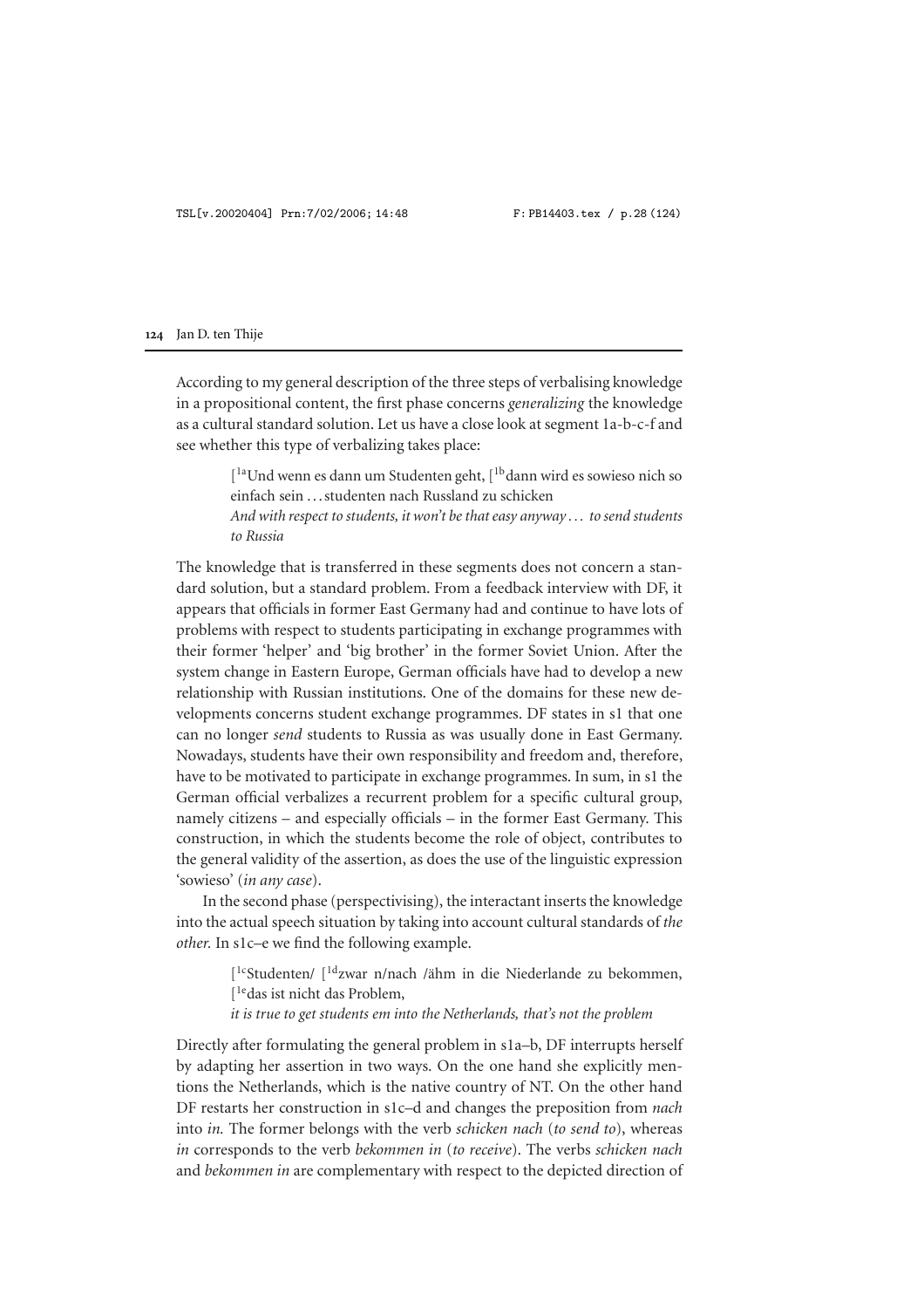movement. *Schicken nach* relates to the person who is sending away, where as *bekommen in* relates to the person who is receiving. This repair is an example of a semantic *switch of perspective* (Zifonun 1997). The repair of these contrasting verbs as well as the mention of NT's native country locates the propositional content in the actual speech situation in which the German and Dutchman interact. The problem of exchanges for former East German officials is now verbalized as a problem that also exists in the Netherlands, but not to the same degree. The Dutchman acknowledges this in s3.

The segments 1d–e can be considered as a neat example of the communication apparatus of perspectivising. The overall plan of the speaker in s1a–g changes during the ongoing discourse. The speaker plan changes even before the central propositional content is verbalized in s1f–g. The analysis cannot determine whether the hearer is not reacting in the way DF expected, or whether DF solely anticipates possible ignorance by NT. From the non-verbal actions of NT it would be possible to have extracted some relevant interpretation, but since video data are not available, such reactions are not open to analysis. Nevertheless, it is clear that DF changes her speaker plan in order to support the hearer with more culturally adapted knowledge.

In the third phase (*contrasting*), the interactant enables the hearer to compare the speaker's cultural standards with his own and attain an adequate interpretation of the discourse. Segment 1d–f illustrates this phase clearly:

> <sup>1d</sup>zwar n/nach /ähm in die Niederlande zu bekommen, [<sup>1e</sup>das ist nicht das Problem, 1faber Studenten nach Russland zu schicken ist nicht ganz so einfach

> *it is true to get students em into the Netherlands, that's not the problem but to send students to Russia that is really not that easy*

The stretches of discourse 1d and 1f are connected to each other with the conjunctions *zwar . . . aber* (*it is true . . . but*). This connection brings about a comparison between the cultural standards with respect to the international exchange between the former East Germany and the Netherlands and Russia respectively. The subsequent segment (4a–b) contains an example of the combination of perspectivising and contrasting.

> <sup>[4a</sup>Vielleicht für Sie/ <sup>[4b</sup>(hh) für die Niederländer nich so problematisch wie für die Xxxxxxxxxx? *Maybe for you/ for the it's not as problematic as for the Xxxxxxxxxx?*

With respect to perspectivising the direct address of NT and the illocution of segment 4 should be mentioned: speaker DF addresses NT directly by making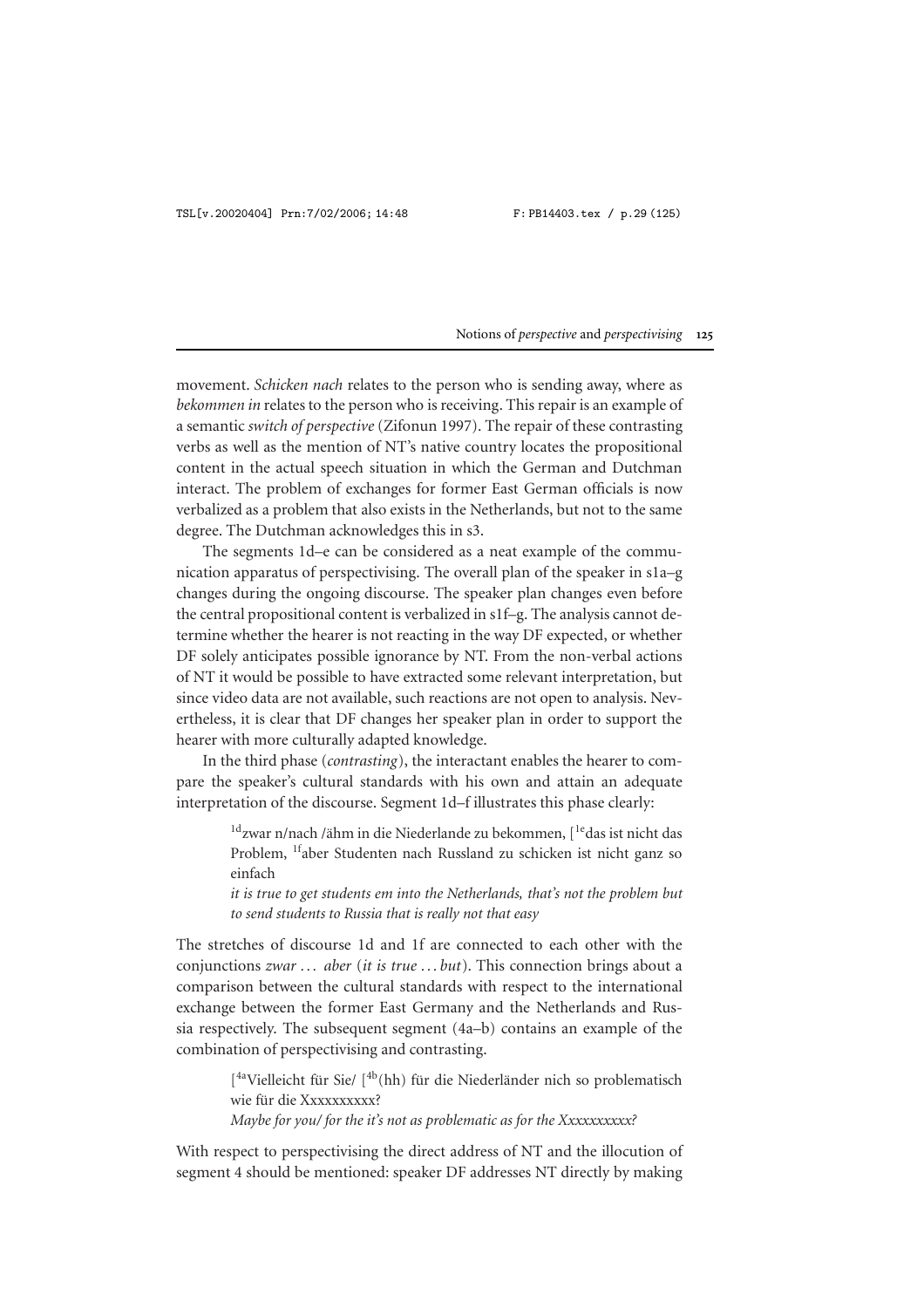use of the deictic procedure *Sie* (*you*). Subsequently, she realises a self-initiated self repair, in which she makes use of the symbolic procedure *die Niederländer* (*the Dutch*). Zifonun (1997: 1604) determines such an insertion as an *attributive Adjunktorphrase* (*attributive adjunct*), by which the speaker categorizes NT as a member of the cultural group or as a citizen of his nation state. This insertion can be also reconstructed as the result of perspectivising the communication since the speaker plan changes during the ongoing discourse. The speech action in s4 contributes to perspectivising the knowledge in the actual speech situation, as DF poses a question, so that NT has to refresh his knowledge in order to give an answer.

With respect to contrasting, it is important to mention that the segment s4a–b is structured as a comparison. The construction *für X nicht so Y, wie für Z* (*it is not as Y for X as it is for Z*) facilitates a comparison between two entities and determines a dimension for comparison as well. Finally, the use of the adverb *vielleicht* (*perhaps*) indicates the speaker's degree of uncertainty with respect to her knowledge of the hearer's cultural standards.

In sum, this section illustrates the three steps of verbalising cultural knowledge into propositional content. By making use of generalising, perspectivising and contrasting cultural standards, the speaker enables the hearer to attain intercultural understanding. From his reaction, it should become clear whether the hearer actually understands the speaker, if the former takes over the hearer side of the realised speech action patterns in an expected way. With respect to the first step (generalising), I had already mentioned the acknowledgement of NT in s3. Whether the hearer understands the perspectivized verbalization cannot be determined on the basis of the hearer reaction in this section. However, the hearer takes the hearer side in the question and answer pattern initiated in s4, since he formulates a counter question in s5. This counter question is an adequate reaction to a question, so in a formal sense he cooperates in the interaction. When we look at the propositional content, we see that NT formulates one possible problem that hinders students' participating in the exchange. In s5, he asks; *Um ein Visum zu bekommen, oder?* (*To get visa, or what do you mean?*). From his counter question, it is possible to conclude that NT understands the general scope of the standard cultural problem. However, the quintessence of the standard cultural problem is not yet understood, as also becomes clear from the augmented speech action (Rehbein 1979), *oder?* (*or what do you mean?*). This understanding is attained in the following section.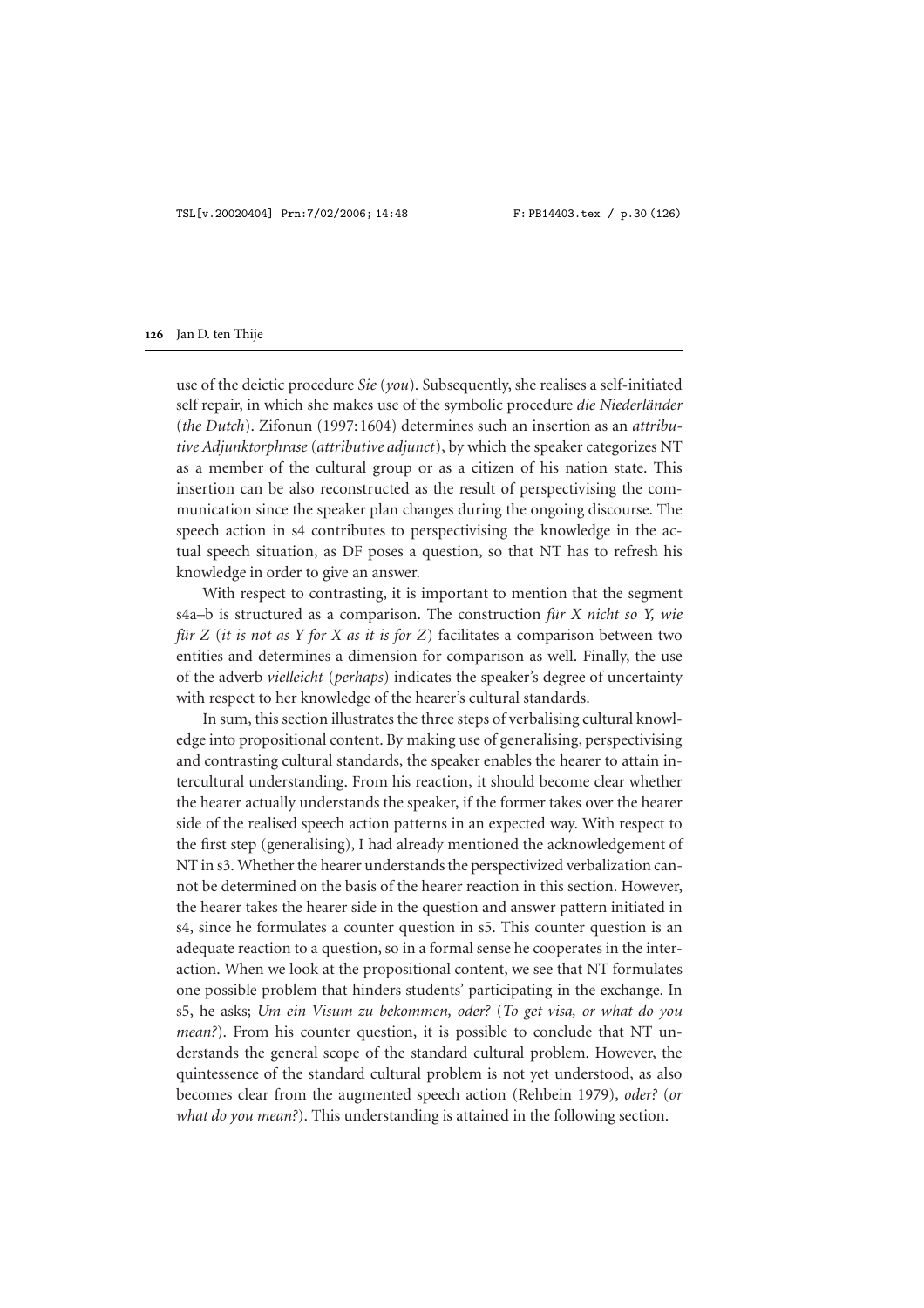$1^7$ 

Ja.

Yeah.

# *Understanding travel restrictions*

The next excerpt is directly connected to the previous, and concerns sections II and III: NT inquires whether students have visa problems (s7), and demonstrates non-understanding of DF's definition of the problem (s8, s10). DF acknowledges this. Subsequently, NT asks whether students are not interested at all in international exchange programmes (s11). Thereafter, DF explains their lack of interest due to the travel restrictions under Soviet regimes (s12a–c) and their current preference for France (s12d–f). NT demonstrates his understanding of the problem (s14) and accepts her explanation (s15, 16, 17, 18, 20).

# **Excerpt 12**

hr

be -**L** 

NT [  $11$ 

NΤ

 $\lambda$ 

 $\setminus$ 

 $10$ 

 $[{}^{9}$ Ja.  $[{}^{11}$ Ja.  $[$ 12a Jaa, wissen Sie, Yes. Yes. Yes, you know,  $\texttt{NT}$ -sind? [ $^{10}$ Ja? [ $^{12}$ Sind Leute nicht interessiert? Yeah? Are people not interested?  $[12b$  wenn Sie vierzig Jahre lang nur die eine Richtung hatten, if you could only go in one direction for forty years  $\int$ <sup>14</sup> aha DF<sub>r</sub>[<sup>12c</sup>und die hieß Sowjetunion, [<sup>12d</sup>dann können Sie sich vielleicht Land that was to the Soviet Union, then you might be able DF<sub>r</sub>vorstellen, [<sup>12e</sup>dass man vielleicht eher nach Frankreich geht als  $L$  to imagine that one would maybe rather go to France than  $[15$  ((hhh)  $[$ <sup>16</sup>Jetzt/ Now/

 $13$ 

 $14$ 

 $12$ 

 $\texttt{DF}_{\texttt{F}}$ in/ in die Sowjetunion, [ $^{12f}$ also jetzt nach Russland. Lto/ to/ to the Soviet Union, or Russia as it is now.

DF's explanation in the excerpt above is structured according to the three steps of verbalization. Segment 12 is constructed as a conditional sentence by means of the conjunctions *wenn . . . , dann. . .* (*if . . . then. . .*). The conditional parts (s12b) contain sententional knowledge that represents a generalised standard solution of the former East Germans with respect to their restricted international mobility:

> $12b$ wenn Sie vierzig Jahre lang nur die eine Richtung hatten  $[12c$ und die hieß Sowjetunion, [<sup>12d</sup>dann können Sie sich vielleicht vorstellen,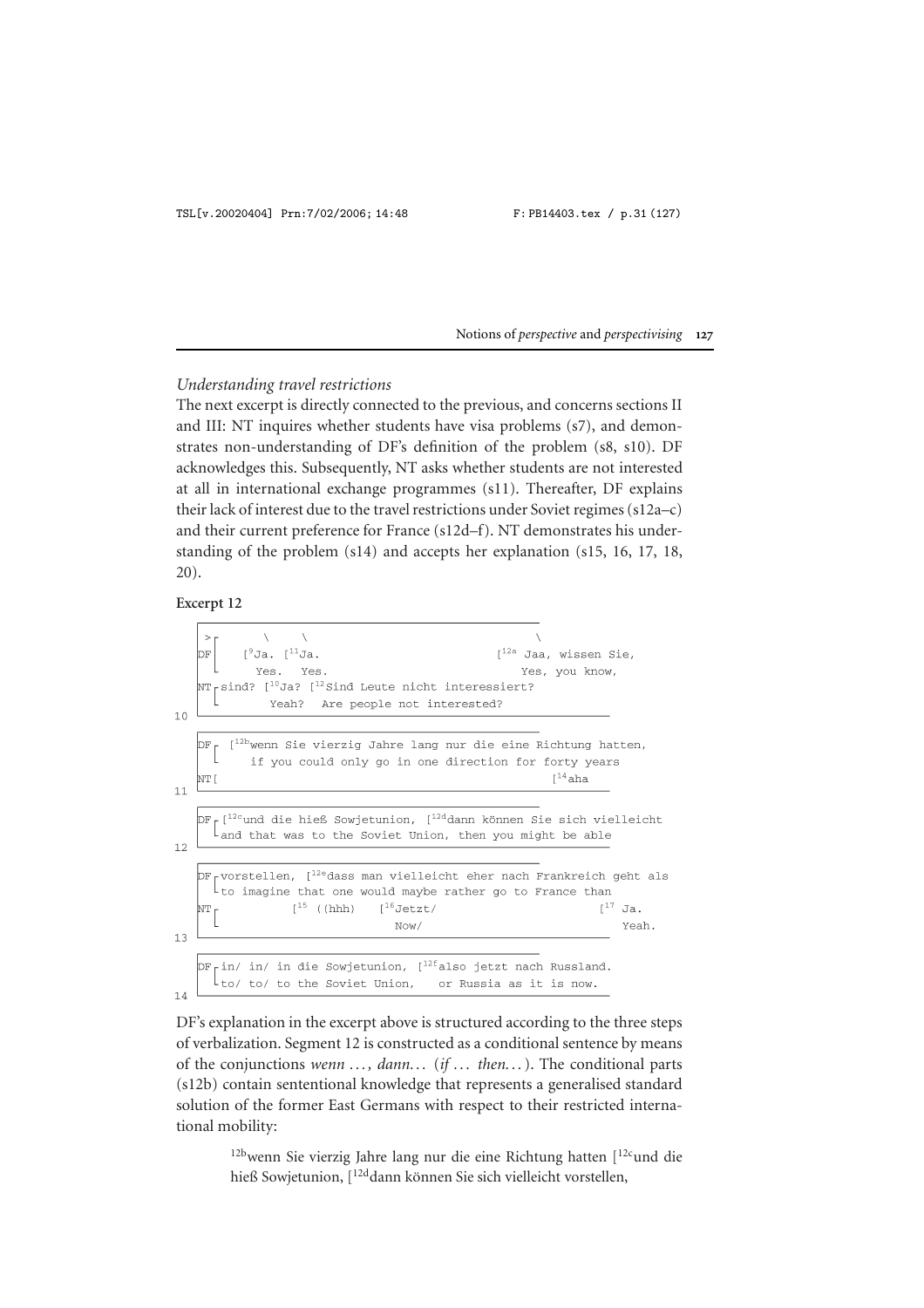*If you could only go one direction for forty years and that was to the Soviet Union, then you might be able to imagine*

In subsequent segments in s12c–d, the verbalisation of the standard cultural solution is *perspectived* by a combination of linguistic means: first of all, s12d contains an insertion after the expression *die eine Richtung* (*only one direction*) by naming its nationality: *und die hieß Sowjetunion* (*and that was the Soviet Union*). Secondly, the use of the past tense in 12c orientates the hearer to the time before the system change in Eastern Europe and indicates the distance between the current speech situation and the recent past. Thirdly, the hearer is personally addressed twice in s12b and 12d with *Sie* (*you*) and, finally, the illocution of the speech action in 12c realises a request to the hearer (*stellen sie sich vor, imagine*) to open up an imaginary space. With these different linguistic means the speaker locates the knowledge for the propositional content in the current speech situation.

Subsequently, DF contrasts the speaker's and hearer's standard solutions with respect to international mobility.

> [12edass man vielleicht eher nach Frankreich geht als in/ in/ in die Sowjetunion, [<sup>12f</sup>also jetzt nach Russland.

> *that one would maybe rather go to France than to/ to/ to the Soviet Union, or Russia as it is now.*

These segments (s12e–f) contain a comparison by making use of *eher . . . als* (*rather . . . than*). This comparison considers France and Russia to be two possible contrasting destinations for international exchanges. The use of general *man* (*one*) in 12e underlines that the comparison considers two collective standard solutions to international mobility before and after the system change (Bredel 1999). Moreover, the use of *man* in the formulation of the new standard solution for the speaker's groups may include the cultural standard solution for the hearer as well.

Subsequently, the recent mobility problems for people in Eastern Germany are illustrated very nice linguistically, in DF's repair in s12e–f, as she falters *in/ in/ in die Soviet Union* (*to, to, to the Soviet Union*), and, subsequently, inserts the supplement *also jetzt nach Russland* (*thus now to Russia*). Within one utterance she refers twice to the name change of Russia into the Soviet Union and vice versa. Interestingly, the use of the present tense *geht* (*goes*) in s12e corresponds to the current destination of France, but not to the destination the Soviet Union, since it is now impossible to go the Soviet Union. This contradiction is solved by her insertion containing the name of the nation state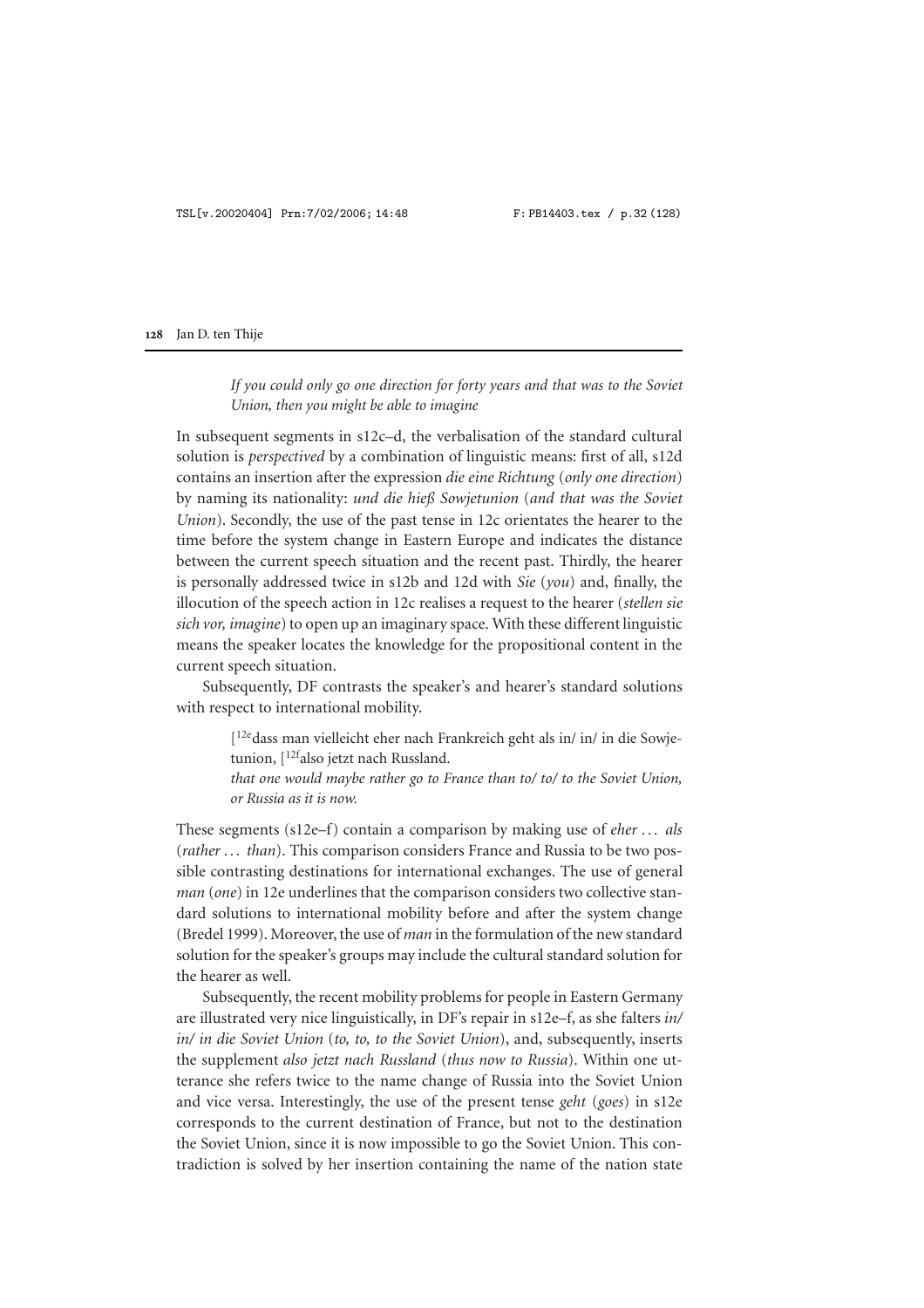a second time. The use of *also* (thus) at the beginning of s12f is characterised by Bührig (1996:240) as a supplement to previously verbalised knowledge and secures the hearer's understanding. Finally, we can refer to the use of the adverb *vielleicht* (*perhaps*) in s12e that can be interpreted as an indication of the speaker's uncertainty with respect to the choice between the many destinations for exchanges, of which France is only one possibility.

The hearer clearly shows his understanding of the general standard problem as in s14 he says *aha.* According to Hoffmann (1997:407) this interjection has the function of indicating the successful resolution of a problem solving process. NT has reconstructed the standard problem that DF has verbalized up to then. Subsequently, NT affirms his understanding of the historical distancing of the former Soviet Union from present-day Russia by saying *jetzt* (*now*) *in s16.*

In sum, this section also illustrates the three steps of verbalising cultural knowledge into propositional content. Moreover, we see how the hearer acknowledges his understanding.

# *Understanding redundant foreign language learning*

The third fragment contains only two of the verbalising steps, namely generalising and perspectivising. The contrasting of cultural standard fails. After generalising the problem of learning Russian as a foreign language, DH perspectivises this standard problem by giving voice to imaginary students who refuse to go to Russia. However, no comparison to the hearer's cultural standards is voiced. In contrast, the construction of an imaginary dialogue of a student contributes to the hearer relating to the represented collective problem of students in the former East Germany (Tannen 1989). The hearer acknowledges his acceptance several times. Brünner (1989) also analyses constructed dialogues and comes to the same conclusions.

> Hinzu kommt <sup>32b</sup>dass das/ dass das Russische uns als Fremdsprache/[<sup>33</sup>Ich hab es zwölf oder fünfzehn Jahre lernen müssen und hab da nie Lust dazu gehabt.[34a Hm ja, und so gibt es natürlich noch paar mehr Studenten, [<sup>34b</sup>die das haben lernen müssen ohne irgendeinen Effekt damit zu erzielen [34cund die jetzt einfach sagen [34d "Ich will nicht." [34e "Na es ist zu/  $[34f]$ ch muss NICH mehr  $[34g]$ und ich will auch nicht mehr."

> *Furthermore, that the/ that Russian us as foreign language/ I had to learn it for ten or twelve years, and never felt like doing it. Hm. yeah. And there are definitely some more Students who had to learn it without achieving any-*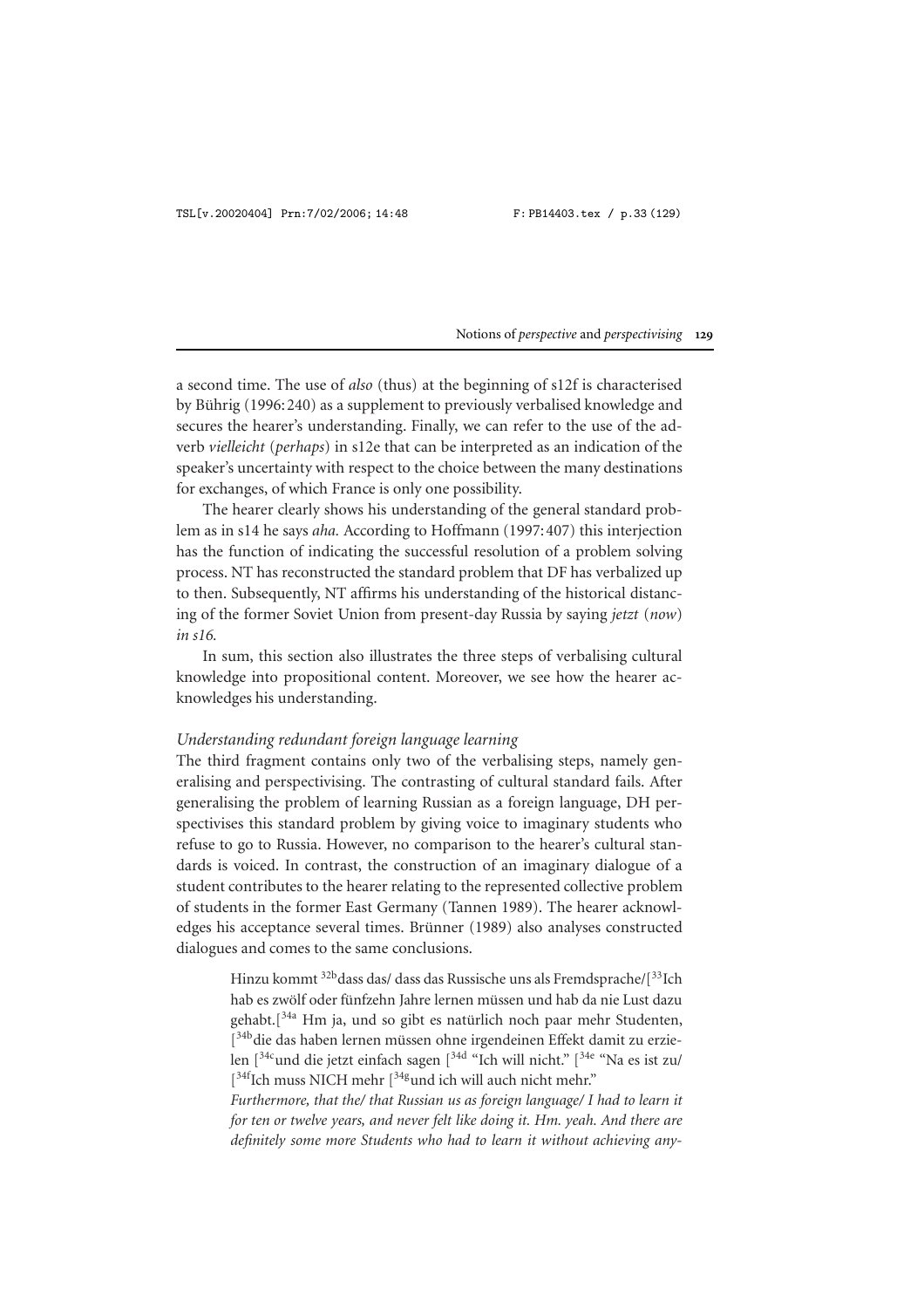*thing with it and who are just saying now: "I don't want it." Well, it is to/ "I DON'T have to anymore. and I don't want to anymore."*

In the feedback interview the German official explains the historical background of foreign language learning in relation to international exchange programmes.

> We lived in a country in which Russian was the first foreign language and where the Soviet Union was our Friend and Helper. That is a fixed expression. Perhaps only an East German can understand what Friend and Helper means; in a sense it refers to Big Brother and that was the Soviet Union. (. . . ) We were an 'appendix'; we were a 'political outpost'. Well, you can link that now with everything you know about the Cold War and the Iron Curtain etc. And so we were simply the tip of the spear or a 'lighthouse' or whatever you want to call it. That was the political requirement, and, consequently the first foreign language was Russian and other languages came later. And despite that, you still couldn't even visit the country. I personally went to Russia for the first time in 1992. (Feedback interview  $23.06.98/11$ )<sup>2</sup>

This quote clearly illustrates the standard cultural solution for former East Germans concerning their international mobility. In fact, it shows the paradox of this solution as well. The collective standard with respect to international exchanges that had *'only one direction, and that was the Soviet Union'* was only ideological, since these exchanges were not open to ordinary people. The German official made her first trip to Russia only after the system change in Germany in 1989.

# *Disagreement concerning the international political importance*

The fourth excerpt contains the rich point that initiated this analysis in the first place. After the interactants agree on the problems regarding the students' exchange programme, the Dutchman introduces a new problem, namely NT asks whether DF is still convinced that the international project makes sense (s42a–d). DF confirms the relevance of the project (s43a) by referring to the assistance in curriculum development, which NT accepts (s44). DF states her conviction (s45a) that the content of the curriculum that was developed in the former West Germany (s45b–c) and is now being practised in the former East Germany (s45d) is of good quality (s45e). NT accepts this (s46, s47); DF apologises for her lack of professional knowledge (s48a–b), but repeats her conviction (s48c–d). NT acknowledges (s49) this. DF formulates sentential knowledge (s50a) concerning the potential American hegemony over Germany in the world (s50b), which NT does not understand (s51). DF reaffirms her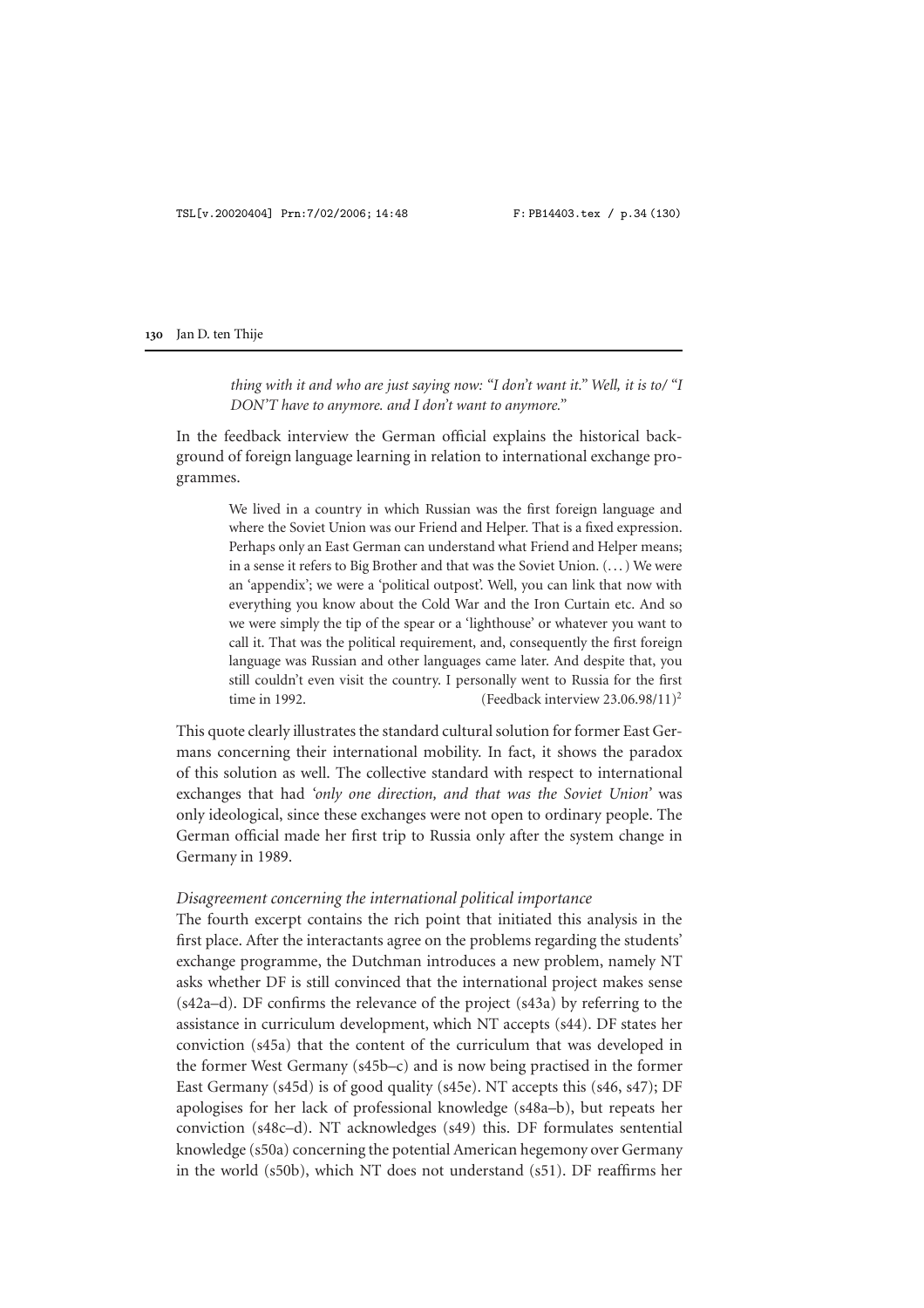statements (s50–55). NT laughs (s52) and acknowledges this with slight dissent (s56).

**Excerpt 13**

.<br>DF, den äh Lehrplänen. [<sup>44a</sup>Das/ Davon bin ich überzeugt, [<sup>44b</sup>dass with er the curriculum. That/ I am convinced that  $\int^{45}$  Hm. Mh. 37 DF<sub>I</sub> das was auf der Strecke der Sozialpädagogik gemacht what has been done in the field of social pedagogic in 38 worden ist in der Bundesrepublik Deutschland, [<sup>44c</sup>also im 'nғ, the Federal German Republic. Well in  $[$ <sup>46</sup> Ja. NΊ Yeah. 39  $\mathsf{DF}_{\mathsf{F}}$  Westen, [<sup>44d</sup>Ah was jetzt auch hier bei uns gemacht wird, I the West. Er what has also been done now here by us,  $\Lambda$  0  $\mathsf{DF}_{\mathsf{F}}$  [<sup>44d</sup>das halt ich für sehr positiv. [<sup>48a</sup>Vom vo grob/ [<sup>48b</sup> Ich hab I I think it is something very positiv. Well, roughly/ I do  $[$ <sup>47</sup> Hm. NΤ Hm.  $41$ PF<sub>r</sub> da nich viel Ahnung von, [<sup>48c</sup>aber ich bin davon überzeugt, <sup>48d</sup>dass I not know much about it, but I am convinced that it is  $149$  Hm Nт  $Hm$ 42  $\mathbf{I}$  $\mathbf{I}$ [es in Ordnung ist. [<sup>50a</sup>Und ich sage immer wieder: [<sup>50b</sup> "Da wo okay But I say over and over again: "If 43 DF<sub>I</sub> wir nicht sind, [<sup>50c</sup>als Bundesrepublik Deutschland,[<sup>50d</sup>ist der we are not present, as Federal Republik of Germany the 44  $/\!\!/\chi$  $\mathbf{1}$ [<sup>50a</sup>Ja, [<sup>52b</sup>dann haben Sie halt das amerika-Amerikaner." DF American will be." Yeah, then you/they just have the American  $[$ <sup>51</sup> Und dann? And then?

45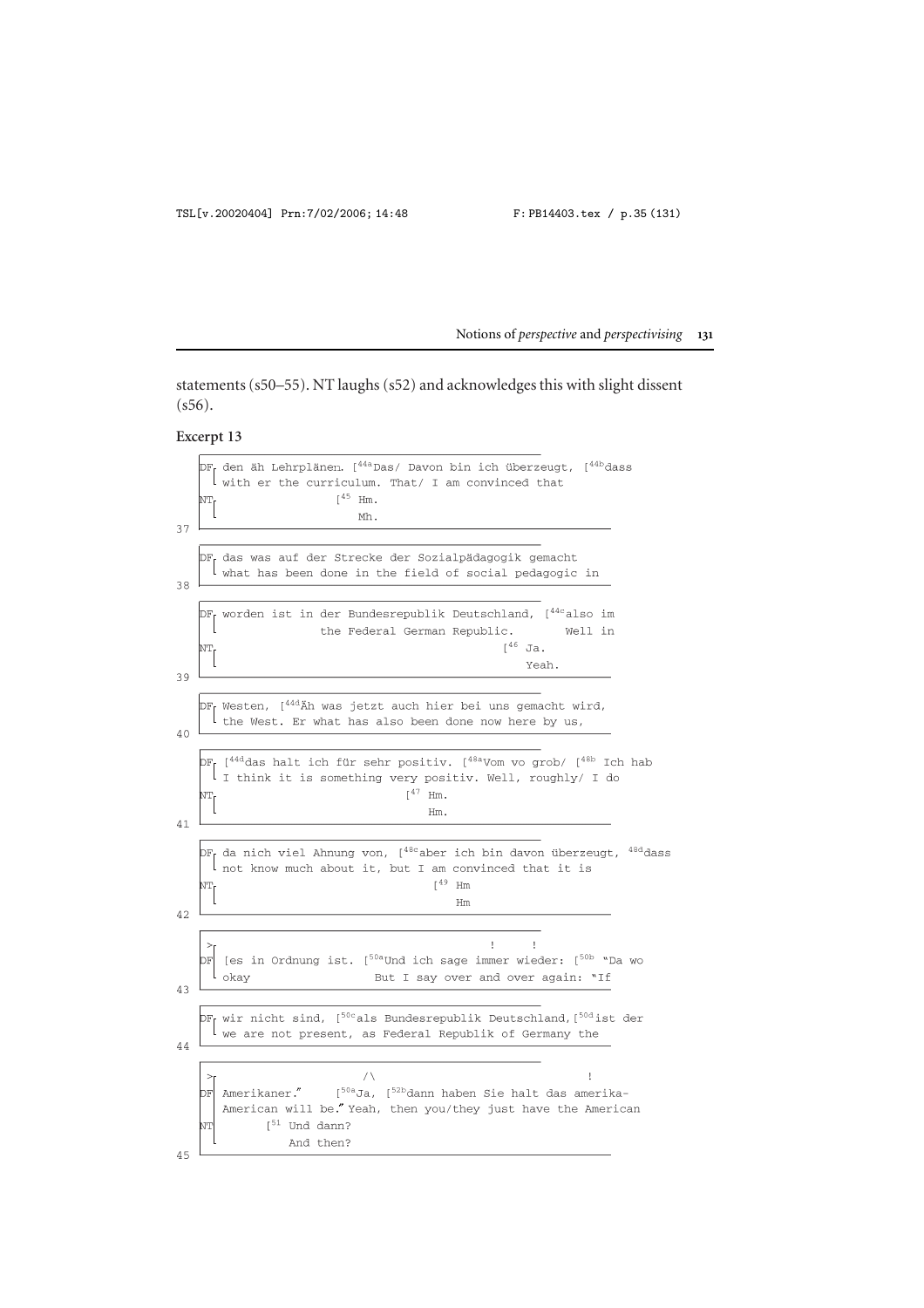DF's explanation of the relevance of the international project in this excerpt contains the three steps of verbalizing knowledge: generalising, perspectivising and contrasting. Let us have a closer look at the steps:

Her explanation contains the *generalising* verbalisation of a positive personal assessment (Ehlich & Rehbein 1977) of the results of academic research in the field of social pedagogy. This assessment concerns institutional knowledge for officials at school. In fact this knowledge concerns the development of cultural standard solutions for standard problems. The statement sounds as follows:

> <sup>44a</sup>Das/ Davon bin ich überzeugt, <sup>[44b</sup>dass das was auf der Strecke der Sozialpädagogik gemacht worden ist in der Bundesrepublik Deutschland, <sup>44d</sup>das halt ich für sehr positiv.

> *That/ I am convinced that what has been done in the field of social pedagogic in the Federal German Republic is positive.*

Interestingly, in s44c she *perspectivizes* her assessment by relating the knowledge to the current speech situation.

> [44calso im Westen, [44dÄh was jetzt auch hier bei uns gemacht wird *Well in the West. Er what has also been done now here with us,*

First of all, she adapts *Bundesrepublik Deutschland* with the expression *also im Westen* (*thus in the West*). By making use of the *also*, this concerns the same sort of insertion as we saw before in s12f. This supplement restricts the range of Germany to the *former West* Germany, to the *old* federal states. Subsequently, she verbalizes an apposition, in which she supports the hearer with supplementary knowledge about the current relevance of social pedagogy. Interestingly, she realises the deictic procedure *wir* (*we*), which may include or exclude the hearer. This plural speaker deixis, however, orientates the hearer towards the new federal states (former East Germany). In actual fact, DF orientates NT in particular towards the university in which both participants work. The speaker *contrasts* the results of the discipline of social pedagogy in western and eastern Germany. At the same time she addresses the hearer as a member of the local university by using the deictic procedures *hier bei uns* (*here with us*) in s44d. She thus locates the knowledge of the propositional content to the current speech situation and enables the hearer to assess the propositional content from his newly acquired institutional position. The hearer acknowledges his acceptance in s46 (*ja, yes*) and s47 (*hm*).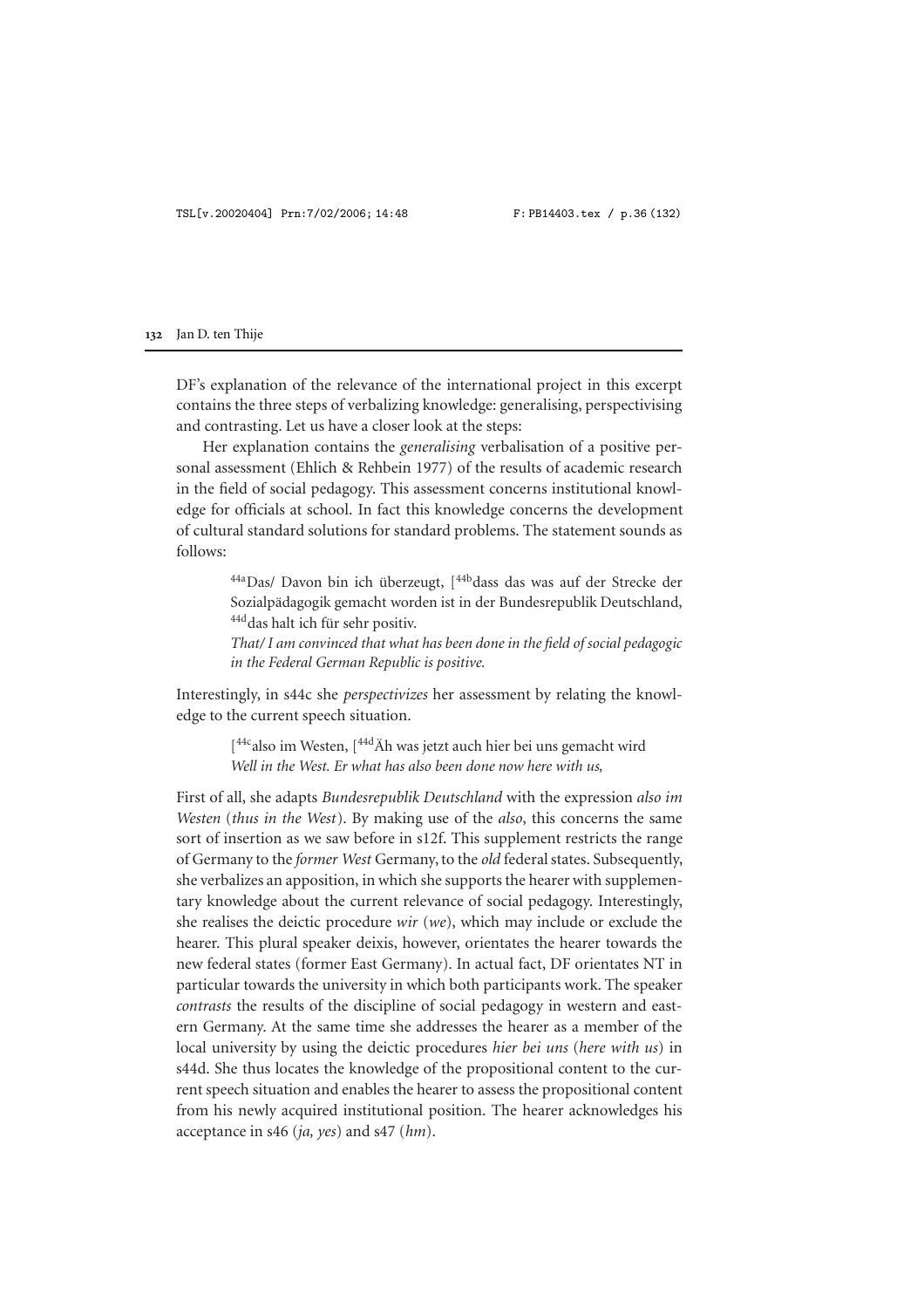Subsequently, in s48a–d she apologises for her lack of professional knowledge, which she compensates for by uttering her conviction that the academic content of social pedagogy is okay. Then she utters s50a–d:

> $[50a$ Und ich sage immer wieder:  $[50b$ <sup>"</sup>Da wo wir nicht sind,  $[50c$ <sup>30c</sup>als Bundesrepublik Deutschland, [<sup>50d</sup>ist der Amerikaner".

> *But I say over and over again: "If we are not present, as Federal Republic of Germany, the American will be".*

In Section 4, I analysed the generic use of the noun *der Amerikaner.* This marks the national division between Germany and the USA. The personification of the national division is enforced by the attributive Adjunktorphrase (attributive adjunct) (Zifonun 1997: 1604), in which the speaker reformulates the personal deictic procedure *wir* by using the symbolic procedure *Bundesrepublik Deutschland*. She thus excludes the hearer from the range of persons that the personal deictic procedure is orientated to. Although he was included as a member of the same university in s44d, he is now excluded since he is not of the same nationality.

The marking of ethnic and national boundaries has been studied frequently in studies on intercultural discourse (Barth 1969; Erickon & Schultz 1982; Koole & ten Thije 1994; Day this volume). Ten Thije (2003) analyses the indication of ethnic boundaries as the realisation of an intercultural pattern of 'thematising and dethematising ethnicity'. The thematizer of an ethnic boundary may use specific discourse tactics in order to decrease the potential threat of marking the ethnic boundary, for instance by using the 'alibi tactic'. Following this alibi tactic an authority is quoted in the formulation of the ethnic boundary. As a consequence, the speaker himself is held less responsible for the interactive effect of the formulation. When we analyse segment 50 it is apparent that DF is not quoting someone else. On the contrary, she clearly introduces herself as an authority, as she says in s50a: *Und ich sage immer wieder* (*And as I always says*). She introduces herself as an expert. Therefore, she can be held responsible for the interactive effect of her defining an ethnic boundary.

In the feedback interview DF explains the background of her statement. She refers to the marketing strategy of American universities with respect to the successful distribution of their curriculum all over the world. She states:

> If Germany as a country does not take off its blinkers as far as its educational policy is concerned and finally grasps that the world has been divided up or is still being divided up, or perhaps there might even still be chances somewhere to acquire a share of the world market, then it is simply that if we don't try, others will make an effort. And by others, I really do refer to America in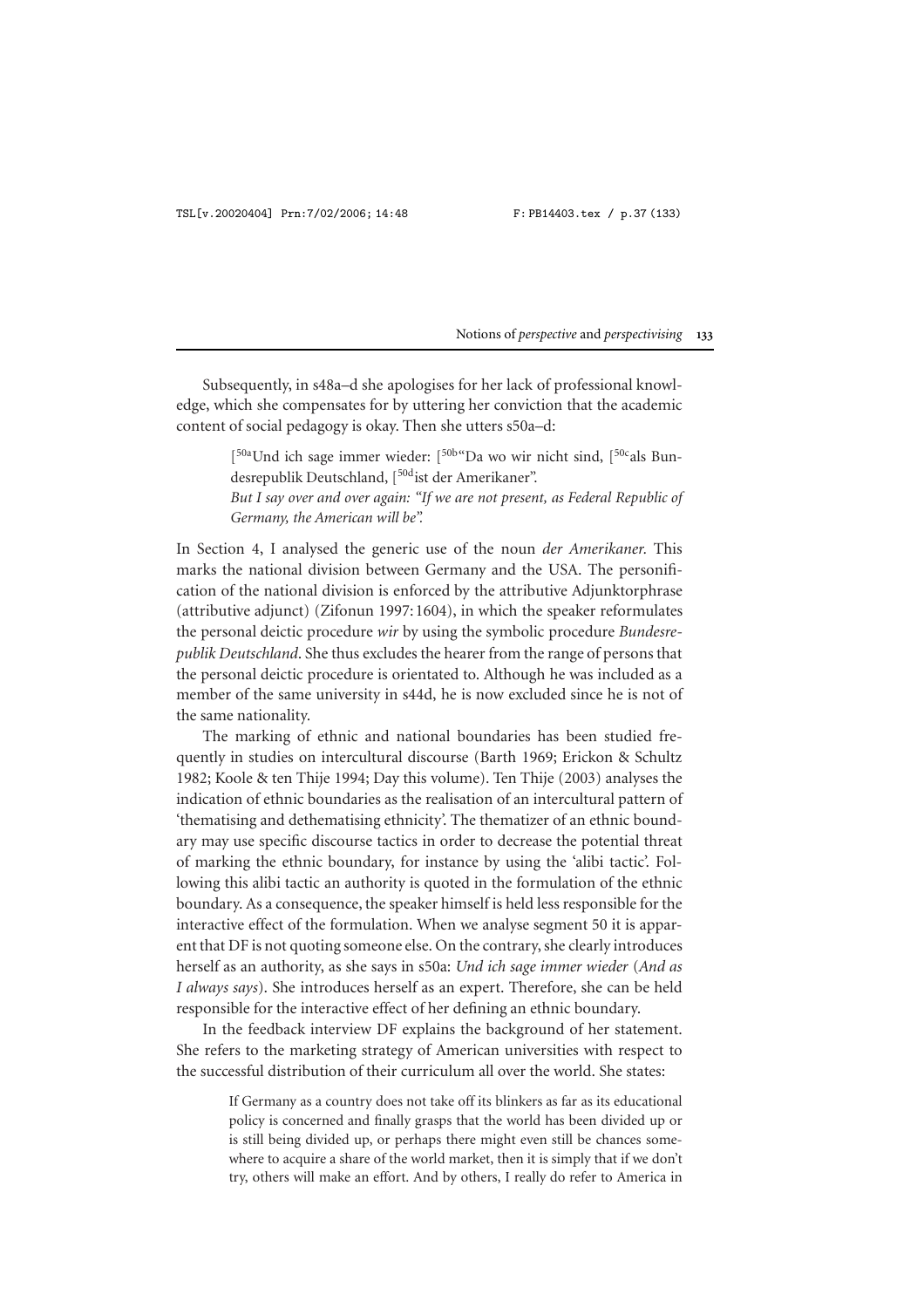particular. That is not meant to paint them as an enemy, but what I want to underline here is that it simply is that way because they have a completely different approach in the world as far as educational policy is concerned. And in the Soviet Union there was a unique constellation, that the biggest enemies in world political terms until about 1989, although not exactly became the best of friends, the continuous conflict has naturally made them curious, both the Russians and the Americans.  $(23.06.98/12)^3$ 

In the discourse, however, the Dutchman does not understand the formulation of the ethnic boundary as a critical comment towards the passive marketing strategy of the German educational policy. He asks what will be the consequence of the USA taking over.

# *Agreement concerning institutional importance*

The last excerpt concerns section X and XI in the diagram above, in which DF adapts her political statement by referring to the interests of the German nation state (s57a), as well as the interests of each university (s57b) in transferring curriculum models (s57c) that are considered to be of high quality (s57d–g). As NT acknowledges this with slight dissent (s58), DF asks whether NT agrees with her statement (s59a–c) and if not why one should not participate in the international project (s59d). NT agrees (s60). Finally, DF adapts her political statement into an everyday saying (s61a–d).

### **Excerpt 14**

eigentlich muss die Bundesrepublik daran interessiert  $l$  actually Germany has to be interested in it, rsein, [<sup>57b</sup>eigentlich muss jede Ho/Hochschule daran interes-DF actually every u/ university has to be interested

 $\overline{1}$  $\texttt{DF}\big|$  siert sein, [ $^{57\texttt{c}}$ dass die Ausbildungsmodelle, [ $^{57\texttt{d}}$ die/ für die I in it, that the education modells, which/ for which

```
50
```
 $51$ 

 $\overline{1}$ 

49

 $\mathtt{DF}_{\mathsf{\Gamma}}$ wir ja auch stehen [ $^{57\mathrm{e}}$ und sagen [ $^{57\mathrm{f}}$ "Die sind gut", [ $^{57\mathrm{g}}$ dass die L<sub>we</sub> stand for and say: "They are good". That they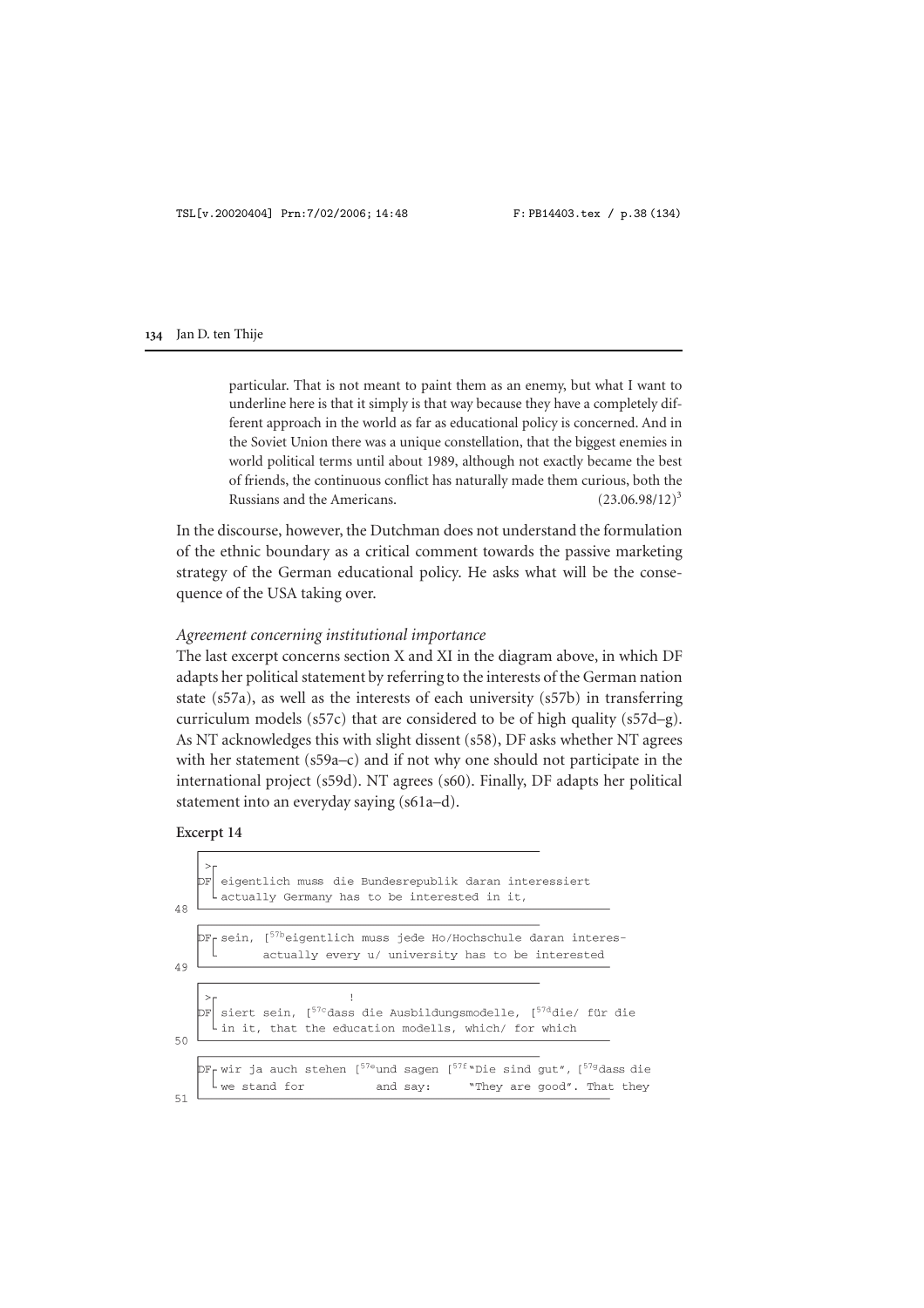```
DF auch in andere Länder getragen werden. [<sup>59a</sup>Ja. [<sup>59b</sup>Oder wenn
        are also taken to other countries.
                                                                  Yes. Or if you
                                                                 \sqrt{N}[<sup>58</sup> Jaja Ja.
    hт
                                                               Yeahyeah. Yes.
52
    |<br>|DF<sub>F</sub> Sie schon der Meinung sind, [<sup>59c</sup>dass das so ist, [<sup>59d</sup>warum soll
       Lalready are of the opinion that it is just like that why
53DF<sub>r</sub> man es dann nicht tun. [<sup>61a</sup>Na, [<sup>61b</sup>und Sie wissen [<sup>61c</sup>"Immer wo
      I should one not do it then. No, and you know: "Wherever
                            [<sup>60</sup> Jaja.
    þт.
                                 Yeahyeah.
54
    \texttt{DF}_{\bm{\Gamma}} der eine nich ist, [<sup>61d</sup>ist der . grad ein andrer." [<sup>62</sup> Und wir haben
       Lone person is not present the other one will be."
```
In reaction to the Dutchman's disagreement, DF reshapes her statement. Her arguments now consist of a string of statements that state the importance of the international project for the distribution of good curriculum models. She starts at a national level and then repeats her statement relating it to the institutional level of every university*.* In fact, she generalises her knowledge about international educational marketing as a standard solution.

55

eigentlich muss die Bundesrepublik daran interessiert sein, [<sup>57b</sup>eigentlich muss jede Ho/Hochschule daran interessiert sein, [<sup>57c</sup>dass die Ausbildungsmodelle, [57gdass die auch in andere Länder getragen werden, *Actually Germany has to be interested in it, actually every u/ university has to be interested in it, that the education models which / That they are also taken to other countries.*

Subsequently, in s57c she perspectives her knowledge in the current speech situation by using the personal deictic procedure *we* that includes speaker and hearer. Then she constructs a dialogue that expresses a clear, positive evaluation.

> $[57d$ die/ für die wir ja auch stehen  $[57e$ und sagen  $[57f^{\prime\prime}$ Die sind gut", *which/ for which we stand for and say: "They are good".*

Moreover, she addresses the hearer directly, by asking him the question as to whether he already agrees with her statement. By assuming a positive answer,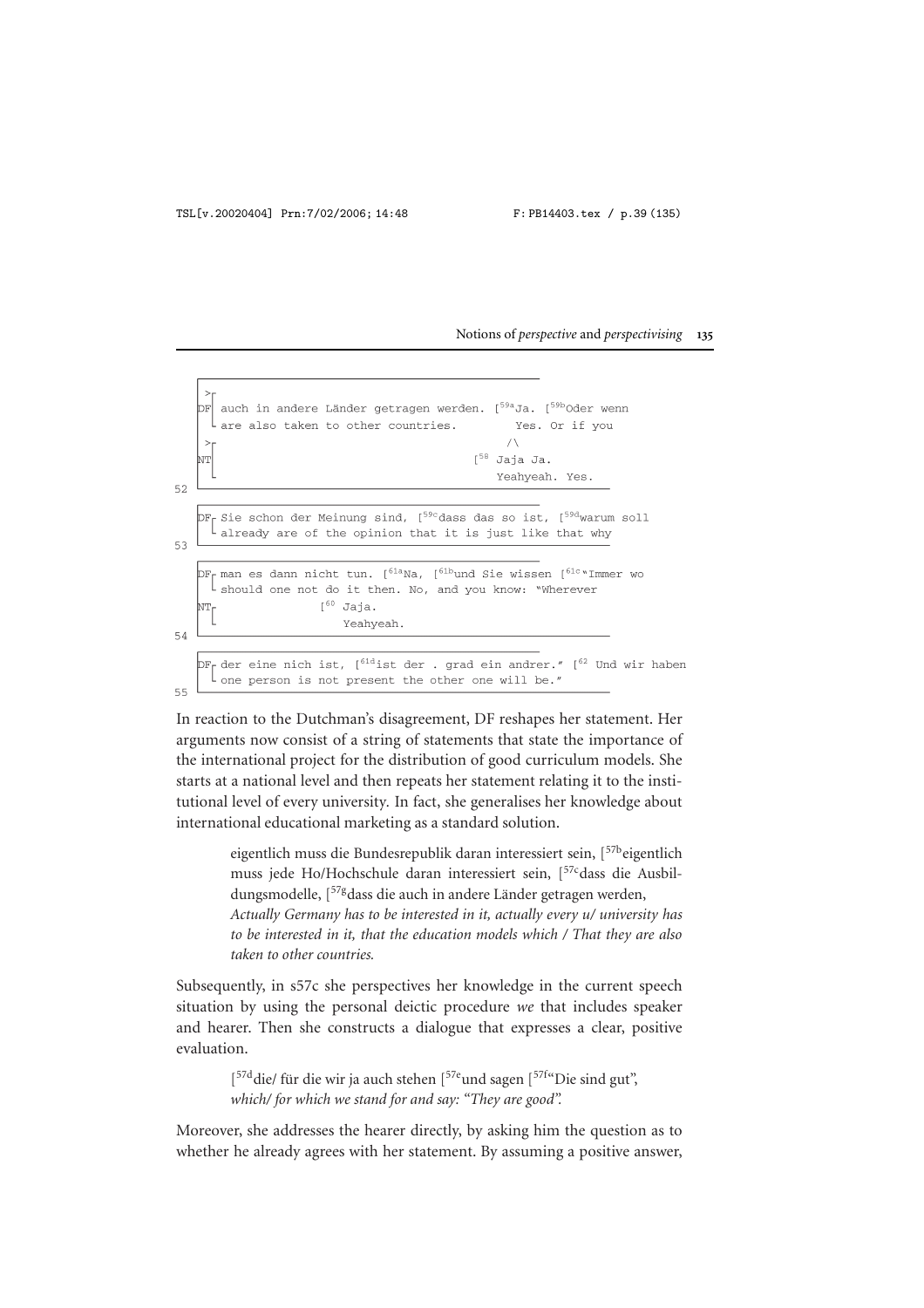she asks the hearer why one should not cooperate. Interestingly, she generalises again by using the genetic form *man* (*one*).

> [59bOder wenn [59bOder wenn Sie schon der Meinung sind, [59cdass das so ist,  $\left[59d$ warum soll man es dann nicht tun.  $\left[61a\right]Na$ , *Or if you have already of the opinion that it is like that why should one do it then.*

Finally, she repeats her political statement, but without determining any national boundaries. She notes:

> [<sup>61b</sup>und Sie wissen [<sup>61c</sup>"Immer wo der eine nich ist, [<sup>61d</sup>ist der . grad ein andrer." *No, and you know: "Wherever one person is not present the other one will*

*be."*

Whereas she introduced herself in s50 as an expert on the topic, she now announces the statement with the presupposition that the hearer already knows this. Moreover she makes use of what Koole and ten Thije (1994) have called a *dethematising tactic*, since this adaptation in s57 consists of the paralel construction as in s50. However, the evaluation scales make use of another criterion. No longer is nationality the criterion to evaluate whether there is a place on earth, but the criterion does not express any details about the values being used; it is completely neutral.

In the feedback interview she explains the marketing strategy, by stating:

I have permitted myself to include [the Dutchman] in using this 'we'. I use this kind of 'we' very often, because in my opinion this 'we' gets a raw deal in this university. What the Americans call corporate identity is scarcely expressed at this university. In fact, I believe this 'we' is very important and this is what results in the frustration that comes across here.  $(23.06.98/19)^4$ 

The Dutchman agrees with her statement, by acknowledging it. The argument based on nationality has been replaced by an 'institutional argument' that rests on the common institutional interest of both speaker and hearer.

# **Conclusion**

This analysis has shown how making use of a combination of verbalising steps, which I have called generalising, perspectivising and contrasting cultural standards can attain intercultural understanding. The analysis does not argue that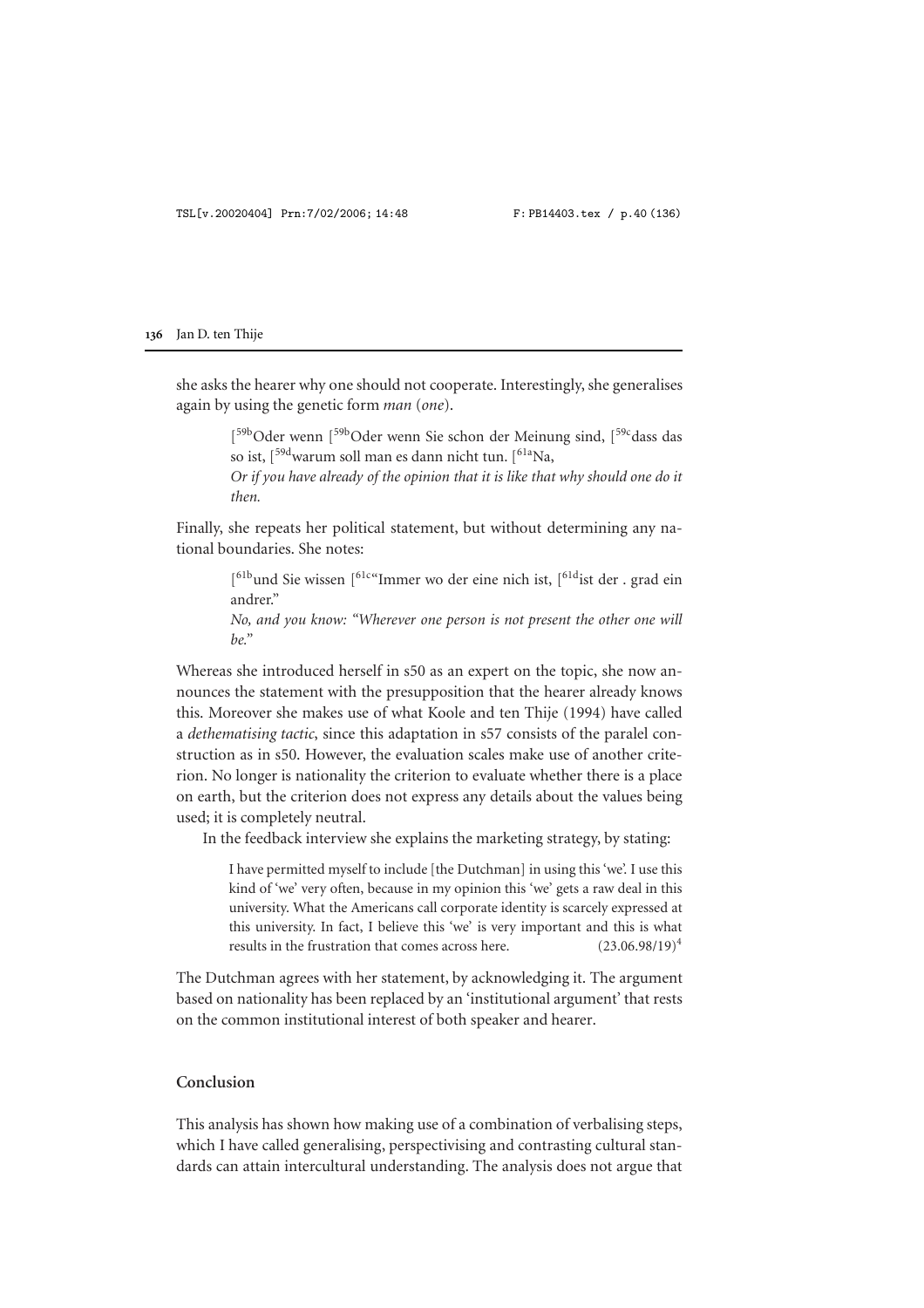this combination is the only way to way to attain intercultural understanding. However, this combination is specific to intercultural communication because these steps are constituted in particular by the fact that different cultural standards are represented in intercultural discourse.

Finally, I want to use the notion of *perspective* as it is used in mathematics in order to illustrate the verbalising steps that are discussed in this paper. In mathematics the notion of *perspective* is the organising principle of the representation of a three dimensional space on a plane surface. In this context the notion of *perspective* is always combined with the notions of *horizon, standpoint* and *aspect.* An object is designed in front of a horizon as the collection of all vanishing points. The aspect is what can be seen of an object from a given standpoint. By changing the standpoint the aspect of the visualised object changes.

The function of the three verbalising steps can be illustrated as follows. Let us take the abstract problem X that is being discussed in intercultural discourse. By generalising knowledge about X as a cultural standard the speaker establishes a *horizon* behind X in a common knowledge space for speaker and hearer. By perspectivising the knowledge about  $X$  in the actual speech situation the speaker establishes a *standpoint* for the speaker and for the hearer taking into account their horizons in their common knowledge space. Finally, by contrasting these cultural standards a connection is established between the aspects that both speaker and the hearer may see from their different standpoints in their common knowledge space. This connection between these different aspects can be considered as the accomplishment of intercultural understanding.

At the end of this chapter, I would like to return to the three questions I mentioned at the beginning with respect to the appeal of the notion of *perspective*.

Firstly, the studies discussed in Sections 3.1–3.7 show how very different linguistic phenomena can be brought together under the heading of *perspective* or *perspectivation*. In a sense, these analyses illustrate the power of a good metaphor. In Section 3.7 I have argued that these conceptions of perspectivity refer to different aspects of the process of intercultural understanding.

Secondly, the Gumperz example clearly illustrates how *taking the other perspective* is a fruitful research strategy that is applied in many other analyses of intracultural and intercultural communication. In Section 4 I have presented the three steps of verbalising the propositional content. These verbalising steps illustrate how the relationship between discourse and society or culture can be conceptualised.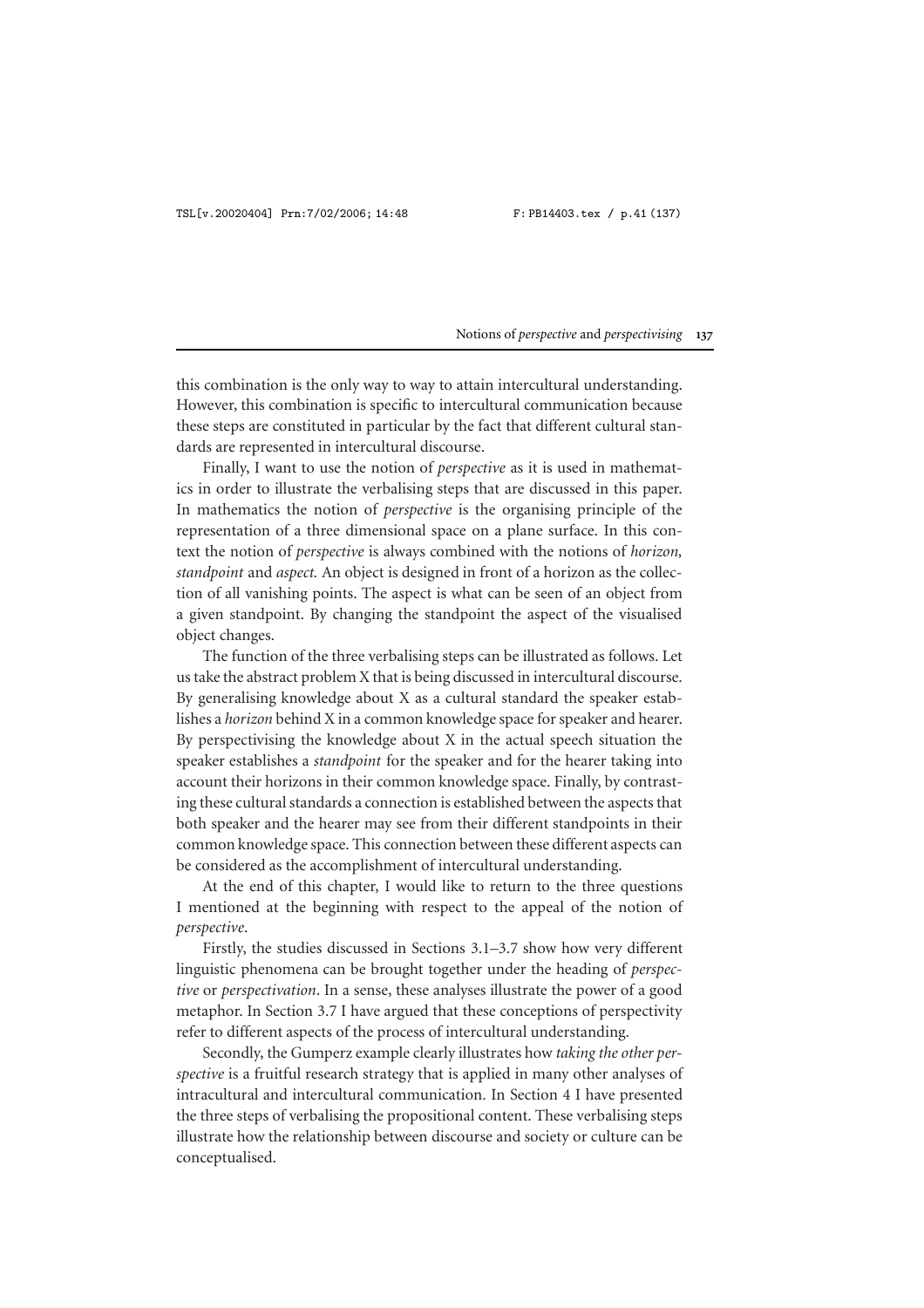Thirdly, although I did not present a complete reconstruction of the use of *perspective* in intercultural communication and linguistics, I hope to have drawn plausible conclusions as to how *perspective* covers many different phenomena in the periphery of what De Saussure has defined as the object of linguistics. That means that *perspective* has served as vehicle for new research questions. To what extent these questions have always got satisfactory answers, may become clear, for instance, if we evaluate the solutions of various recent grammars such as what German IDS Grammar (Zifonun 1997) have chosen in the cases where they used the notion of *perspective*. However, that is beyond the scope of this chapter.

#### **Notes**

**.** This fragment was presented and discussed at the following occasions: the 4th International Functional Pragmatics Conference, on 20–22 November, 1997 in Münster; the Winter workshop on language and cultural difference in Germany, 9–10 January, 1998 at the Centre for Applied Linguistic Research, Thames Valley, University of London; and the Hamburg-Münsteraner Workshop on Pragmatics and Language Learning, 16 January, 1998 at Hamburg University. I should like to thank all the participants in these discussions for their comments. I also thank Kristin Bührig and Anne Ribbert for their comments on earlier drafts of this article.

**.** Original text of the feedback interview: "Wir haben in einem Land gelebt, in dem Russisch die erste Fremdsprache war und in dem die Sowjetunion unser Freund und Helfer war, das ist eine feststehende Wendung, die dann auch vielleicht nur jeder Ostdeutsche versteht, was ein Freund und Helfer ist, also sprich der grosse Bruder und das war die Sowjetunion. (. . . ) Wir waren ein Anhängsel, wir waren ein politischer Vorposten, nun, sie können das jetzt mit allem belegen, was den kalten Krieg anbelangt und den eisernen Vorhang, etc. Und waren halt so diese Speerspitze oder dieser Leuchtturm oder wie Sie's auch immer benennen wollen. Das war politisch gewollt, demzufolge war die erste Fremdsprache russisch. Und dann kamen die anderen Fremdsprachen hinterher. Und trotzdem konnte man das Land ja nicht bereisen, ich persönlich bin 1992 das erste Mal in Russland gewesen" (23.06.98/6,7).

**.** Original text of the feedback interview: "Wenn die Bundesrepublik als Staat mit ihrer Bildungspolitik nicht aus dem Knick kommt und endlich begreift, dass die Welt aufgeteilt ist, oder man noch immer am Aufteilen ist, oder vielleicht gibt's noch irgendwo Chancen, Marktanteile zu gewinnen, dann ist es halt so, dass wo wir nicht sind, sich andere darum bemühen. Und mit 'andere' meine ich eben sehr stark Amerika, das ist kein Feindbild, was ich da aufbauen will und werde, aber es ist halt so, weil sie ein ganz anderes Herangehen haben auf der gesamten Welt was Bildungspolitik anbelangt und grade in der Sowjetunion gab es ja so eine eigenartige Konstellation, dass die grössten Feinde, jetzt mal weltpolitisch gesehen bis '89, oder wie auch immer, nich gerade zu grossen Freunden geworden sind, aber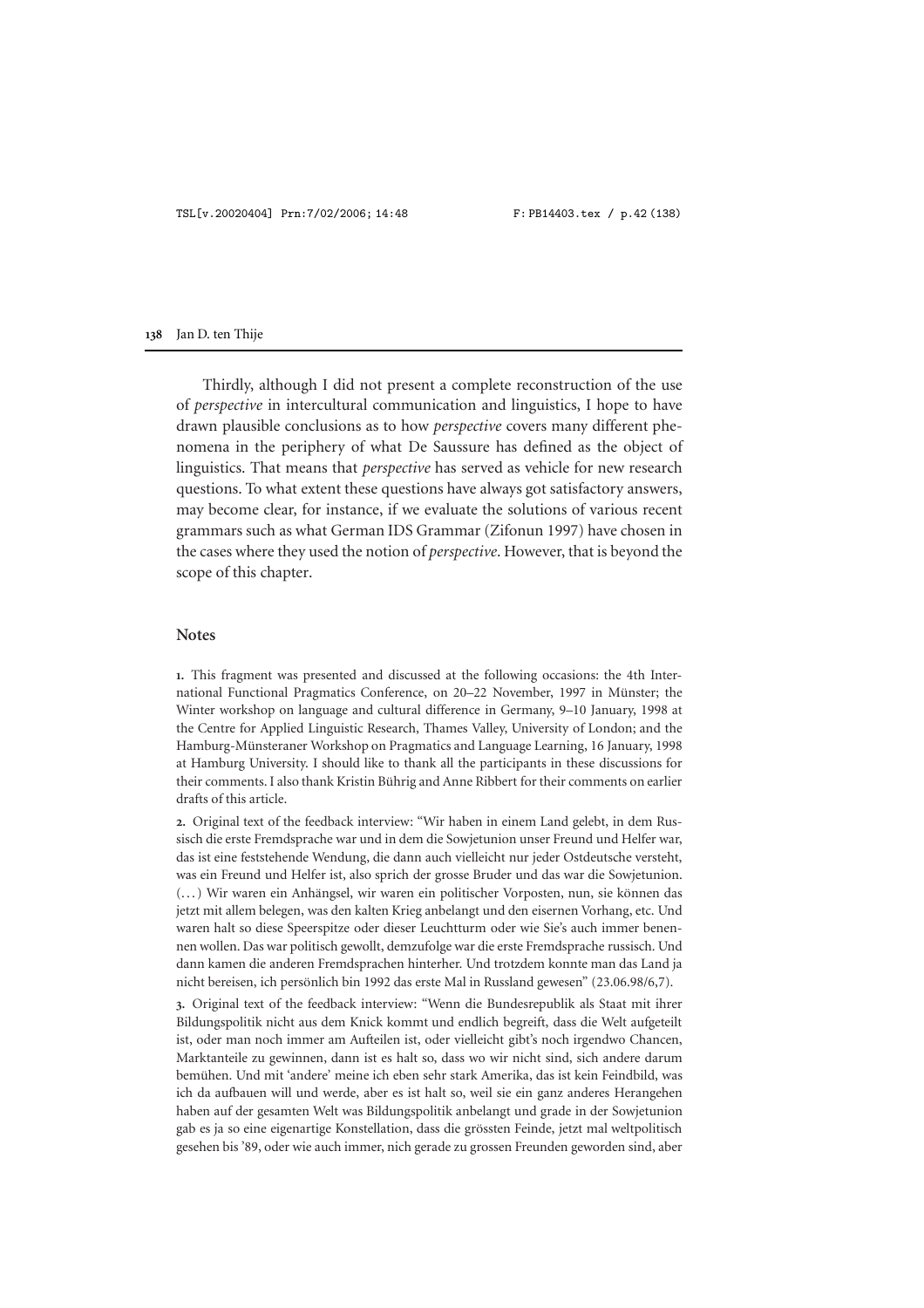dieser unendliche Gegensatz hat natürlich neugierig gemacht. Sowohl für die Russen als für die Amerikaner" (23.06.98/12).

**.** Original text of the feedback interview: "Ich hab mir also erlaubt, den Niederländer hier zu (kooptieren) und in mein 'wir' miteinzuschliessen. Ich gebrauche das sehr häufig, dieses 'wir', weil (. . . ) es mir ein bisschen zu kurz kommt, dieses 'wir' an unserer Universität (. . . ) Diese, wie die Amerikaner, dieses nennen corporate identity, ist null ausgeprägt oder ganz gering ausgeprägt und ich glaube, dass das halt sehr sehr notwendig ist, und das ist ein bisschen der Frust, der hier reinspielt."

# **References**

- Adelswärds, Viveka (1988). *Styles of Success: On impression management as collaborative action in job interviews.* Linköping: University of Linköping.
- Altmann, Gerhard, Fiebiger, Heinrich, & Müller, Rolf (1999). *Mediation: Konfliktmanagement für moderne Unternehmen.* Weinheim/Basel: Beltz.
- Bakhtin, Mikhail M. (1973). *Problems of Dostoevsky's Poetics*. Ann Arbor: Ardis.
- Ballweg, Joachim (1997). "Satzadverbalia". In Gisela Zifonun, Ludger Hoffmann, & Bruno Strecker (Eds.), *Grammatik der deutschen Sprache* (pp. 1124–1176). Band 2. Berlin: De Gruyter.
- Barth, Fredrik (1969). "Introduction". In Fredrik Barth (Ed.), *Ethnic Groups and Boundaries. The Social Organisation of Cultural Difference* (pp. 9–39). Bergen/Oslo: Universitetsforlaget.
- Bauer, Gerhard (1995). "Übergangsformen zwischen Eigennamen und Gattungsnamen". In Gerold Ernst-Hilty, Heinrich Löffler, Hugo Steger, & Ladisla Zgusta (Eds.), *Namenforschung. Ein internationales Handbuch zur Onomastik* (pp. 1616–1620). 2. Teilband Eichler Berlin / New York: de Gruyter.
- Bennett, Milton J. (1979). "Overcoming the Golden Rule: Sympathy and Empathy". In Dan Nimmo (Ed.), *Communication Yearbook 3. An annual Review* (pp. 407–433). New Brunswick, NJ. Published by the International Communication Association
- Bilmes, Jack (1992). "Dividing the rice: A microanalysis of the mediator's role in a Northern Thai negotiation". *Language in Society, 21*, 569–602.
- Bredel, Ursula (1999). *Erzählen im Umbruch. Studien zur narrativen Verarbeitung der Wende 1989*. Tübingen: Stauffenburg.
- Bredel, Ursula (2003). "You can say you to yourself. Establishing perspectives personal pronouns". In Carl F. Graumann & Werner Kallmeyer (Eds.), *Perspectivity and perspectivation in Discourse* (pp. 167–181). Amsterdam: Benjamins.
- Bredel, Ursula & Dittmar, Jeanette (1997). "Völlisch fer die katz Zur Perspektivierung von Ereignissen in Schlichtungsverhandlungen". *Linguistische Berichte, 168*(1997), 134–167.
- Bredel, Ursula & Dittmar, Norbert (1998). "'Naja dit sind allet so + verschiedene dinge die einem da so durch-n kopp gehen ... zuviel neues mit eenem schlach. Verfahren sprachlicher Bearbeitung sozialer Umbruchsituationen". In Ruth Reiher & Undine Kramer (Eds.), *Sprache als Mittel von Identifikation und Distranzierung* (pp. 129–152). Frankfurt am Main: Lang.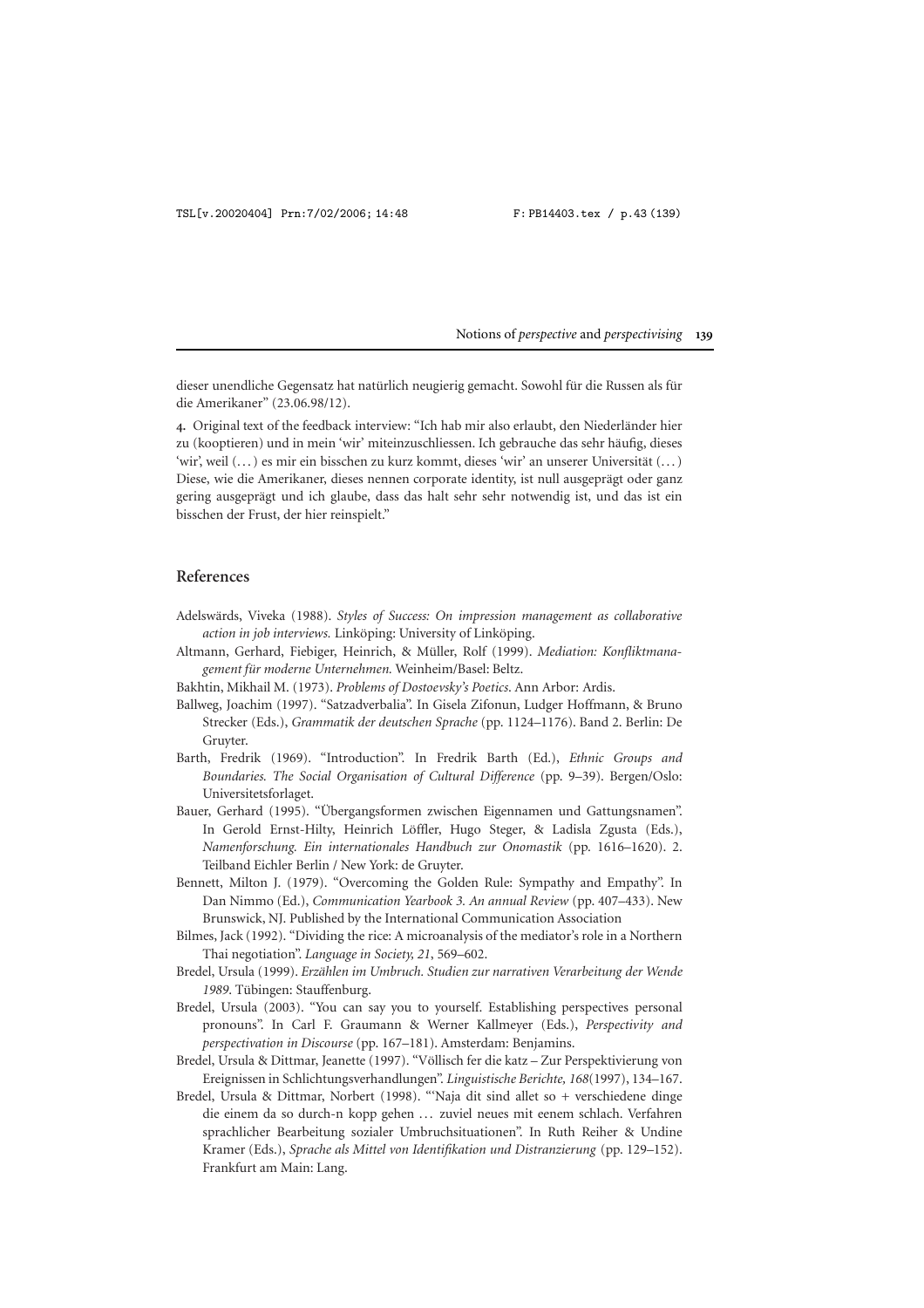- Bremer, Katharina C., Vasseur, M.-T., Simonot, M., & Broeder, P. (Eds.). (1996). *Achieving understanding: discourse in intercultural encounters*. London: Longman.
- Brünner, Gisela (1991). "Redewiedergabe in Gesprächen". *Deutsche Sprache, 19*(1991), 1–15.

Bühler, Karl (1934). *Sprachtheorie. Die Darstellungsfunktion der Sprache*. Stuttgart: Fink.

- Bührig, Kristin (1996). *Reformulierende Handlungen. Zur Analyse sprachlicher Adaptierungsprozesse in institutioneller Kommunikation*. Tübingen: Narr.
- Canisius, Peter (1993). "Der fremde Mann und der Scharfrichter: Eine Beobachtung zur perspektivischen Funktion der Betonung". In Peter Canesius & Marcus Gerlach (Eds.), *Perspektivität in Sprache und Text* (pp. 63–81). Bochum: Brockmeyer.
- Clyne, Michael (1994). *Inter-cultural communication at work; cultural values in discourse.* Cambridge: Cambridge University Press.
- Collier, Mary Jane (2000). "Reconstructing Cultural Diversity in Global Relationships: Negotiating the Borderlands". In Guo-Ming Chen & William J. Starosta (Eds.), *Communication and Global Society* (pp. 213–236). New York etc.: Lang.
- Cornelis, Louise (1997). *Passive and Perspective*. Amsterdam / Atlanta: RODOPI.
- De Saussure, Ferdinand ([1916] 1972). *Cours de linguistique générale*. Publié pas Charles Bally et Albert Séchehaye. Avec le collaboration de Albert Riedlinger. Edition critique préparée par Tulio de Mauro 1971; 1985, Paris: Payot.
- Dijk, Teun A. van, Ting-Toomey, Stella, Smitherman, Geneva, & Troutman, Denise (1997). "Discourse, Ethnicity, Culture and Racism". In Teun A. van Dijk (Ed.), *Discourse as Social Interaction. Discourse Studies: A Multidiciplinary Introduction* (pp. 144–180). Volume 2. London etc.: Sage.
- Dik, Simon C. (1997). (Hengeveld, Kees (Ed.)). *The Theory of Functional Grammar. Part 1: The Structure of the Clause*. Berlin: Mouton.
- Edelstein, Wolfgang & Keller, Monika (1982). "Perspektivität und Interpretation. Zur Entwicklung des sozialen Verstehens". In W. Edelstein (Ed.), *Perspektivität und Interpretation. Beiträge zur Entwicklung des sozialen Verstehens* (pp. 9–47). Frankfurt am Main: Suhrkamp.
- Ehlich, Konrad (1979). *Verwendungen der Deixis beim sprachlichen Handeln: linguistische – philologische Untersuchungen zum hebräischen deiktischen System*. Frankfurt am Main: Lang.
- Ehlich, Konrad (1996). "'Kommunikation' Aspekte einer Konzeptkarriere". In Gerhard Binder & Konrad Ehlich (Eds.), *Kommunikation in politischen und kultischen Gemeinschaften* (pp. 257–285). Trier: Wissenschaftlicher Verlag.
- Ehlich, Konrad & Rehbein, Jochen (1977). "Wissen, kommunikatives Handeln und die Schule." In H. C. Goeppert (Ed.), *Sprachverhalten im Unterricht* (pp. 36–114). München: Fink.
- Ehlich, Konrad & Rehbein, Jochen (1986). *Muster und Institution. Untersuchungen zur schulischen Kommunikation*. Tübingen: Narr.
- Erikson, Frederick & Shultz, Jeffrey (1982). *The Counselor as Gatekeeper. Social Interaction in Interviews*. New York etc.: Academic Press.
- Fillmore, Charles (1982). "Towards a Descriptive Framework for Spatial Deixis". In Robert Jarvella & Wolfgang Klein (Eds.), *Speech, Place and Action Studies in Deixis and Related Topics* (pp. 31–59). Chichester: Wiley.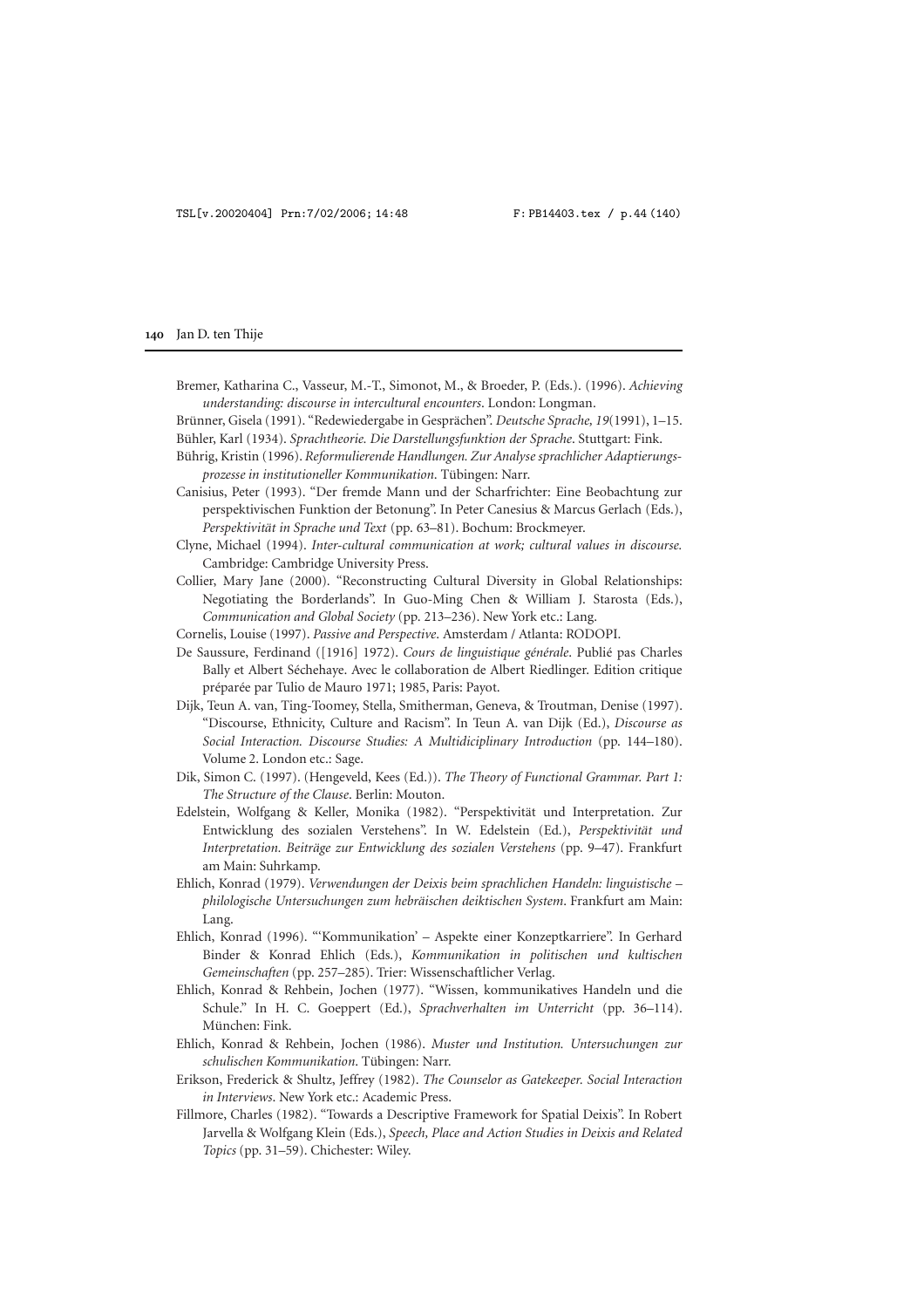- Graumann, Carl F. (1960). *Grundlagen einer Phänomenologie und Psychologie der Perspektivität*. Berlin: De Gruyter.
- Graumann, Carl F. (1992). "Speaking and Understanding from Viewpoint: Studies in Perspectivity". In Gün R. Semin & Klaus Fiedler (Eds.), *Interaction and Social Cognition* (pp. 237–255). London: Sage.
- Graumann, Carl F. & Kallmeyer, Werner (Eds.). (2002). *Perspectivity and perspectivation in Discourse*. Amsterdam: Benjamins.
- Gumperz, John J. (1992). "Contextualization and understanding". In Alessandro Duranti & Charles Goodwin (Eds.), *Rethinking Context. Language as a interpretative phenomenon* (pp. 229–253). Cambridge: Cambridge University Press.
- Günthner, Suzanne (1993). *Diskursstrategien in der interkulturellen Kommunikation. Analysen deutsch-chinesischer Gespräche*. Tübingen: Niemeyer.
- Hartung, Wolfdrietrich (1996). "Wir können darüber ruhig weiterspechen bis mittags wenn wir wollen. Die Bearbeitung von Perspektivendivergenz durch das Ausdrücken von Gereiztheit". In Werner Kallmeyer (Ed.), *Gesprächsrhetorik. Rhetorische Verfahren im Gesprächsprozeß* (pp. 119–190). Tübingen: Narr.
- Haumersen, Petra & Liebe, Frank (1998). "Interkulturelle Mediation. Empirisch-analytische Annäherung zur Bedeutung von kulturellen Unterschieden". In Lothar Breidenstein, Doron Kiesel, & Jörg Walther (Eds.), *Migration, Konflikt, Mediation* (pp. 135–156) Bd. 99. Frankfurt am Main: Arnoldshainer Texte.
- Herlyn, Menno-Arendt (2001). "Interkulturelle Aspekte von Mediation und Dialog in der internationalen Unternehmenszusammenarbeit". In Rolf-Dieter Reineke & Christine Fussinger (Eds.), *Interkulturelles Management. Konzeption – Beratung – Training* (pp. 51–72). Wiesbaden: Gabler.
- Hinnenkamp, Volker (1989). *Interaktionale Soziolinguistik und interkulturelle Kommunikation, Gesprächsmanagment zwischen Deutschen und Türken.* Tübingen: Niemeijer.
- Hoffmann, Ludger (1997). "Deixis und situative Orientierung". In Gisela Zifonun, Ludger Hoffmann, & Bruno Strecker (Eds.), *Grammatik der deutschen Sprache* (pp. 310–360). Band 1. Berlin: De Gruyter.
- Hoffmann, Ludger (1999). "Eigennamen im sprachlichen Handeln". In Kristin Bührig & Yaron Matras (Eds.), *Sprachtheorie und sprachliches Handeln* (pp. 213–234). Tübingen: Stauffenburg.
- Kasher, A. (1971). "A Step toward a Theory of Linguistic Performance". In Yehoshua Bar-Hillel (Eds.), *Pragmatics of Natural Languages* (pp. 84–93). Dordrecht: Reidel.
- Keim, Inken (1996). "Verfahren der Perspektivenabschottung und ihre Auswirkung auf die Dynamik des Argumentierens". In Werner Kallmeyer (Ed.), *Gesprächsrhetorik. Rhetorische Verfahren im Gesprächsprozeß* (pp. 192–265). Tübingen: Narr.
- Keim, Inken (2002). "Perspectivity and professional role in verbal interaction". In Carl F. Graumann & Werner Kallmeyer (Eds.), *Perspectivity and perspectivation in Discourse* (pp. 143–167). Amsterdam: Benjamins.
- Keim, Inken & Schmitt, Reinhold (1995). "Das Problem der subsumtionslogischen Konstitution von Interkulturalität". In Marek Czyżewski, Elisabeth Gülich, Heiko Hausendorf, & Maria Kastner (Eds.), *Nationale Selbst- und Fremdbilder im Gespräch. Kommunikative Prozesse nach der Wiedervereinigung Deutschlands und dem Systemwandel in Ostmitteleuropa* (pp. 413–430). Opladen: Westdeutscher Verlag.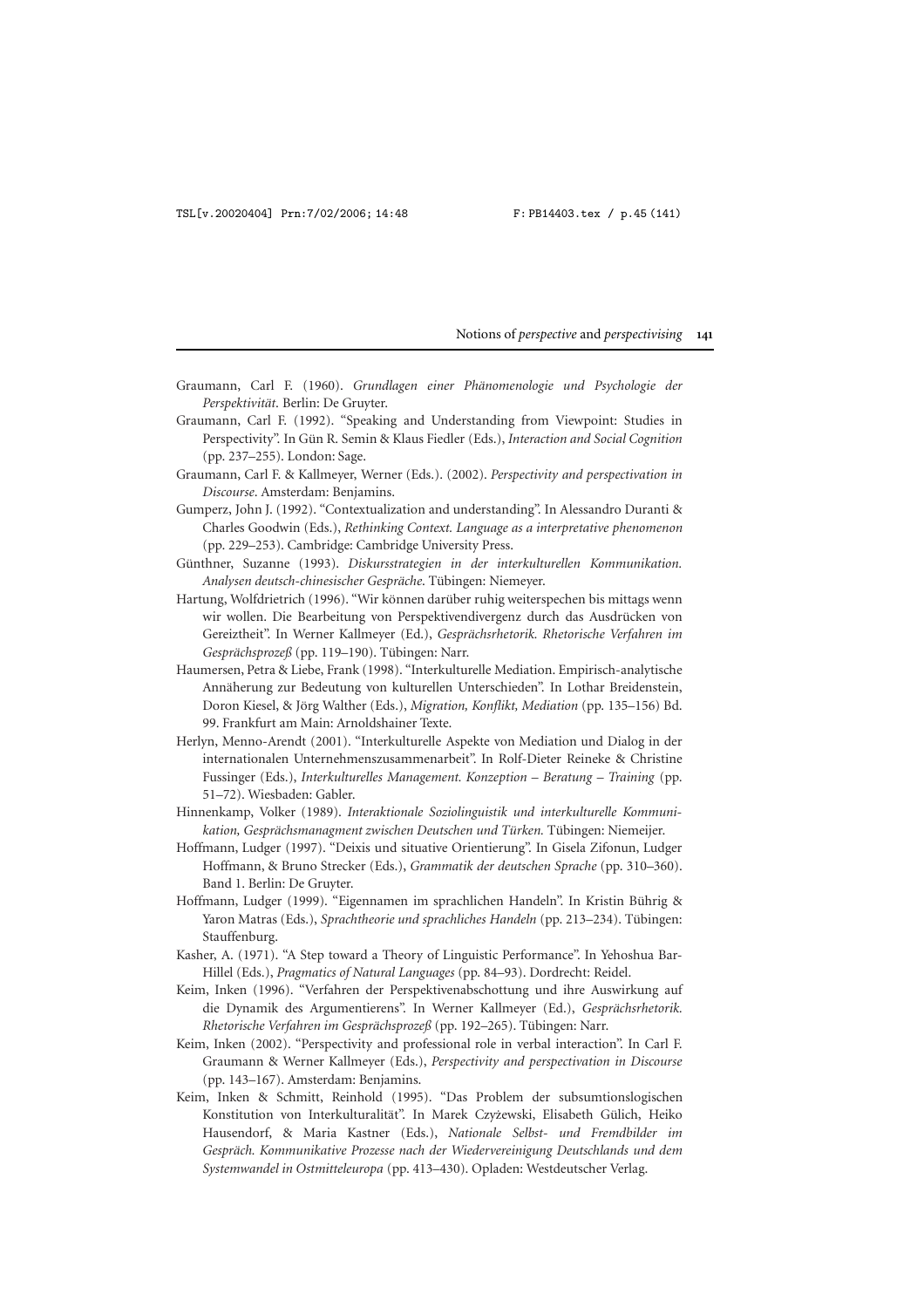- Knapp, Karlfried & Knapp-Potthoff, Annelie (1985). "Sprachmittlertätigkeit in der interkulturellen Kommunikation". In Jochen Rehbein (Ed.), *Interkulturelle Kommunikation* (pp. 450–464). Tübingen: Narr.
- Köller, Wilhelm (1993). "Perspektivität in Bildern und Sprachsystemen". In Peter Eisenberg & Peter Klotz (Eds.), *Sprache gebrauchen – Sprachwissen erwerben* (pp. 15–35). Stuttgart: Klett.
- König, G. (1989). "Perspektive, Perspektivismus, perspektivisch". In Joachim Ritter & Karlfried Gründer (Eds.), *Historisches Wörterbuch der Philosophie* (pp. 363–375). Band 7. Darmstadt: Wissenschaftliche Buchgesellschaft.
- Koole, Tom & Thije, Jan D. ten (1994). *The construction of intercultural discourse. Team discussion of educational advisers*. Amsterdam / Atlanta: RODOPI.
- Kotthoff, Helga (1989). *Pro und Kontra in der Fremdsprache*. Frankfurt am Main: Lang.
- Kotthoff, Helga (1994). "Zur Rolle der Konversationsanalyse in der interkulturellen Kommunikationsforschung, Gesprächsbedingungen im Schnittfeld von Mikro und Makro". *Zeitschrift für Literaturwissenschaft und Linguistik* (Themenheftgs: Interkulturelle Kommunikation) (pp. 75–96).
- Lambertini, Lucia & Thije, Jan D. ten (2004). "Die Vermittlung interkulturellen Handlungswissens mittels der Simulation authentischer Fälle". In M. Becker-Mrotzek & G. Brünner (Eds.), *Analyse und Vermittlung von Gesprächskompetenz* (pp. 175–199). Frankfurt: Lang and Verlag für Gesprächsforschung (online).
- Langacker, Ronald W. (1995). "Cognitive Grammar". In E. F. K. Koerner & R. E. Ascher (Eds.), *Concise History of the Language Sciences. From the Sumerians to the Cognitivits* (pp. 364–171). Oxford: Pergamon / Elsevier.
- Lindemann, Bernhard (1993). "Einige Fragen an eine Theorie der sprachlichen Perspektivierung". In Peter Canesius & Marcus Gerlach (Eds.), *Perspektivität in Sprache und Text* (pp. 1–39). Bochum: Brockmeyer.
- Linell, Per & Jönsson, Linda (1991). "Suspect stories: perspective-setting in an asymmetrical situation". In Ivana Marková & Klaus Foppa (Eds.), *Asymmetries in Dialogue* (pp. 75– 100). Hemel Hempstead: Harverster Wheatsheaf, Barnes & Noble Books.
- Mathesius, Vilém (1929). "Zur Satzperspektive im modernen Englisch". *Archiv für das Studium der neueren Sprachen und Literaturen, 155*, 202–210.
- Mead, Herbert ([1927] 1983). "Die objektive Realität der Perspektiven". In Hans Joas (Ed.), *Gesammelte Aufsätze Band 2, Mead, George Herbert* (pp. 211–215). Frankurt am Main: Suhrkamp.
- Pache, Ilona (1998). "Perspektivierung als Verfahren der Konstitution und Bearbeitung von Fremdheit in Bewerbungsgesprächen". In Birgit Apfelbaum & Frank Müller (Eds.), *Fremde im Gespräch, Gesprächsanalytische Untersuchungen zu Dolmetschinteraktionen, interkulturelle Kommunikation und institutionalisierten Interaktionsformen* (pp. 199– 219). Frankfurt am Main: IKO.
- Panovky, Erwin (1992). "Die Perspektive als 'symbolische Form"'. In Hariolf Oberer & Egon Verheyen (Eds.), *Aufsätze zu Grundfragen der Kunstwissenschaft. Panovky, Erwin* (pp. 99–169). Berlin: Spiess.
- Redder, Angelika & Rehbein, Jochen (1987). "Zum Begriff der Kultur". In Angelika Redder & Jochen Rehbein (Eds.), *Arbeiten zur interkulturellen Kommunikation* (pp. 7–21). *OBST* 38.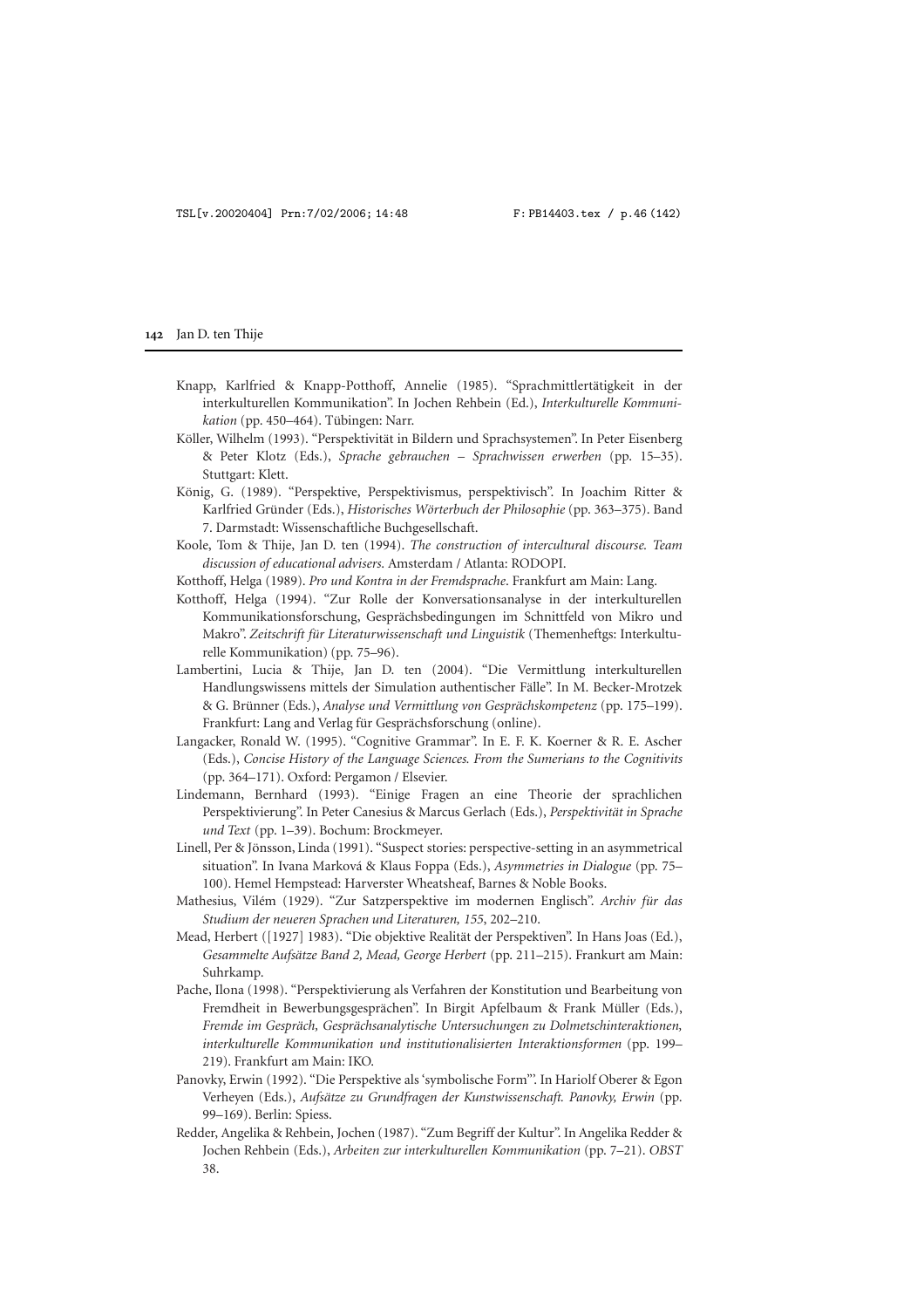- Rehbein, Jochen (1977). *Komplexes Handeln. Elemente zur Handlungstheorie der Sprache*. Stuttgart: Metzler.
- Rehbein, Jochen (1979). "Sprechhandlungsaugmente. Zur Organisation der Hörersteuerung". In Harald Weydt (Ed.), *Die Partikeln der deutschen Sprache* (pp. 58–74). Berlin: de Gruyter.
- Rehbein, Jochen (1984). "Beschreiben, Berichten und Erzählen". In Konrad Ehlich (Ed.), *Erzählen in der Schule* (pp. 67–126). Tübingen: Narr.
- Rehbein, Jochen (2001). "Das Konzept der Diskursanalyse". In Klaus Brinker, Gerd Antos, Wolfgang Heinemann, & Sven F. Sager (Eds.), *Text- und Gesprächslinguistik. Linguistics of Text and Conversation* (pp. 927–945). Band 2. Berlin: de Gruyter.
- Rehbein, Jochen (2003). "Matrix-Konstruktionen in Diskurs und Text". In Nicole Baumgarten, Claudia Böttger, Markus Motz, & Julia Probst (Eds.), *Übersetzen, Interkulturelle Kommunikation, Spracherwerb und Sprachvermittlung – das Leben mit mehreren Sprachen. Festschrift für Juliane House zum 60. Geburtstag* (pp. 252–276). *Zeitschrift für Interkulturellen Fremdsprachenunterricht*, (Online) *8*(2,3).

Rehbein, Jochen (Ed.). (1985). *Interkulturelle Kommunikation*. Tübingen: Narr.

- Ridley, Charles R. & Lingle, Danielle W. (1996). "Cultural Empathy in multicultural counseling". In Paul B. Pedersen, Juris G. Dragungs, Walter J. Lonner, & Joseph E. Trimble (Eds.), *Counseling across Cultures* (pp. 21–46). Thousand Oaks: Sage.
- Sacks, Harvey, Schegloff, Emanuel A., & Jefferson, Gail (1974). "A Simplest Systematics for the Organization of Turn Taking for Conversation". *Language, 50*, 696–735.
- Sanders, José (1994). *Perspective in Narrative Discourse.* Tilburg: KUB.
- Sanders, José & Redeker, Gisela (1993). "Linguistic perspective in short news stories". *Poetics, 22*, 69–87.
- Sandig, Barbara (1996). "Sprachliche Perspektivierung und perspektivierende Stile". *Zeitschift für Literaturwissenschaft und Linguistik, 102*, 36–63.
- Sarangi, Srikant (1995). "Culture". In Jef Verschueren, Jan-Ola Östman, & Jan Blommaert (Eds.), *Handbook of Pragmatics Manual*. Amsterdam: Benjamins.
- Shea, David P. (1994). "Perspective and Production. Structering conversational participation across cultural borders". *Pragmatics, 4*(3), 357–391.
- Shethar, Alissa & Hartung, Wolfdietrich (1998). "Was ist 'Ostjammer' wirklich? Diskurs-Ideologie und die Konstruktion deutsch-deutscher Interkulturalität". In Ruth Reiher & Undine Kramer (Eds.), *Sprache als Mittel von Identifikation und Distanzierung* (pp. 39–66). Frankfurt am Main etc.: Lang.
- Siewierska, Anna (1991). *Functional Grammar*. London: Routledge.
- Tannen, Deborah (1989). *Talking voices. Repetition, dialogue, and imagery in conversational discourse*. Cambridge: Cambridge University Press.
- Thije, Jan D. ten (2002). "Stufen des Verstehens in der Analyse interkultureller Kommunikation". In Helga Kotthoff (Ed.), *Kultur(en) im Gespräch. Studien zur Fremdheit und Interaktion* (pp. 57–97). Tübingen: Narr.
- Thije, Jan D. ten (2003). "The Transition from Misunderstanding to Understanding in Intercultural Communication". In Lásló I. Komlósi, Peter Houtlosser, & Michiel Leezenberg (Eds.), *Communication and Culture. Argumentative, Cognitive and Linguistic Perspectives* (pp. 197–215). Amsterdam: Sic Sat.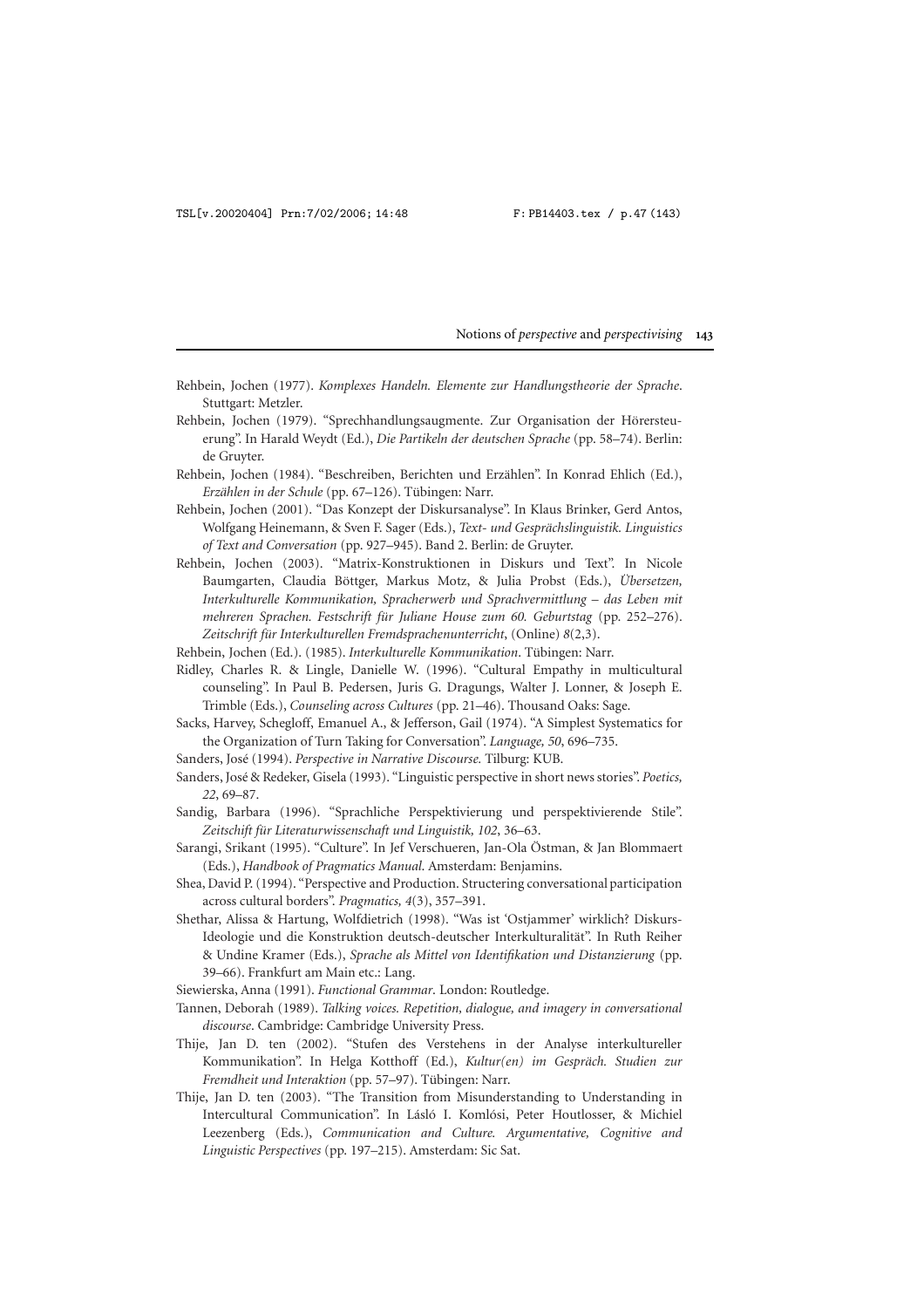- Thije, Jan D. ten (forthc.). "Die Funktion von verba dicendi bei der Redewiedergabe in Berichten." In Jochen Rehbein (Ed.), *Sprektrum der Funktionalen Pragmatik*. Opladen: Westdeutscher Verlag.
- Thije, Jan D. ten (forthc.). "Die Benennungen von Ländern und Völkern in der interkulturellen Kommunikation". In K. Ehlich & S. Scheiter (Eds.), *lnterkulturelle Kommunikation – Möglichkeiten und Bedingungen ihrer Untersuchung*. Münster: Waxmann.
- Vonderwülbecke, Klaus (1997) "Sprecher-Hörer-Relation, personale Bezugnahme und Beziehungskonstitution". In Gisela Zifonun, Ludger Hoffmann, & Bruno Strecker (Eds.), *Grammatik der deutschen Sprache* (pp. 913–952). Band 1. Berlin: De Gruyter.
- Zifonun, Gisela (1997). "Grammatik der Ereignisperspektivierung". In Gisela Zifonun, Ludger Hoffmann, & Bruno Strecker (Eds.), *Grammatik der deutschen Sprache* (pp. 1859–1881). Band 3. Berlin: De Gruyter.
- Zifonun, Gisela (2002). "Grammaticalization of perspectivity". In Carl F. Graumann & Werner Kallmeyer (Eds.), *Perspectivity and perspectivation in Discourse* (pp. 89–113). Amsterdam: Benjamins.

### **Transcription conventions**

*verbal communication line*

|                            | repair                                                               |
|----------------------------|----------------------------------------------------------------------|
|                            | not understood                                                       |
| (walks)                    | good guess                                                           |
|                            | $((1 sec.))$ pause of 1 second                                       |
|                            | pause of less than 1 second                                          |
| $((\text{laughs}))$        | naming a verbal activity                                             |
| ? Hm                       | not certain which speaker uttered 'Hm'                               |
| $\lfloor_1$ Hm $\lfloor_1$ | information on the section between brackets is given under the score |
| Ľ                          | number of segment                                                    |
| ⊺ la                       | number of subsegment                                                 |
| . (full stop)              | sentence final falling intonation                                    |
| $\mathcal{L}$              | non sentence final rising intonation                                 |
| ś                          | sentence final rising intonation                                     |
| <i>intonation line</i>     |                                                                      |
|                            | stress                                                               |
|                            | lengthened                                                           |
|                            | rising intonation                                                    |
|                            | falling intonation                                                   |

- v doubling
- ^ shortened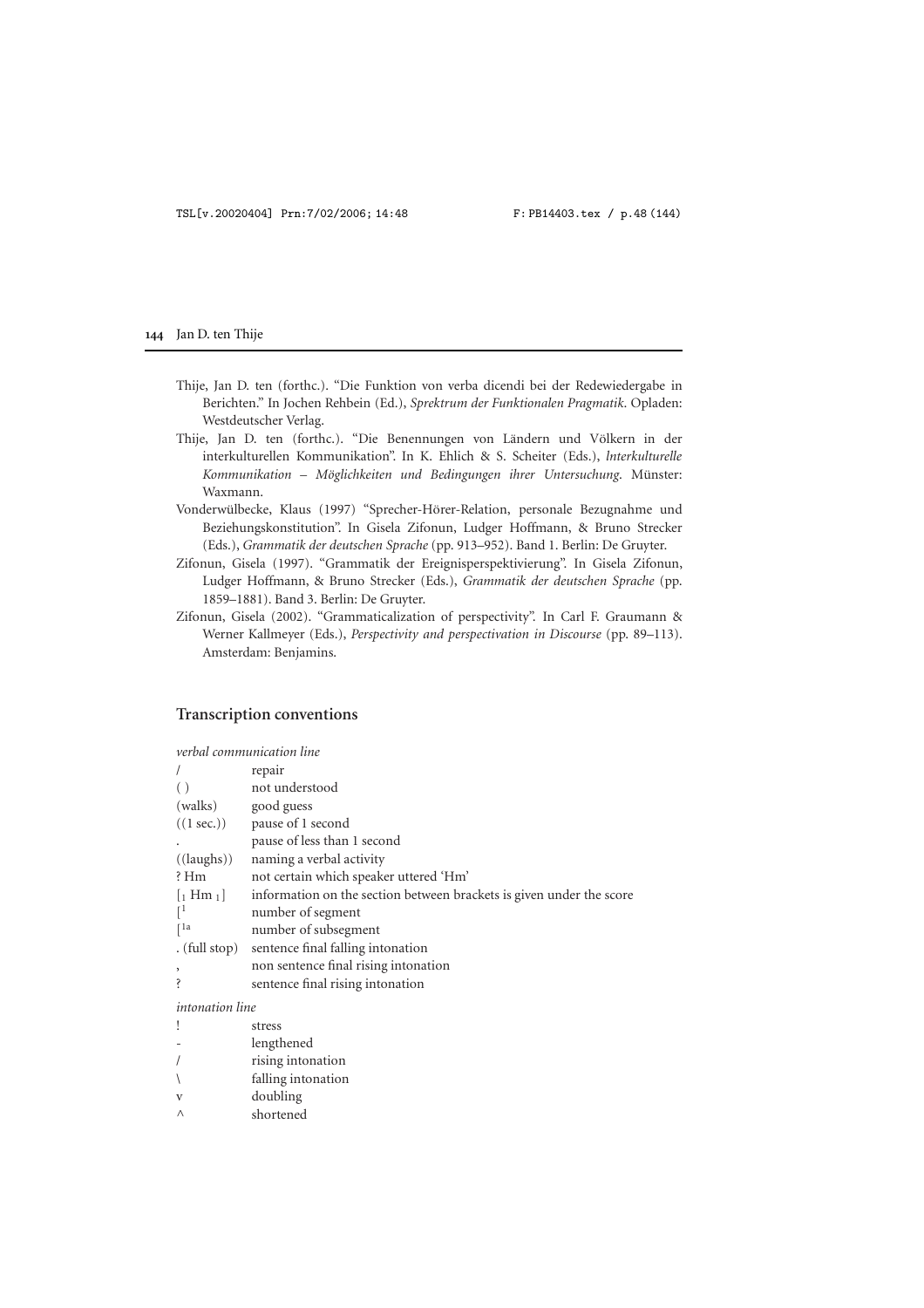# **Appendix: Transcript**

DF: German official NT: Dutch lecturer

 $\overline{1}$ 

 $\overline{a}$ 

 $\overline{3}$ 

 $\overline{4}$ 

5

 $6\overline{6}$ 

 $\overline{7}$ 

 $\beta$ 

ЬFІ  $1^{1a}$ Und wenn es dann um Studenten geht,  $1^{1b}$ dann wird es sowieso And with respect to students, it won't be that pr<sub>r</sub> nicht ganz so einfach sein [<sup>1c</sup>Studenten/ [<sup>1d</sup>zwar n/nach /ähm in  $\lfloor$ it is true that to get students em easy anyway  $\mathbb{M}\mathbb{F}_\Gamma$  $\mathsf{I}^2$  Ja. Yes  $\mathbb{P}$  die Niederlande zu bekommen,  $\begin{bmatrix} 1 & e & 0 \\ 0 & 1 & 0 \\ 0 & 0 & 1 \end{bmatrix}$  and the Netherlands, that's not the problem  $\mathbf{I}$  $\geq r$ ЬF  $[$ <sup>1f</sup>aber Studenten nach Russland zu schicken  $[$ <sup>1g</sup>ist schon nicht but to send students to Russia that is really not NT<sub>r</sub> [<sup>3</sup>Nein.  $_{\rm No}$  . DF<sub>r</sub> ganz so einfach. [<sup>4a</sup>Vielleicht für Sie/ [<sup>4b</sup> (hh) für die Niederlän-L that easy. Maybe for you, for the Dutch DF<sub>r</sub> der nich so problematisch wie für die Xxxxxxxxxx?  $L$  it's not as problematic as for the Xxxxxxxxxx?  $1<sup>5</sup>$ Um ein  $N T_{\Gamma}$ To get  $\overline{PF_{\begin{bmatrix} \phantom{F^2} \end{bmatrix}}$ [6aNee oh nee das nicht, [6baber um No oh no that's not it, but NT<sub>r</sub> Visum zu bekommen, oder?  $\perp$  a visa, do you mean? DF<sub>r</sub> überhaupt Interessenten zu bekommen die nach Yyyyyyy I to get people who would be interested in going to Yyyyyyy  $\pm$  $DF$  gehen zum Studium. [ $7$ Das meine ich.  $L$  to study, that's what I mean.  $\geq$ kтl  $[8$ Die daar interessiert Who are interested there?

 $\overline{Q}$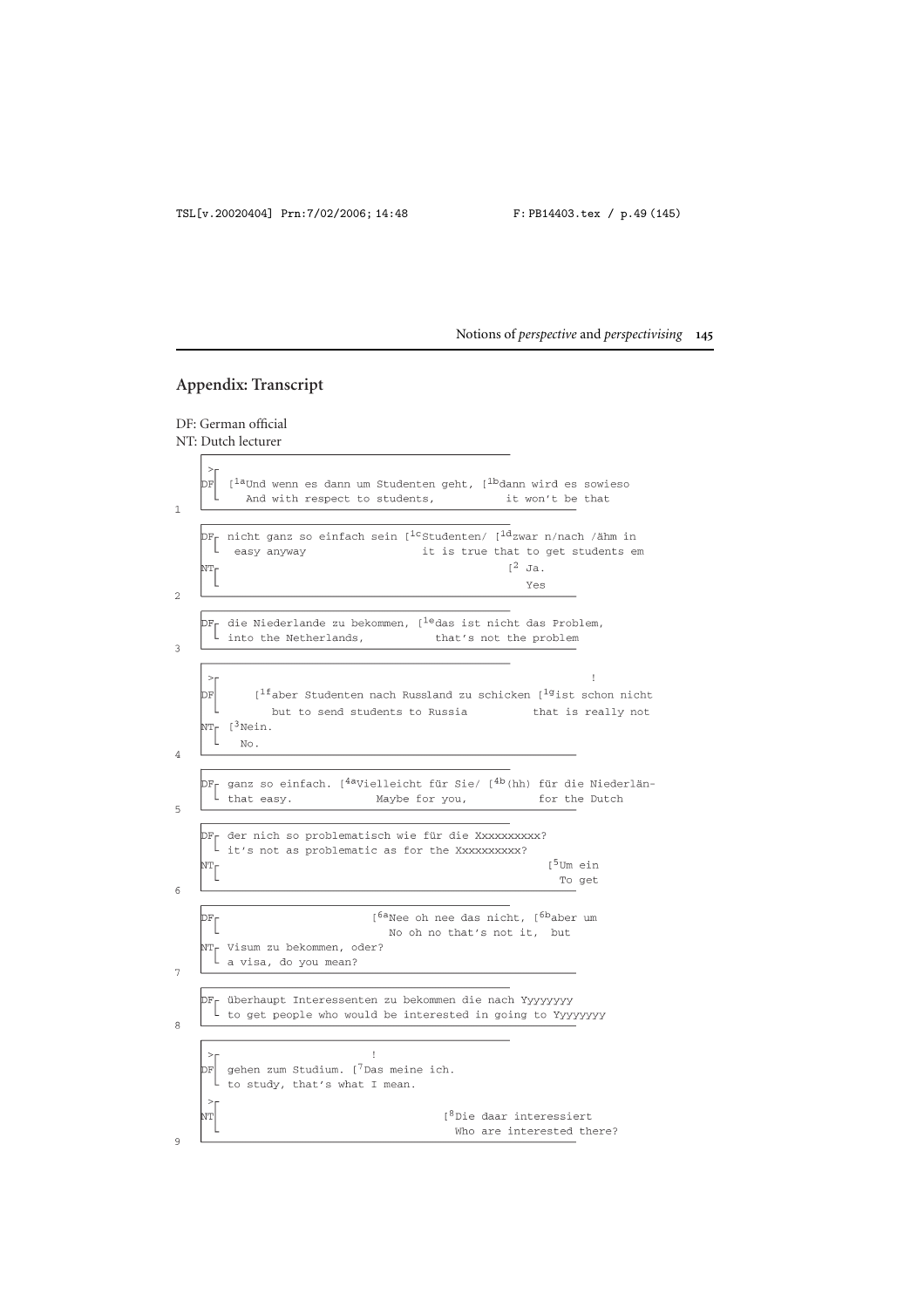$\Delta V$  and  $\Delta V$ X  $[$ 12a Jaa, wissen Sie, ЬF  $[{}^{9}$ Ja.  $[{}^{11}$ Ja. Yes. Yes. Yes, you know,  $NT<sub>Γ</sub>$  sind? [ $^{10}$ Ja? [ $^{12}$ Sind Leute nicht interessiert? Yeah? Are people not interested?  $1<sub>0</sub>$  $\mathbb{P}$ F<sub>F</sub> [<sup>12b</sup>wenn Sie vierzig Jahre lang nur die eine Richtung hatten,  $\perp$ if you could only go in one direction for forty years  $1^4$ aha NT [  $11$ DF<sub>r</sub> [<sup>12c</sup>und die hieß Sowjetunion, [<sup>12d</sup>dann können Sie sich vielleicht I and that was to the Soviet Union, then you might be able  $12$ DF<sub>r</sub> vorstellen, [<sup>12e</sup>dass man vielleicht eher nach Frankreich geht als L to imagine that one would maybe rather go to France than  $NT<sub>Γ</sub>$  $[$ <sup>15</sup> ((hhh)  $[$ <sup>16</sup>Jetzt/  $I^{17}$ Ja. Now/ Yeah.  $13$  $\sigma_{\text{FF}}$  in/ in/ in die Sowjetunion, [<sup>12f</sup>also jetzt nach Russland  $\lfloor$  to/ to/ to the Soviet Union, or Russia as it is now.  $14$ DF<sub>r</sub> geht. [<sup>19</sup>Sag ich jetzt einfach mal so. [<sup>21a</sup>Ja. [<sup>22b</sup>Also wenn man Put it like that. Yeah. So, if one  $1^8$ Ja.  $1^{20}$  Ja.  $NT \perp$ Yes. Yes.  $15$ DF<sub>r</sub> jetzt äh dreißig Jahre lang erzählt: [<sup>22c</sup> "Da muss ich hinfah $l$  just says for thirty years: " I have to go there 16 DF<sub>r</sub> ren, [<sup>22d</sup>oder da kann ich hinfahren, [<sup>22e</sup>und den Rest der Welt or, I can go there but I can't see the  $17$ DF<sub>r</sub> kann ich mir nich anschauen." [<sup>24</sup>Dann müssen Sie einfach I rest of the world." Then you just have to  $1^{23}$  Ja. hтт Yeah.  $1R$ DF<sub>r</sub> sich mal in die Psyche eines Studenten versetzen. I put yourself in the student's mind.  $NT<sub>Γ</sub>$ [<sup>25</sup> Ja, Nee, das kann ich Yes. No, I can understand

 $19$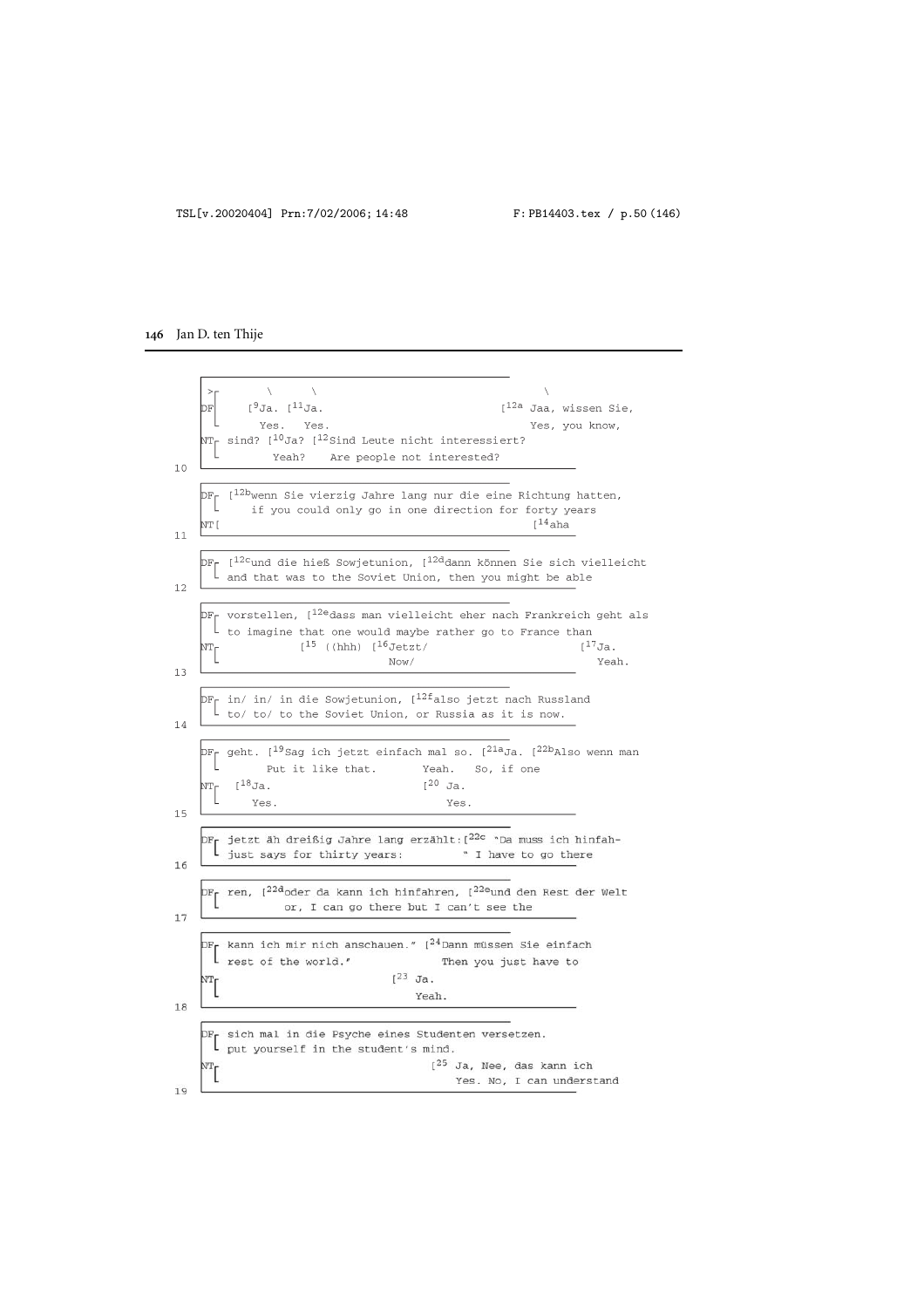$\mathfrak{t}$ DF [<sup>26a</sup>Dann sagt der sich: [<sup>26b</sup> Wenn ich jetzt überall Then he says to himself: "If I can now go verstehen. Ja. NTthat. Yes.  $20$ DF<sub>r</sub> hinfahren kann, [<sup>26c</sup>dann fahre ich jetzt nicht nach Yyyyyyyyy.  $L$  anywhere, then I won't go to Yyyyyyyy now.  $\overline{21}$ [<sup>26d</sup> Da kann ich in zehn Jahren auch noch hinfahren." DF Because I can still go there in ten years time." lмт- $[$ <sup>27</sup>Ja.  $\mathsf{I}^{28}\mathsf{Ja}$ . Yes. Yes.  $\overline{22}$  $[{}^{26}$ aber ich will da jetzt nich hin."  $[{}^{29}$  (1,5 Sek.) $[{}^{30}$  Na. Hinzu 'nғ but now, I don't want to go there." (1.5 sec.) No. In  $23$ DF kommt politische äh ((hhh)) Animositäten. [32aHinzu kommt, L addition you have political eh animosities. Furthermore,  $[30 Ja.$ NT<sub>E</sub> Yeah.  $24$  $\text{DF}_{\Gamma}$  [<sup>32b</sup>dass das/ dass das Russische uns als Fremdsprache/ [<sup>33</sup>Ich hab I that the/ that Russian was a foreign language/ I had to  $25$ DF<sub>r</sub> es zwölf oder fünfzehn Jahre lernen müssen und hab da nie L learn it for ten or twelve years, and never felt like do- $26$  $\text{DF}$  Lust dazu gehabt. [ $34a$  Hm ja, und so gibt es natürlich noch Hm. yeah. And there are definitely  $l$  ing it. 27 DF<sub>r</sub> paar mehr Studenten, [<sup>34b</sup>die das haben lernen müssen ohne I other students who had to learn it without achieving  $\mathcal{E}(\lambda)$  $\, >$  $[35$ Jaja Mт Yeah  $28$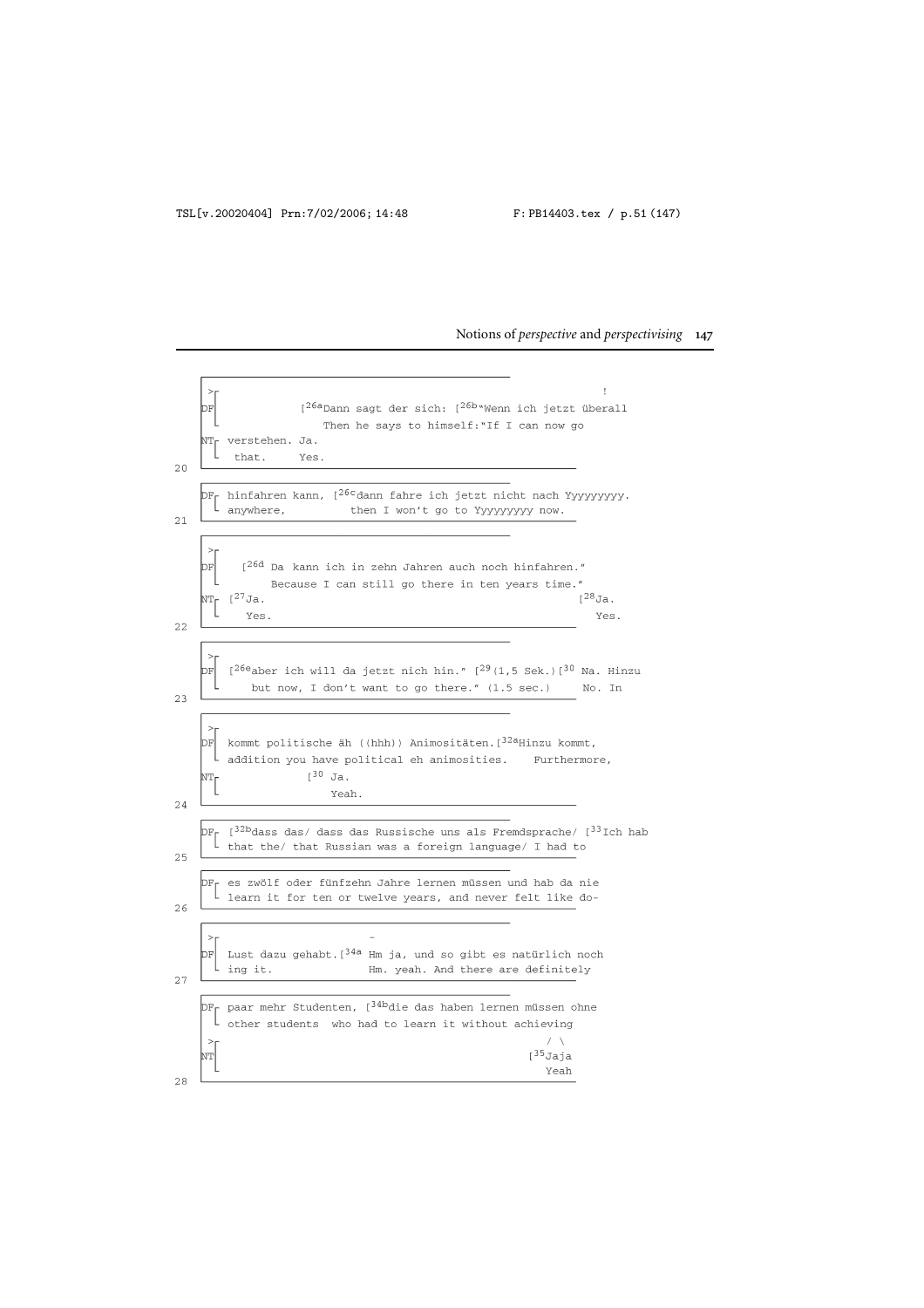|<br>|DF<sub>F</sub> irgendeinen Effekt damit zu erzielen [<sup>34c</sup>und die jetzt einfach L anything with it and who are  $NT$   $\left[\begin{array}{c} \text{uny on} \\ \text{yeah.} \end{array}\right]$  $2.9$  $DF_F$  sagen [<sup>34d</sup> "Ich will nicht." [<sup>34e</sup> "Na es ist zu/ [<sup>34f</sup>Ich muss  $\mathsf{L}$  now saying: "I don't want to." Well, it is too/ "I DON'T  $1^{36}$  Hm. lvm--1  $Hm$ .  $30$  $\text{DF}$  NICH mehr [<sup>34g</sup>und ich will auch nicht mehr." [<sup>38</sup>(1 Sek.) [<sup>39a</sup>Das L have to any more. and I don't want to any more." (1 sec.) One  $/ \lambda$  $\geq$ r  $[37$  Jaja. ' Yeahyeah.  $31$  $\mathbf{I}$ DF darf man also nicht ähm unberücksichtigt lassen I should not er forget that. 32  $DF_F$  [<sup>40</sup> (aus meiner Sicht).  $\perp$ (in my view). Mт- $[41$  Äh. Natürlich nicht.  $[42a$  Nein, nein, nein  $[42b$ aber ja im/ Er. Of course not. No, no, no, but yes, after 33 (hh)  $[42c(1 \text{ Sek.}) [42d]$ immerhin sind Sie überzeugt,  $[42e$ dass es wichtig lмтl (1 sec.) after all you are convinced that it is  ${\rm hh}$ 34  $[43a$  Ja, erstens  $DF<sub>F</sub>$ Yes, first of NT<sub>r</sub> ist ähh dann voor/ als Universität diesem ähm Partnerimportant/ as a university er to hold on to this er partner 35  $\geq$ DF weil/ weil wir denken, [43bdass wir behilflich sein können mit  $L$  all, because/ because we think that we could be of help NT<sub>r</sub> schaft ähm festzuhalten.  $\mathsf{L}_{\text{ship.}}$ 36 DF<sub>r</sub> den äh Lehrplänen. [<sup>44a</sup>Das/ Davon bin ich überzeugt, [<sup>44b</sup>dass  $\downarrow$  with er the curriculum. That/ I am convinced that  $1^{45}$  Hm.  $NTF$  $\perp$ Mh.

 $37$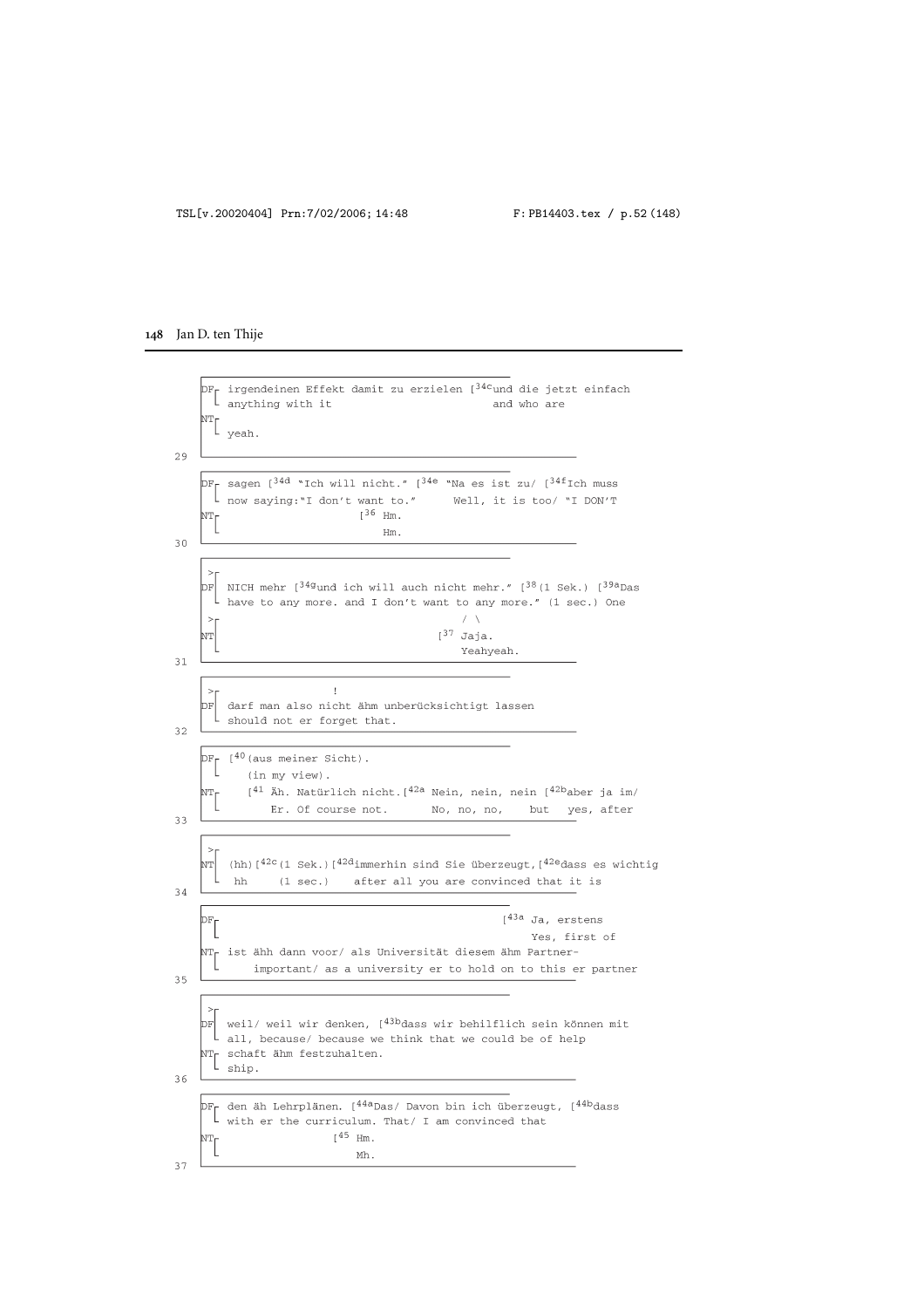DF<sub>r</sub> das was auf der Strecke der Sozialpädagogik gemacht  $\mathsf{L}$  what has been done in the field of social pedagogy in  $38$ DF<sub>r</sub> worden ist in der Bundesrepublik Deutschland, [<sup>44c</sup>also im the Federal German Republic. Well in  $[46$  Ja. NT<sub>r</sub> Yeah. 39 DF<sub>r</sub> Westen, [<sup>44d</sup>Äh was jetzt auch hier bei uns gemacht wird,  $\mathsf{L}$  the West. Er what has also been done now here with us, 40 DF<sub>r</sub> [<sup>44d</sup>das halt ich für sehr positiv. [<sup>48a</sup>Vom vo grob/ [<sup>48b</sup> Ich hab  $\perp$  I think it something very positive. Well, roughly/ I do NT- $[$   $^{47}$  Hm.  $\rm{Hm}$  . 41 DF<sub>r</sub> da nich viel Ahnung von, [<sup>48c</sup>aber ich bin davon überzeugt, <sup>48d</sup>dass  $L$  not know much about it, but I am convinced that it is  $149$  Hm  $N_{\rm T}$  $\rm{Hm}$ 42  $\mathbf{L}$  $\mathbf{I}$ DF [es in Ordnung ist. [<sup>50a</sup>Und ich sage immer wieder: [<sup>50b</sup> "Da wo But I say over and over again: "If okav 43 DF<sub>r</sub> wir nicht sind, [<sup>50c</sup>als Bundesrepublik Deutschland, [<sup>50d</sup>ist der L we are not present, as the Federal Republic of Germany, the 44  $\bigwedge$  $\mathbf{t}$ Amerikaner". [<sup>50a</sup>Ja, [<sup>52b</sup>dann haben Sie halt das amerika $hr$ Americans will be". Yeah, then you/they just have the American  $1^{51}$  Und dann? NT-And then? 45 DF<sub>r</sub> nische Modell. [53<sub>Gut. [54 Damit ist es dann halt nich</sub>  $L$  model. Well. So, it is then not  $[\,{}^{52}$ Hahahahahaha.  $NT<sub>Γ</sub>$ -L. Hahahahahah. 46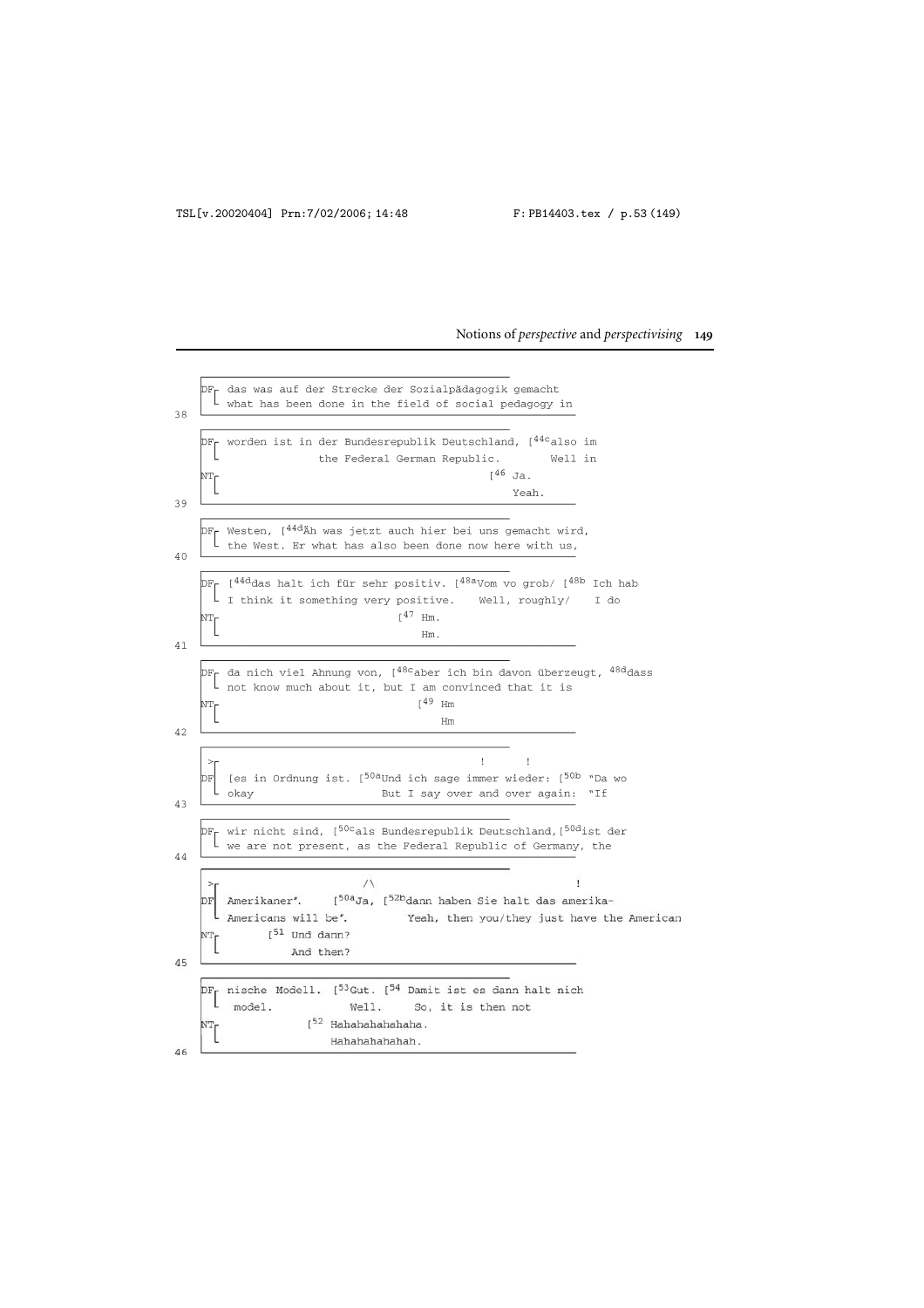$\left[1\right]$  das deutsche Modell  $1$ ].  $\left[5\right]$  Wie Sie wollen.  $\left[57\right]$ ana, also  $hr$  $[1 + 1]$  the German model  $[1]$  As you like. No. well  $1111$ [<sup>56</sup> Jaja Jaja NT Yeah Yeah 47 [1 laughing slightly eigentlich muss die Bundesrepublik daran interessiert brl actually Germany has to be interested in it, 48 DF<sub>r</sub> sein, [<sup>57b</sup>eigentlich muss jede Ho/Hochschule daran interes-Τ. actually every u/ university has to be interested 49  $\mathbf{I}$ siert sein, [57cdass die Ausbildungsmodelle, [57ddie/ für die brl I in it, that the education models, which/ for which 50 DF<sub>r</sub> wir ja auch stehen [<sup>57e</sup>und sagen [<sup>57f</sup>"Die sind gut", [<sup>57g</sup>dass die  $L$  we stand for and say: "They are good". That they 51 auch in andere Länder getragen werden. [59aJa. [59boder wenn bы are also taken to other countries. Yes. Or if you  $\wedge$  $[$   $58\,$  Jaja Ja. NT Yeahyeah. Yes. 52 DF<sub>r</sub> Sie schon der Meinung sind, [<sup>59c</sup>dass das so ist, [<sup>59d</sup>warum soll L already are of the opinion that it is like that why 53 DF<sub>r</sub> man es dann nicht tun. [<sup>61a</sup>Na, [<sup>61b</sup>und Sie wissen [<sup>61c</sup>"Immer wo I should one not do it then. No, and you know: "Wherever  $[60$  Jaja.  $NTr$ Yeahyeah. 54 DF<sub>r</sub> der eine nich ist, [<sup>61d</sup>ist der . grad ein andrer." [<sup>62</sup> Und wir haben L one person is not present the . other one will be." And we have  $55$ DF<sub>r</sub> ein Programm weniger und weniger Möglichkeit hier etwas zu machen. I one programm less and fewer possibilities to do something here. 56